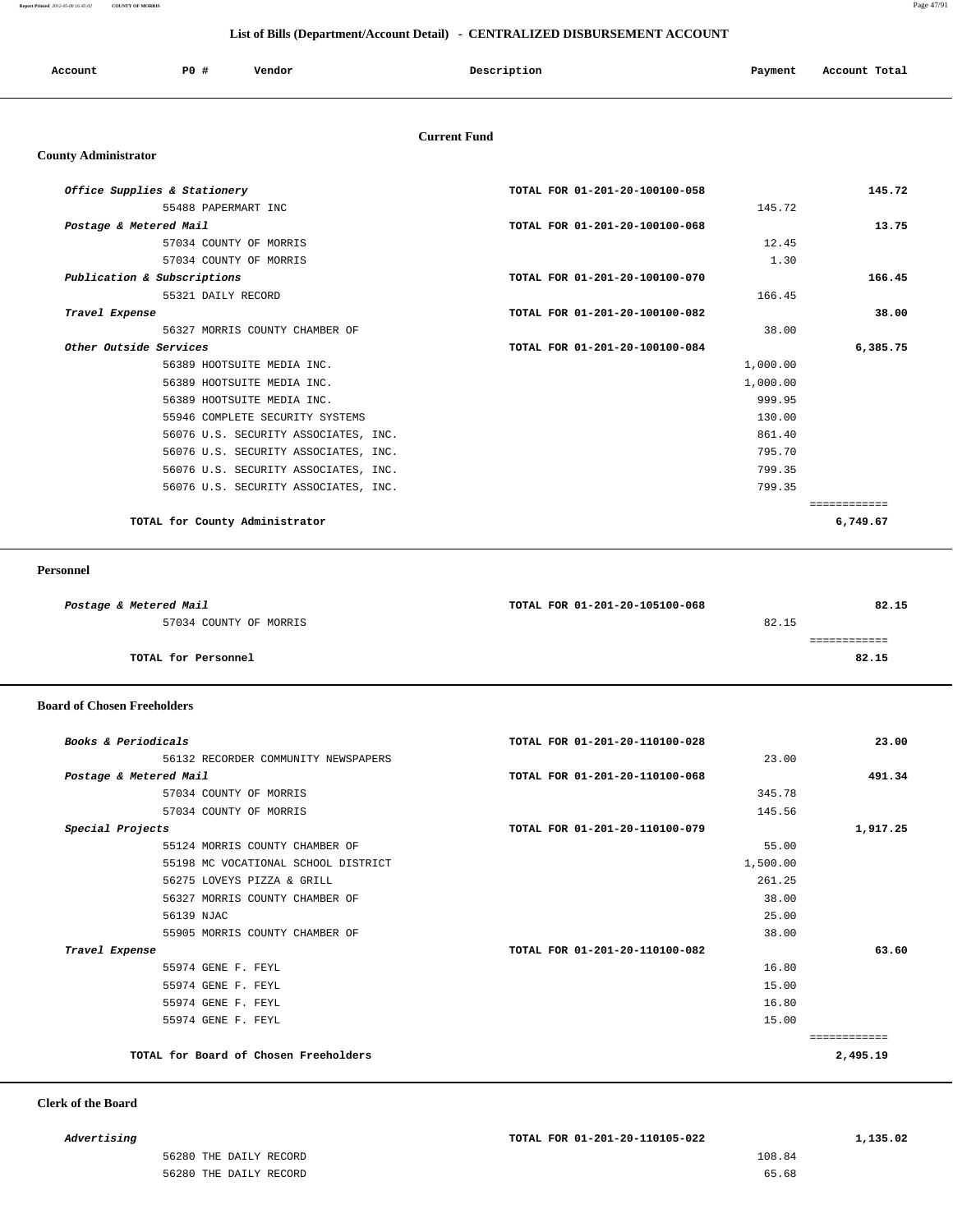|  |  | Account | P0 # | Vendor | Description | Payment | Account Total |
|--|--|---------|------|--------|-------------|---------|---------------|
|--|--|---------|------|--------|-------------|---------|---------------|

### **Clerk of the Board**

| 55962 THE DAILY RECORD<br>56230 THE DAILY RECORD<br>56230 THE DAILY RECORD<br>Office Supplies & Stationery<br>56324 STAPLES BUSINESS ADVANTAGE | 70.88<br>53.20<br>49.04<br>TOTAL FOR 01-201-20-110105-058<br>1.45 | 38.57 |
|------------------------------------------------------------------------------------------------------------------------------------------------|-------------------------------------------------------------------|-------|
|                                                                                                                                                |                                                                   |       |
|                                                                                                                                                |                                                                   |       |
|                                                                                                                                                |                                                                   |       |
|                                                                                                                                                |                                                                   |       |
| 55962 THE DAILY RECORD                                                                                                                         |                                                                   |       |
| 55962 THE DAILY RECORD                                                                                                                         | 73.22                                                             |       |
| 55962 THE DAILY RECORD                                                                                                                         | 70.10                                                             |       |
| 55962 THE DAILY RECORD                                                                                                                         | 63.86                                                             |       |
| 55962 THE DAILY RECORD                                                                                                                         | 64.64                                                             |       |
| 55962 THE DAILY RECORD                                                                                                                         | 64.64                                                             |       |
| 55962 THE DAILY RECORD                                                                                                                         | 65.42                                                             |       |
| 55962 THE DAILY RECORD                                                                                                                         | 64.64                                                             |       |
| 55962 THE DAILY RECORD                                                                                                                         | 64.64                                                             |       |
| 55962 THE DAILY RECORD                                                                                                                         | 63.08                                                             |       |
| 55962 THE DAILY RECORD                                                                                                                         | 61.52                                                             |       |
| 55962 THE DAILY RECORD                                                                                                                         | 62.30                                                             |       |
|                                                                                                                                                |                                                                   | 69.32 |

### **County Clerk**

| Other General Expenses | TOTAL FOR 01-201-20-120100-059 |          | 5,951.93  |
|------------------------|--------------------------------|----------|-----------|
| 55882 THE TAB GROUP    |                                | 4,453.18 |           |
| 55882 THE TAB GROUP    |                                | 1,498.75 |           |
| Postage & Metered Mail | TOTAL FOR 01-201-20-120100-068 |          | 2,454.08  |
| 57034 COUNTY OF MORRIS |                                | 2,454.08 |           |
| Printing               | TOTAL FOR 01-201-20-120100-069 |          | 3,762.20  |
| 55877 PAPERMART INC    |                                | 3,762.20 |           |
|                        |                                |          |           |
| TOTAL for County Clerk |                                |          | 12,168.21 |
|                        |                                |          |           |

### **County Board of Elections**

| TOTAL FOR 01-201-20-121100-022 | 324.86   |
|--------------------------------|----------|
| 65.16                          |          |
| 59.44                          |          |
| 70.10                          |          |
| 130.16                         |          |
| TOTAL FOR 01-201-20-121100-058 | 444.08   |
| 145.07                         |          |
| 293.04                         |          |
| 5.97                           |          |
| TOTAL FOR 01-201-20-121100-068 | 1,784.10 |
| 1,784.10                       |          |
| TOTAL FOR 01-201-20-121100-096 | 400.00   |
| 200.00                         |          |
| 200.00                         |          |
|                                |          |
|                                | 2,953.04 |
|                                |          |

#### **Superintendent of Elections**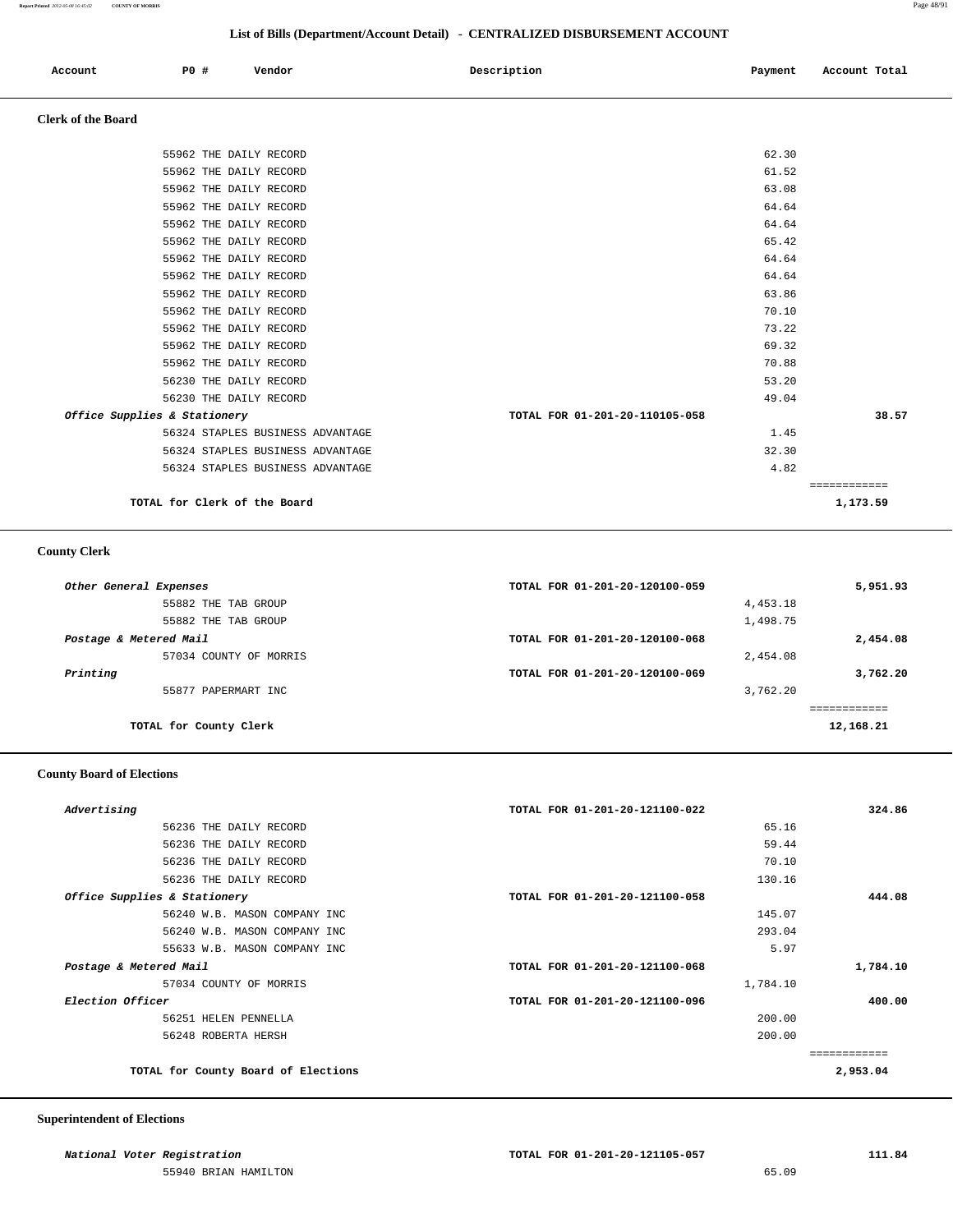**Report Printed** *2012-05-08 16:45:02* **COUNTY OF MORRIS** Page 49/91

| List of Bills (Department/Account Detail) - CENTRALIZED DISBURSEMENT ACCOUNT |                                    |                                  |                                |          |               |
|------------------------------------------------------------------------------|------------------------------------|----------------------------------|--------------------------------|----------|---------------|
| Account                                                                      | P0#                                | Vendor                           | Description                    | Payment  | Account Total |
| <b>Superintendent of Elections</b>                                           |                                    |                                  |                                |          |               |
|                                                                              | 56256 GEORGE COPPOLA               |                                  |                                | 46.75    |               |
|                                                                              | Office Supplies & Stationery       |                                  | TOTAL FOR 01-201-20-121105-058 |          | 169.74        |
|                                                                              |                                    | 56340 STAPLES BUSINESS ADVANTAGE |                                | 70.00    |               |
|                                                                              |                                    | 56340 STAPLES BUSINESS ADVANTAGE |                                | 99.74    |               |
| Postage & Metered Mail                                                       |                                    |                                  | TOTAL FOR 01-201-20-121105-068 |          | 5,834.54      |
|                                                                              |                                    | 54679 MORRISTOWN POSTMASTER      |                                | 190.00   |               |
|                                                                              |                                    | 54679 MORRISTOWN POSTMASTER      |                                | 605.00   |               |
|                                                                              | 57034 COUNTY OF MORRIS             |                                  |                                | 5,039.54 |               |
| School Board Elections                                                       |                                    |                                  | TOTAL FOR 01-201-20-121105-076 |          | 9,686.69      |
|                                                                              | 55872 THE DAILY RECORD             |                                  |                                | 55.12    |               |
|                                                                              | 55872 THE DAILY RECORD             |                                  |                                | 35.00    |               |
|                                                                              |                                    | 55430 D. C. EXPRESS INC          |                                | 380.00   |               |
|                                                                              |                                    | 56288 REDMONDBCMS, INC.          |                                | 2,200.00 |               |
|                                                                              |                                    | 56234 REDMONDBCMS, INC.          |                                | 7,016.57 |               |
|                                                                              | Other Administrative Supplies      |                                  | TOTAL FOR 01-201-20-121105-095 |          | 69.80         |
|                                                                              |                                    | 55939 POLAND SPRING WATER CO.    |                                | 69.80    |               |
|                                                                              | Electronic Voting Machine          |                                  | TOTAL FOR 01-201-20-121105-104 |          | 1,506.78      |
|                                                                              |                                    | 55331 DOMINION VOTING SYSTEMS    |                                | 1,500.00 |               |
|                                                                              |                                    | 55331 DOMINION VOTING SYSTEMS    |                                | 6.78     |               |
|                                                                              | (2011) National Voter Registration |                                  | TOTAL FOR 01-203-20-121105-057 |          | 29.07         |
|                                                                              |                                    | 47825 SYMBOL TECHNOLOGIES INC.   |                                | 25.00    |               |
|                                                                              |                                    | 47825 SYMBOL TECHNOLOGIES INC.   |                                | 4.07     |               |
|                                                                              | (2011) Electronic Voting Machine   |                                  | TOTAL FOR 01-203-20-121105-104 |          | 233.14        |
|                                                                              |                                    | 49216 SYMBOL TECHNOLOGIES INC.   |                                | 25.00    |               |
|                                                                              |                                    | 49216 SYMBOL TECHNOLOGIES INC.   |                                | 4.07     |               |
|                                                                              |                                    | 49216 SYMBOL TECHNOLOGIES INC.   |                                | 200.00   |               |
|                                                                              |                                    | 49216 SYMBOL TECHNOLOGIES INC.   |                                | 4.07     |               |

**TOTAL for Superintendent of Elections 17,641.60**

# **County Elections (Cty Clerk)**

| Postage & Metered Mail                 | TOTAL FOR 01-201-20-121110-068 | 381.55      |
|----------------------------------------|--------------------------------|-------------|
| 57034 COUNTY OF MORRIS                 | 381.55                         |             |
| School Board Elections                 | TOTAL FOR 01-201-20-121110-076 | 850.00      |
| 56080 JAMES SWEENEY                    | 100.00                         |             |
| 56089 JESSICA HERMANS                  | 100.00                         |             |
| 56082 MICHELE PUZIO                    | 100.00                         |             |
| 56083 ROGER KOENEN                     | 150.00                         |             |
| 56081 SAL PAOLELLA                     | 100.00                         |             |
| 56079 TERRI MCINERNEY                  | 100.00                         |             |
| 56078 VALERIE HEERWAGEN                | 100.00                         |             |
| 56042 DREW PAOLELLA                    | 100.00                         |             |
|                                        |                                | =========== |
| TOTAL for County Elections (Cty Clerk) |                                | 1,231.55    |
|                                        |                                |             |

============

# **County Treasurer**

| Outside Salaries & Wages     | TOTAL FOR 01-201-20-130100-016 | 2,163.00 |
|------------------------------|--------------------------------|----------|
| 55285 ACCOUNTEMPS            | 1,081.50                       |          |
| 55260 ACCOUNTEMPS            | 1,081.50                       |          |
| Postage & Metered Mail       | TOTAL FOR 01-201-20-130100-068 | 188.90   |
| 57034 COUNTY OF MORRIS       | 188.90                         |          |
| Publication & Subscriptions  | TOTAL FOR 01-201-20-130100-070 | 230.00   |
| 55812 PROGRESSIVE BUSINESS   | 230.00                         |          |
| Software Maintenance         | TOTAL FOR 01-201-20-130100-078 | 7,505.00 |
| 55286 MUNICIPAL SOFTWARE INC | 7,505.00                       |          |
| Office Machines - Rental     | TOTAL FOR 01-201-20-130100-164 | 790.05   |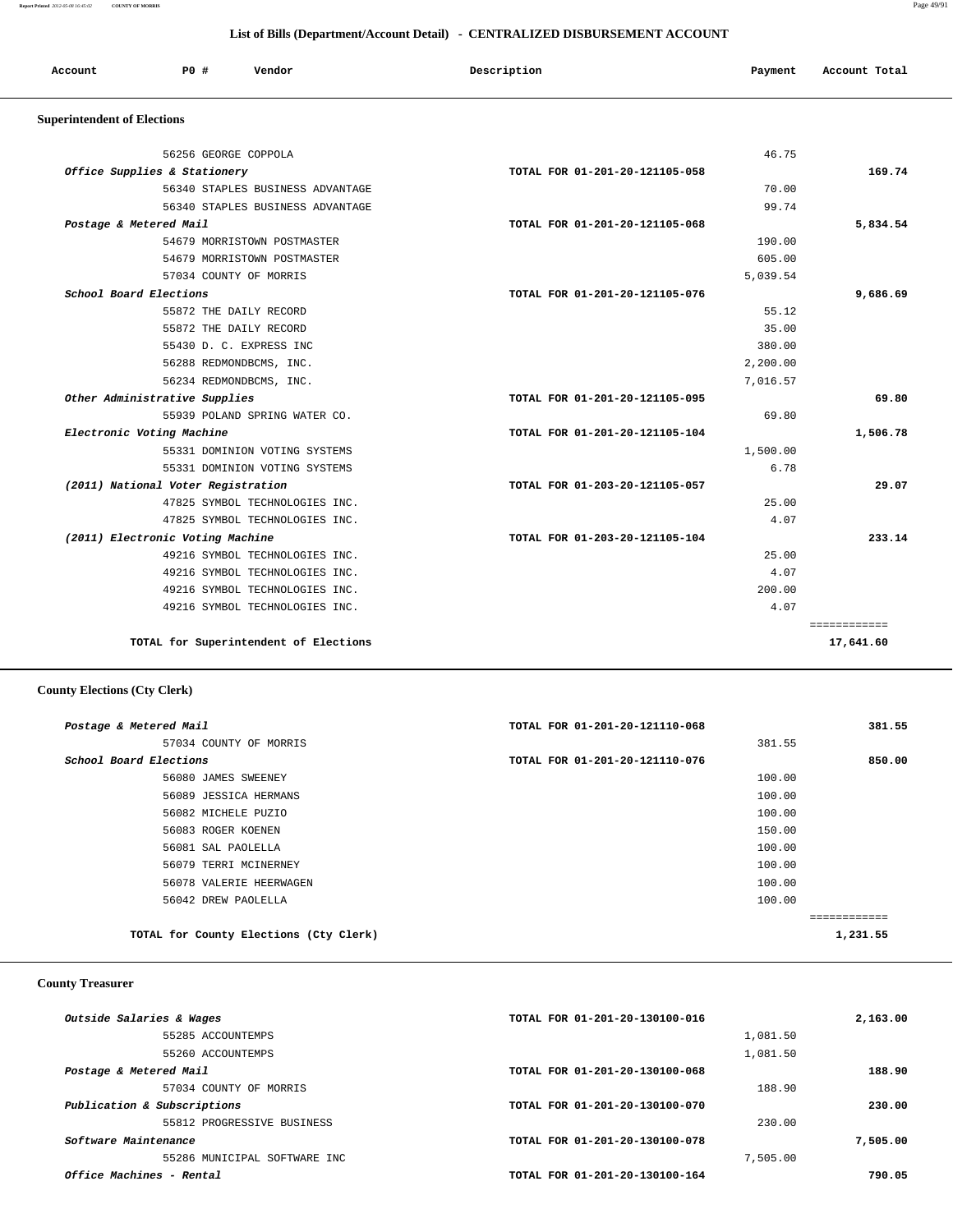**Report Printed** *2012-05-08 16:45:02* **COUNTY OF MORRIS** Page 50/91

### **List of Bills (Department/Account Detail) - CENTRALIZED DISBURSEMENT ACCOUNT**

| P0 #<br>Vendor<br>Account         | Description                    | Payment | Account Total          |
|-----------------------------------|--------------------------------|---------|------------------------|
| <b>County Treasurer</b>           |                                |         |                        |
| 55261 KYOCERA MITA AMERICA, INC.  |                                | 790.05  |                        |
|                                   |                                |         | ============           |
| TOTAL for County Treasurer        |                                |         | 10,876.95              |
| <b>Purchasing Division</b>        |                                |         |                        |
| Postage & Metered Mail            | TOTAL FOR 01-201-20-130105-068 |         | 146.90                 |
| 57034 COUNTY OF MORRIS            |                                | 146.90  |                        |
| Other Administrative Supplies     | TOTAL FOR 01-201-20-130105-095 |         | 19.60                  |
| 56291 DEER PARK                   |                                | 19.60   |                        |
|                                   |                                |         | ============           |
| TOTAL for Purchasing Division     |                                |         | 166.50                 |
| <b>Office Services</b>            |                                |         |                        |
| Office Supplies & Stationery      | TOTAL FOR 01-201-20-130110-058 |         | 10.45                  |
| 56341 DEER PARK                   |                                | 10.45   |                        |
| Postage & Metered Mail            | TOTAL FOR 01-201-20-130110-068 |         | 4.50                   |
| 57034 COUNTY OF MORRIS            |                                | 4.50    |                        |
|                                   |                                |         | ============           |
| TOTAL for Office Services         |                                |         | 14.95                  |
| <b>Medical Services</b>           |                                |         |                        |
| Laboratory Services               | TOTAL FOR 01-201-20-130115-049 |         | 29.66                  |
| 56142 PSS NORTHEAST               |                                | 29.66   |                        |
| Postage & Metered Mail            | TOTAL FOR 01-201-20-130115-068 |         | 2.90                   |
| 57034 COUNTY OF MORRIS            |                                | 2.90    |                        |
| Other Outside Services            | TOTAL FOR 01-201-20-130115-084 |         | 456.90                 |
| 55807 FASTER URGENT CARE          |                                | 45.00   |                        |
| 55807 FASTER URGENT CARE          |                                | 29.00   |                        |
| 55807 FASTER URGENT CARE          |                                | 109.90  |                        |
| 55807 FASTER URGENT CARE          |                                | 98.00   |                        |
| 55807 FASTER URGENT CARE          |                                | 175.00  |                        |
| TOTAL for Medical Services        |                                |         | ============<br>489.46 |
| <b>Information Technology Div</b> |                                |         |                        |
| Office Supplies & Stationery      | TOTAL FOR 01-201-20-140100-058 |         | 68.11                  |
| 55908 DEER PARK                   |                                | 68.11   |                        |
| Other Operating&Repair Supply     | TOTAL FOR 01-201-20-140100-098 |         | 315.00                 |
| 55909 ADVANCED MICRO DISTRIBUTION |                                | 190.00  |                        |
| 55909 ADVANCED MICRO DISTRIBUTION |                                | 125.00  |                        |
| Office Machines - Rental          | TOTAL FOR 01-201-20-140100-164 |         | 701.10                 |
| 55910 RICOH AMERICAS CORPORATION  |                                | 701.10  |                        |
|                                   |                                |         | ============           |
|                                   |                                |         | 1,084.21               |

============

 **County Board of Taxation** 

57034 COUNTY OF MORRIS 400.94

 **Postage & Metered Mail TOTAL FOR 01-201-20-150100-068 400.94**

**TOTAL for County Board of Taxation 400.94**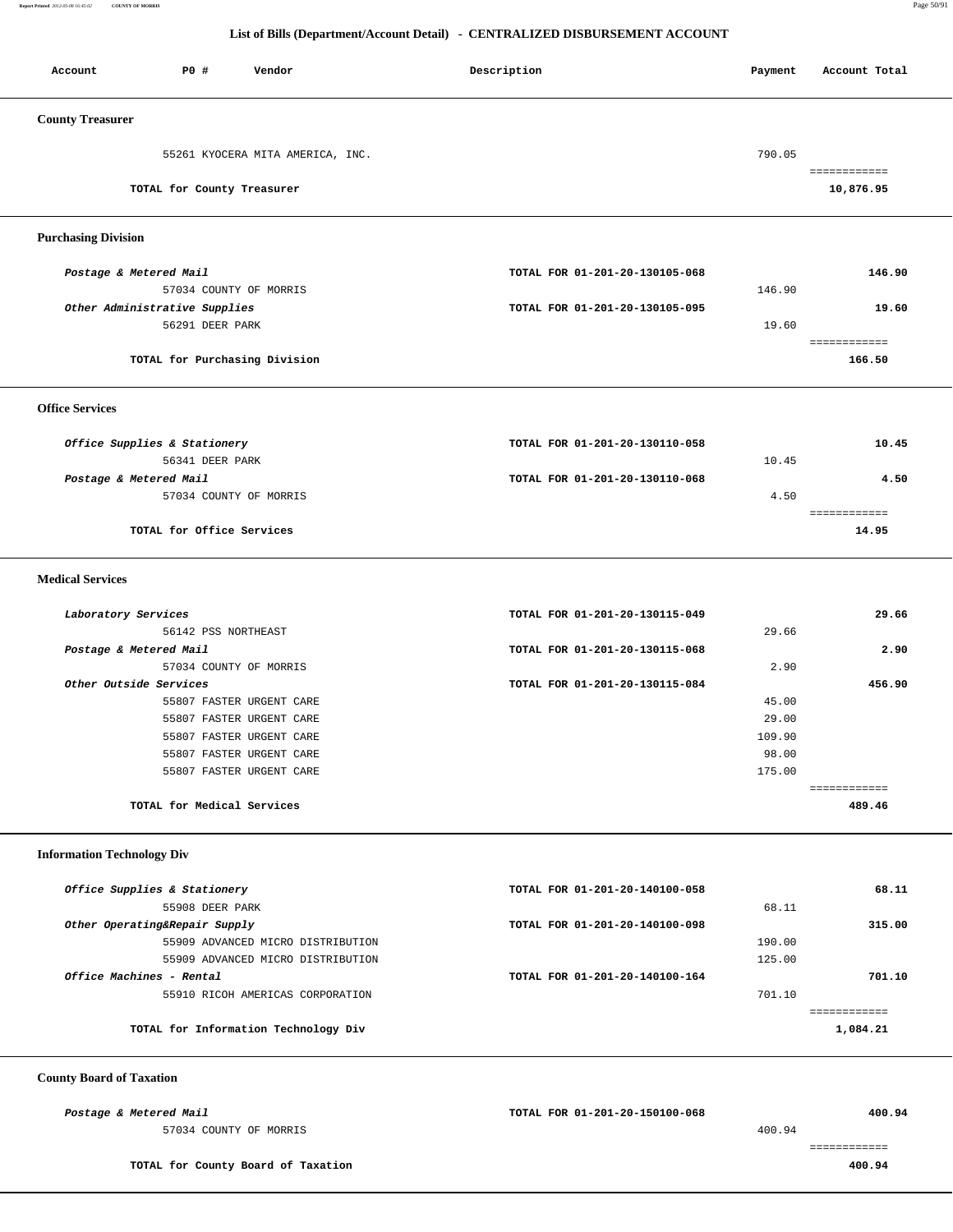#### **Report Printed** *2012-05-08 16:45:02* **COUNTY OF MORRIS** Page 51/91

 **List of Bills (Department/Account Detail) - CENTRALIZED DISBURSEMENT ACCOUNT**

| Account | PO <sub>1</sub> | Vendor<br>. | Description<br>$\sim$ $\sim$<br>. | Payment | Total<br>Account<br>. |
|---------|-----------------|-------------|-----------------------------------|---------|-----------------------|
|         |                 |             |                                   |         |                       |

# **County Counsel**

| Law Books                    |                                         | TOTAL FOR 01-201-20-155100-050 | 1,016.08                  |
|------------------------------|-----------------------------------------|--------------------------------|---------------------------|
|                              | 49669 NEW JERSEY LAW JOURNAL            | 460.00                         |                           |
|                              | 55990 WEST PAYMENT CENTER               | 556.08                         |                           |
| Legal                        |                                         | TOTAL FOR 01-201-20-155100-051 | 13,210.38                 |
|                              | 55999 INGLESINO, PEARLMAN,              | 120.00                         |                           |
|                              | 55999 INGLESINO, PEARLMAN,              | 14.63                          |                           |
|                              | 55999 INGLESINO, PEARLMAN,              | 105.68                         |                           |
|                              | 56003 JOHNSON & CONWAY LLP              | 322.21                         |                           |
|                              | 56003 JOHNSON & CONWAY LLP              | 534.35                         |                           |
|                              | 56004 KNAPP TRIMBOLI & PRUSINOWSKI, LLC | 519.00                         |                           |
|                              | 56004 KNAPP TRIMBOLI & PRUSINOWSKI, LLC | 876.00                         |                           |
|                              | 56011 CARMAGNOLA & RITARDI LLC          | 361.90                         |                           |
|                              | 55997 KNAPP TRIMBOLI & PRUSINOWSKI, LLC | 60.00                          |                           |
|                              | 55997 KNAPP TRIMBOLI & PRUSINOWSKI, LLC | 952.50                         |                           |
|                              | 55997 KNAPP TRIMBOLI & PRUSINOWSKI, LLC | 204.00                         |                           |
|                              | 55997 KNAPP TRIMBOLI & PRUSINOWSKI, LLC | 8,633.25                       |                           |
|                              | 55997 KNAPP TRIMBOLI & PRUSINOWSKI, LLC | 60.00                          |                           |
|                              | 56643 METRO IMAGING SERVICES INC        | 446.86                         |                           |
| Office Supplies & Stationery |                                         | TOTAL FOR 01-201-20-155100-058 | 398.22                    |
|                              | 55998 STAPLES BUSINESS ADVANTAGE        | 146.66                         |                           |
|                              | 56025 ALL-STATE INTERNATIONAL INC.      | 251.56                         |                           |
| Postage & Metered Mail       |                                         | TOTAL FOR 01-201-20-155100-068 | 24.95                     |
|                              | 57034 COUNTY OF MORRIS                  | 24.95                          |                           |
| Travel Expense               |                                         | TOTAL FOR 01-201-20-155100-082 | 218.35                    |
|                              | 55988 RANDALL W. BUSH                   | 218.35                         |                           |
| Office Machines - Rental     |                                         | TOTAL FOR 01-201-20-155100-164 | 1,041.39                  |
|                              | 55989 RICOH AMERICAS CORPORATION        | 1,041.39                       |                           |
|                              | TOTAL for County Counsel                |                                | ============<br>15,909.37 |

# **County Surrogate**

| Office Supplies & Stationery  |                                  | TOTAL FOR 01-201-20-160100-058 | 892.24                   |
|-------------------------------|----------------------------------|--------------------------------|--------------------------|
|                               | 56073 W.B. MASON COMPANY INC     | 406.99                         |                          |
|                               | 56073 W.B. MASON COMPANY INC     | 47.14                          |                          |
|                               | 56073 W.B. MASON COMPANY INC     | 31.92                          |                          |
|                               | 56073 W.B. MASON COMPANY INC     | 149.99                         |                          |
|                               | 56073 W.B. MASON COMPANY INC     | 50.53                          |                          |
|                               | 56073 W.B. MASON COMPANY INC     | 50.73                          |                          |
|                               | 51017 STAPLES BUSINESS ADVANTAGE | 154.94                         |                          |
| Postage & Metered Mail        |                                  | TOTAL FOR 01-201-20-160100-068 | 309.52                   |
|                               | 57034 COUNTY OF MORRIS           | 309.52                         |                          |
| Software Maintenance          |                                  | TOTAL FOR 01-201-20-160100-078 | 4,050.00                 |
|                               | 54302 E-PROBATE LLC              | 2,250.00                       |                          |
|                               | 54592 E-PROBATE LLC              | 450.00                         |                          |
|                               | 55561 E-PROBATE LLC              | 1,350.00                       |                          |
| Other Administrative Supplies |                                  | TOTAL FOR 01-201-20-160100-095 | 1,169.02                 |
|                               | 54591 DEER PARK                  | 24.65                          |                          |
|                               | 54185 GOVERNMENT TECHNOLOGIES    | 936.00                         |                          |
|                               | 55560 JOHN PECORARO              | 78.33                          |                          |
|                               | 55669 JOHN PECORARO              | 130.04                         |                          |
| Furniture & Fixtures          |                                  | TOTAL FOR 01-201-20-160100-162 | 303.00                   |
|                               | 56090 EDI/ERGOSPACE DESIGN INC   | 303.00                         |                          |
| Office Machines - Rental      |                                  | TOTAL FOR 01-201-20-160100-164 | 1,472.64                 |
|                               | 54201 KYOCERA MITA AMERICA INC   | 842.91                         |                          |
|                               | 54201 KYOCERA MITA AMERICA INC   | 629.73                         |                          |
|                               | TOTAL for County Surrogate       |                                | ============<br>8,196.42 |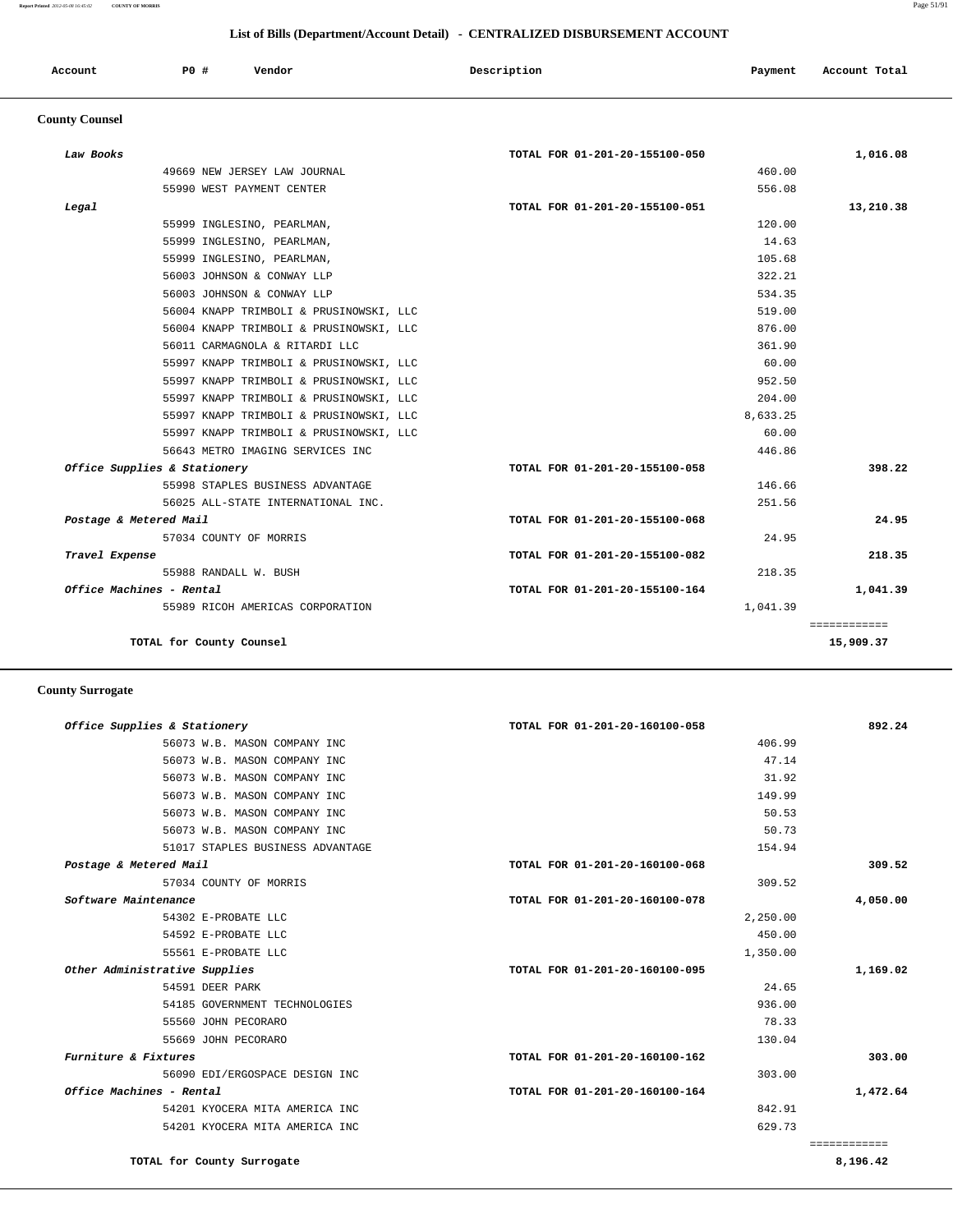**Report Printed** *2012-05-08 16:45:02* **COUNTY OF MORRIS** Page 52/91

### **List of Bills (Department/Account Detail) - CENTRALIZED DISBURSEMENT ACCOUNT**

| Account | <b>PO #</b> | Vendor | Description | Payment | Account Total |
|---------|-------------|--------|-------------|---------|---------------|
|         |             |        |             |         |               |

# **Engineering**

| Postage & Metered Mail             | TOTAL FOR 01-201-20-165100-068 | 40.87        |
|------------------------------------|--------------------------------|--------------|
| 57034 COUNTY OF MORRIS             | 17.97                          |              |
| 57034 COUNTY OF MORRIS             | 22.90                          |              |
| Office Machines - Rental           | TOTAL FOR 01-201-20-165100-164 | 225.60       |
| 54948 R.S. KNAPP CO. INC.          | 225.60                         |              |
| Chemicals & Sprays                 | TOTAL FOR 01-201-20-165100-225 | 813.78       |
| 55663 THE DAILY RECORD             | 34.32                          |              |
| 55663 THE DAILY RECORD             | 35.00                          |              |
| 54946 MORRISTOWN LUMBER &          | 2.69                           |              |
| 54946 MORRISTOWN LUMBER &          | 22.99                          |              |
| 54946 MORRISTOWN LUMBER &          | 15.98                          |              |
| 54946 MORRISTOWN LUMBER &          | 13.98                          |              |
| 55164 MSC INDUSTRIAL SUPPLY CO.    | 69.78                          |              |
| 55164 MSC INDUSTRIAL SUPPLY CO.    | 18.97                          |              |
| 55166 NORTHEASTERN ARBORIST SUPPLY | 44.98                          |              |
| 55166 NORTHEASTERN ARBORIST SUPPLY | 19.29                          |              |
| 55166 NORTHEASTERN ARBORIST SUPPLY | 449.96                         |              |
| 56138 STAR LEDGER                  | 85.84                          |              |
| Equipment                          | TOTAL FOR 01-201-20-165100-258 | 105.45       |
| 55661 THE RONED GROUP              | 57.00                          |              |
| 55850 AT&T MOBILITY                | 48.45                          |              |
|                                    |                                | ============ |
| TOTAL for Engineering              |                                | 1,185.70     |

### **Heritage Commission**

| Postage & Metered Mail        | TOTAL FOR 01-201-20-175100-068 | 5.04 |
|-------------------------------|--------------------------------|------|
| 57034 COUNTY OF MORRIS        | 5.04                           |      |
|                               |                                |      |
| TOTAL for Heritage Commission |                                | 5.04 |
|                               |                                |      |

### **Planning Board**

| Associations and Memberships        | TOTAL FOR 01-201-20-180100-023 | 315.00   |
|-------------------------------------|--------------------------------|----------|
| 54075 NJ PLANNING OFFICIALS         | 315.00                         |          |
| Books & Periodicals                 | TOTAL FOR 01-201-20-180100-028 | 45.00    |
| 54347 AMERICAN PLANNING ASSOCIATION | 40.00                          |          |
| 54347 AMERICAN PLANNING ASSOCIATION | 5.00                           |          |
| Education Schools & Training        | TOTAL FOR 01-201-20-180100-039 | 68.00    |
| 55483 MORRIS COUNTY CHAMBER OF      | 38.00                          |          |
| 56289 NJCPA                         | 30.00                          |          |
| Publication & Subscriptions         | TOTAL FOR 01-201-20-180100-070 | 1,467.00 |
| 54947 AMERICAN PLANNING ASSOCIATION | 995.00                         |          |
| 54947 AMERICAN PLANNING ASSOCIATION | 275.00                         |          |
| 54947 AMERICAN PLANNING ASSOCIATION | 95.00                          |          |
| 54950 GANN LAW BOOKS                | 96.00                          |          |
| 54950 GANN LAW BOOKS                | 6.00                           |          |
|                                     |                                |          |
| TOTAL for Planning Board            |                                | 1,895.00 |

### **Transportation Management**

| Other General Expenses      | TOTAL FOR 01-201-20-180105-059 |          | 10.00    |
|-----------------------------|--------------------------------|----------|----------|
| 56017 RIOS' ENGRAVING       |                                | 10.00    |          |
| <i>Software Maintenance</i> | TOTAL FOR 01-201-20-180105-078 |          | 4,650.00 |
| 54953 CITILABS INC          |                                | 4,650.00 |          |
|                             |                                |          |          |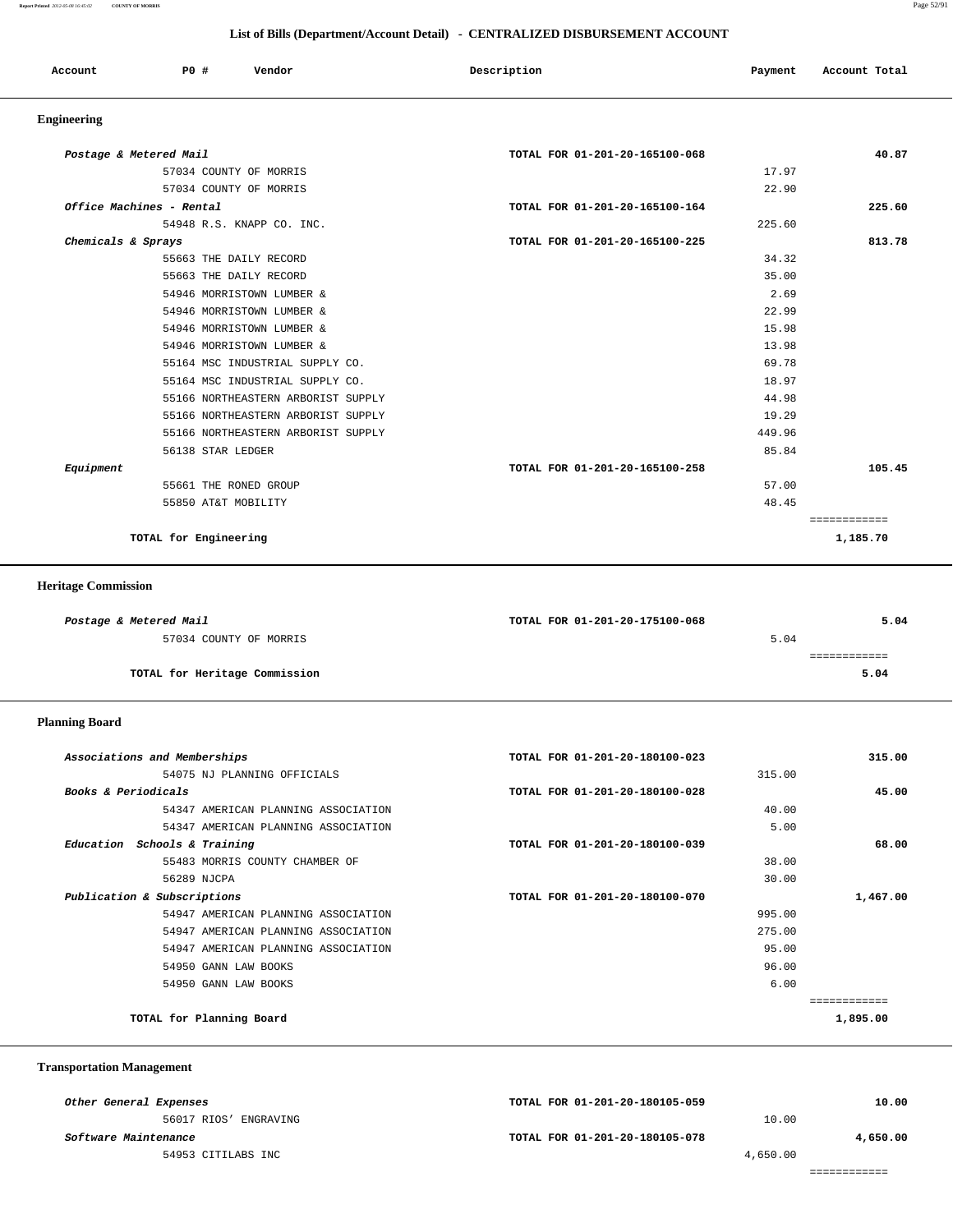**Report Printed** *2012-05-08 16:45:02* **COUNTY OF MORRIS** Page 53/91

### **List of Bills (Department/Account Detail) - CENTRALIZED DISBURSEMENT ACCOUNT**

| Account                              | P0 #<br>Vendor                      | Description                    | Payment | Account Total |
|--------------------------------------|-------------------------------------|--------------------------------|---------|---------------|
| <b>Transportation Management</b>     |                                     |                                |         |               |
|                                      | TOTAL for Transportation Management |                                |         | 4,660.00      |
| <b>PDT</b> - General Admin           |                                     |                                |         |               |
|                                      | Postage & Metered Mail              | TOTAL FOR 01-201-20-180115-068 |         | 108.75        |
|                                      | 57034 COUNTY OF MORRIS              |                                | 108.75  |               |
|                                      |                                     |                                |         | ============  |
|                                      | TOTAL for PDT - General Admin       |                                |         | 108.75        |
| <b>Preservation Trust</b>            |                                     |                                |         |               |
|                                      | Other General Expenses              | TOTAL FOR 01-201-20-180120-059 |         | 62.34         |
|                                      | 56022 UNITED PARCEL SERVICE         |                                | 41.82   |               |
|                                      | 56022 UNITED PARCEL SERVICE         |                                | 20.52   |               |
| Travel Expense                       |                                     | TOTAL FOR 01-201-20-180120-082 |         | 60.00         |
|                                      | 55879 PETER WILLIAMS                |                                | 60.00   | ============  |
|                                      | TOTAL for Preservation Trust        |                                |         | 122.34        |
| <b>County Weights &amp; Measures</b> |                                     |                                |         |               |
|                                      | Postage & Metered Mail              | TOTAL FOR 01-201-22-201100-068 |         | 37.30         |
|                                      | 57034 COUNTY OF MORRIS              |                                | 37.30   |               |
|                                      | Other Outside Services              | TOTAL FOR 01-201-22-201100-084 |         | 17.26         |
|                                      | 56339 DEER PARK                     |                                | 17.26   |               |

| <b>Liability Insurance</b> |
|----------------------------|
|----------------------------|

| (2011) Liability Insurance - OE    | TOTAL FOR 01-203-23-210100-090 | 78,001.29 |
|------------------------------------|--------------------------------|-----------|
| 56753 MORRIS COUNTY INSURANCE FUND | 78,001.29                      |           |
| TOTAL for Liability Insurance      |                                | 78,001.29 |

 **Electricity TOTAL FOR 01-201-22-201100-137 904.57** 56763 JERSEY CENTRAL POWER & LIGHT 1,926.41 56763 JERSEY CENTRAL POWER & LIGHT  $-1,021.84$  **Telephone TOTAL FOR 01-201-22-201100-146 290.54**

 56345 VERIZON 284.42  **(2011) Equipment TOTAL FOR 01-203-22-201100-258 29.34** 53763 GRAINGER 29.34

**TOTAL for County Weights & Measures 1,279.01**

============

56347 AT&T 6.12

 **Employee Group Insurance** 

| Employee Group Insurance Expenditures    | TOTAL FOR 01-201-23-220100-090 | 1,418,102.19 |
|------------------------------------------|--------------------------------|--------------|
| 56354 HORIZON BLUE CROSS BLUE SHIELD     | 1,403,205.19                   |              |
| 55323 RHM BENEFITS, INC.                 | 12,500.00                      |              |
| 53464 TOTAL ADMINISTRATIVE SERVICES      | 2,397.00                       |              |
| (2011) Employee Group Insurance Expendit | TOTAL FOR 01-203-23-220100-090 | 578.40       |
| 56009 ELLORINE PITTER                    | 578.40                         |              |
|                                          |                                |              |
| TOTAL for Employee Group Insurance       |                                | 1,418,680.59 |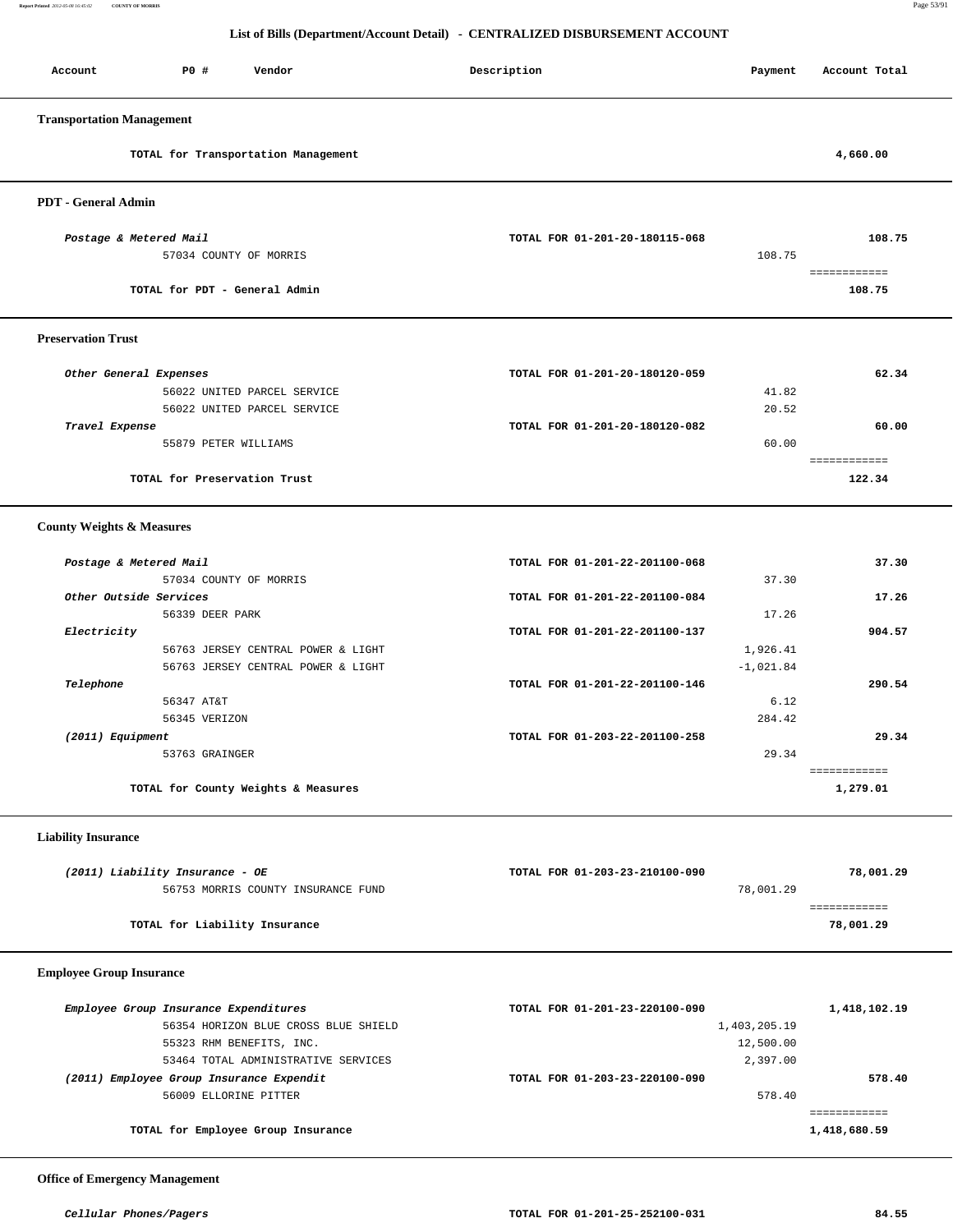| Account                               | P0 #                         | Vendor                              | Description                    | Payment | Account Total |
|---------------------------------------|------------------------------|-------------------------------------|--------------------------------|---------|---------------|
| <b>Office of Emergency Management</b> |                              |                                     |                                |         |               |
|                                       | 56032 SATCOM GLOBAL INC      |                                     |                                | 37.37   |               |
|                                       | 56637 AT&T MOBILITY          |                                     |                                | 47.18   |               |
|                                       | Office Supplies & Stationery |                                     | TOTAL FOR 01-201-25-252100-058 |         | 310.77        |
|                                       |                              | 55914 W.B. MASON COMPANY INC        |                                | 310.77  |               |
| Other General Expenses                |                              |                                     | TOTAL FOR 01-201-25-252100-059 |         | 127.53        |
|                                       |                              | 56285 TREASURER-STATE OF NEW JERSEY |                                | 45.00   |               |
|                                       |                              | 56146 ATLANTIC TOMORROWS OFFICE     |                                | 82.53   |               |
| Postage & Metered Mail                |                              |                                     | TOTAL FOR 01-201-25-252100-068 |         | 6.07          |
|                                       | 57034 COUNTY OF MORRIS       |                                     |                                | 1.55    |               |
|                                       | 57034 COUNTY OF MORRIS       |                                     |                                | 4.52    |               |

 **Office Machines - Rental TOTAL FOR 01-201-25-252100-164 748.50** 54695 KYOCERA MITA AMERICA, INC. 748.50  **(2011) Office Supplies & Stationery TOTAL FOR 01-203-25-252100-058 1,600.73** 55504 MORRISTOWN LUMBER & 44.98 55504 MORRISTOWN LUMBER & 161.94 55961 W.B. MASON COMPANY INC 381.09 55961 W.B. MASON COMPANY INC 257.25 55961 W.B. MASON COMPANY INC 172.41 55961 W.B. MASON COMPANY INC 162.55 55961 W.B. MASON COMPANY INC 268.49 55961 W.B. MASON COMPANY INC 152.02

============

**TOTAL for Office of Emergency Management 2,878.15**

#### **Communications Center**

| 66.24    | TOTAL FOR 01-201-25-252105-058 | Office Supplies & Stationery         |
|----------|--------------------------------|--------------------------------------|
|          | 66.24                          | 56441 DEER PARK                      |
| 29.05    | TOTAL FOR 01-201-25-252105-068 | Postage & Metered Mail               |
|          | 29.05                          | 57034 COUNTY OF MORRIS               |
| 5,125.00 | TOTAL FOR 01-201-25-252105-072 | Radio Repairs                        |
|          | 1,200.00                       | 55895 ROYAL COMMUNICATIONS INC.      |
|          | 1,200.00                       | 55895 ROYAL COMMUNICATIONS INC.      |
|          | 200.00                         | 55895 ROYAL COMMUNICATIONS INC.      |
|          | 1,425.00                       | 55890 ROYAL COMMUNICATIONS INC.      |
|          | 50.00                          | 56451 ROYAL COMMUNICATIONS INC.      |
|          | 450.00                         | 56451 ROYAL COMMUNICATIONS INC.      |
|          | 600.00                         | 56451 ROYAL COMMUNICATIONS INC.      |
| 902.70   | TOTAL FOR 01-201-25-252105-117 | Interpretor Fees                     |
|          | 902.70                         | 55898 LANGUAGE LINE SERVICES         |
| 1,437.00 | TOTAL FOR 01-201-25-252105-131 | County Wide Radio System             |
|          | 1,425.00                       | 55223 TRIANGLE COMMUNICATIONS LLC    |
|          | 12.00                          | 55223 TRIANGLE COMMUNICATIONS LLC    |
| 1,118.25 | TOTAL FOR 01-201-25-252105-137 | Electricity                          |
|          | 430.94                         | 55899 BOROUGH OF BUTLER              |
|          | 406.10                         | 56452 JERSEY CENTRAL POWER & LIGHT   |
|          | 281.21                         | 56445 JERSEY CENTRAL POWER & LIGHT   |
| 1,500.00 | TOTAL FOR 01-201-25-252105-189 | Medical                              |
|          | 1,500.00                       | 55230 THE INSTITUTE FOR FORENSIC     |
| 748.82   | TOTAL FOR 01-201-25-252105-202 | Uniform And Accessories              |
|          | 706.82                         | 56447 UNIVERSAL UNIFORM SALES CO INC |
|          | 42.00                          | 56450 UNIVERSAL UNIFORM SALES CO INC |
| 176.31   | TOTAL FOR 01-201-25-252105-258 | Equipment                            |
|          | 146.61                         | 53733 LEXINGTON CORP                 |
|          | 29.70                          | 56449 LASHEN ELECTRONICS INC         |
| 1,120.00 | TOTAL FOR 01-203-25-252105-044 | (2011) Equipment Service Agreements  |
|          | 160.00                         | 55226 JANTECH SERVICES INC           |
|          | 160.00                         | 55226 JANTECH SERVICES INC           |
|          | 160.00                         | 55226 JANTECH SERVICES INC           |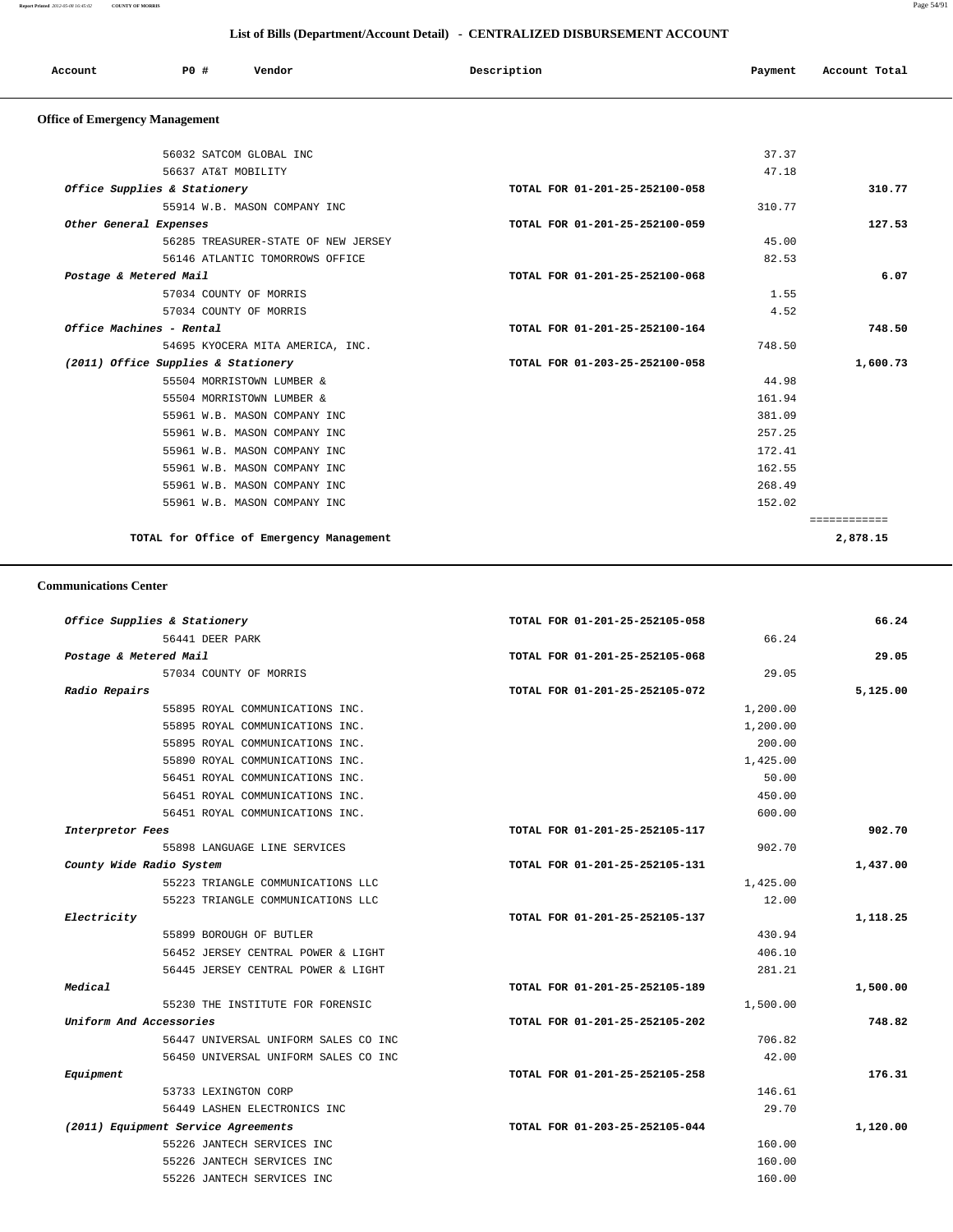**Report Printed** *2012-05-08 16:45:02* **COUNTY OF MORRIS** Page 55/91

### **List of Bills (Department/Account Detail) - CENTRALIZED DISBURSEMENT ACCOUNT**

| Account                      | PO#                             | Vendor                          | Description                    | Payment  | Account Total |
|------------------------------|---------------------------------|---------------------------------|--------------------------------|----------|---------------|
| <b>Communications Center</b> |                                 |                                 |                                |          |               |
|                              |                                 | 55226 JANTECH SERVICES INC      |                                | 160.00   |               |
|                              |                                 | 55226 JANTECH SERVICES INC      |                                | 160.00   |               |
|                              |                                 | 55226 JANTECH SERVICES INC      |                                | 160.00   |               |
|                              |                                 | 55226 JANTECH SERVICES INC      |                                | 160.00   |               |
|                              | (2011) Communications Equipment |                                 | TOTAL FOR 01-203-25-252105-161 |          | 1,956.42      |
|                              |                                 | 56443 W.B. MASON COMPANY INC    |                                | 828.22   |               |
|                              |                                 | 56443 W.B. MASON COMPANY INC    |                                | 1,128.20 |               |
|                              |                                 |                                 |                                |          |               |
|                              |                                 | TOTAL for Communications Center |                                |          | 14,179.79     |

### **County Medical Examiner Office**

| Office Supplies & Stationery             | TOTAL FOR 01-201-25-254100-058 |        | 21.10        |
|------------------------------------------|--------------------------------|--------|--------------|
| 56337 DEER PARK                          |                                | 21.10  |              |
| Other General Expenses                   | TOTAL FOR 01-201-25-254100-059 |        | 162.57       |
| 55907 FEDEX                              |                                | 93.88  |              |
| 55907 FEDEX                              |                                | 68.69  |              |
| Postage & Metered Mail                   | TOTAL FOR 01-201-25-254100-068 |        | 12.05        |
| 57034 COUNTY OF MORRIS                   |                                | 12.05  |              |
| X-Ray & Medical Supplies                 | TOTAL FOR 01-201-25-254100-203 |        | 835.98       |
| 56292 CACTUS, LLC                        |                                | 817.00 |              |
| 56292 CACTUS, LLC                        |                                | 18.98  |              |
|                                          |                                |        | ------------ |
| TOTAL for County Medical Examiner Office |                                |        | 1,031.70     |
|                                          |                                |        |              |

### **County Sheriff's Department**

| Associations and Memberships         | TOTAL FOR 01-201-25-270100-023 | 380.00   |
|--------------------------------------|--------------------------------|----------|
| 54025 NJ STATE DIVISION              | 80.00                          |          |
| 55902 MORRIS CTY POLICE CHIEF'S ASSO | 300.00                         |          |
| Cellular Phones/Pagers               | TOTAL FOR 01-201-25-270100-031 | 87.68    |
| 55258 VERIZON WIRELESS               | 87.68                          |          |
| Identification Equip&Supplies        | TOTAL FOR 01-201-25-270100-047 | 2,262.00 |
| 55279 EVIDENT CRIME SCENE PRODUCTS   | 678.00                         |          |
| 55278 SIRCHIE FINGER PRINT LAB INC.  | 1,584.00                       |          |
| Other General Expenses               | TOTAL FOR 01-201-25-270100-059 | 846.30   |
| 55274 LONGFELLOWS SANDWICH DELI      | 720.00                         |          |
| 54604 RAY ALLEN MANUFACTURING LLC    | 111.30                         |          |
| 54604 RAY ALLEN MANUFACTURING LLC    | 15.00                          |          |
| Postage & Metered Mail               | TOTAL FOR 01-201-25-270100-068 | 339.65   |
| 57034 COUNTY OF MORRIS               | 339.65                         |          |
| Software Maintenance                 | TOTAL FOR 01-201-25-270100-078 | 155.00   |
| 55328 LEXIS NEXIS ACCURINT           | 155.00                         |          |
| Other Outside Services               | TOTAL FOR 01-201-25-270100-084 | 9,223.93 |
| 55330 U.S. SECURITY ASSOCIATES, INC. | 2,329.10                       |          |
| 55330 U.S. SECURITY ASSOCIATES, INC. | 2,373.85                       |          |
| 55275 U.S. SECURITY ASSOCIATES, INC. | 2,271.68                       |          |
| 55275 U.S. SECURITY ASSOCIATES, INC. | 2,249.30                       |          |
| Other Administrative Supplies        | TOTAL FOR 01-201-25-270100-095 | 1,309.07 |
| 55270 STAPLES BUSINESS ADVANTAGE     | 133.20                         |          |
| 55267 W.B. MASON COMPANY INC         | 412.35                         |          |
| 55901 STAPLES BUSINESS ADVANTAGE     | 344.30                         |          |
| 55901 STAPLES BUSINESS ADVANTAGE     | 35.98                          |          |
| 55893 STAPLES BUSINESS ADVANTAGE     | 105.42                         |          |
| 55893 STAPLES BUSINESS ADVANTAGE     | 37.04                          |          |
| 55893 STAPLES BUSINESS ADVANTAGE     | 192.02                         |          |
| 55893 STAPLES BUSINESS ADVANTAGE     | 48.76                          |          |
| Communications Equipment             | TOTAL FOR 01-201-25-270100-161 | 1,565.38 |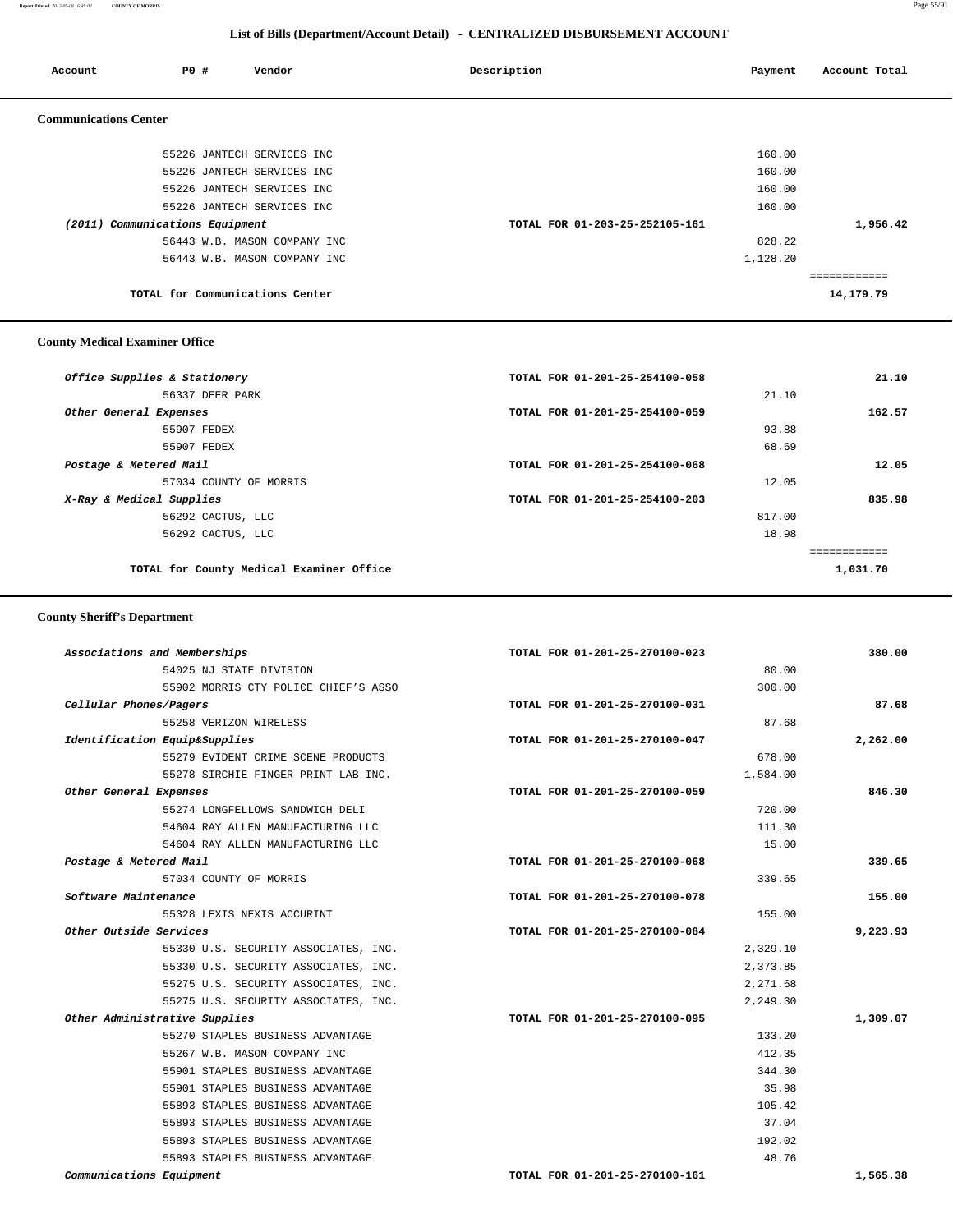| Account                            | <b>PO #</b>            | Vendor | Description | Payment  | Account Total |
|------------------------------------|------------------------|--------|-------------|----------|---------------|
| <b>County Sheriff's Department</b> |                        |        |             |          |               |
|                                    | 55272 PAVIA KRIEGMAN   |        |             | 285.00   |               |
|                                    | EEQOR THREROM MERREROO |        |             | 1.000.20 |               |

| 55327 VERIZON WIRELESS                | 1,280.38                       |           |
|---------------------------------------|--------------------------------|-----------|
| X-Ray & Medical Supplies              | TOTAL FOR 01-201-25-270100-203 | 358.80    |
| 55469 MIRION TECHNOLOGIES (GDS) INC   | 358.80                         |           |
| Equipment                             | TOTAL FOR 01-201-25-270100-258 | 145.00    |
| 55502 ROYAL COMMUNICATIONS INC.       | 45.00                          |           |
| 55502 ROYAL COMMUNICATIONS INC.       | 100.00                         |           |
| Machinery Repairs & Parts             | TOTAL FOR 01-201-25-270100-262 | 790.00    |
| 55276 ACE COM                         | 345.00                         |           |
| 55329 INTEGRATED COMPUTER SOLUTIONS   | 295.00                         |           |
| 55329 INTEGRATED COMPUTER SOLUTIONS   | 150.00                         |           |
|                                       |                                |           |
| TOTAL for County Sheriff's Department |                                | 17,462.81 |
|                                       |                                |           |

### **County Prosecutor's Office**

| Associations and Memberships      | TOTAL FOR 01-201-25-275100-023 | 625.00   |
|-----------------------------------|--------------------------------|----------|
| 55350 COUNTY NARCOTICS COMMANDERS | 400.00                         |          |
| 54736 P O M A                     | 225.00                         |          |
| Data Processing Supplies          | TOTAL FOR 01-201-25-275100-037 | 3,295.12 |
| 55353 STAPLES BUSINESS ADVANTAGE  | 750.89                         |          |
| 55353 STAPLES BUSINESS ADVANTAGE  | 47.48                          |          |
| 55343 W.B. MASON COMPANY INC      | 306.34                         |          |
| 56166 STAPLES BUSINESS ADVANTAGE  | 639.68                         |          |
| 56182 ATLANTIC TOMORROWS OFFICE   | 1,107.26                       |          |
| 55091 DEPOT AMERICA INC.          | 226.29                         |          |
| 55091 DEPOT AMERICA INC.          | 203.49                         |          |
| 55091 DEPOT AMERICA INC.          | 13.69                          |          |
| Education Schools & Training      | TOTAL FOR 01-201-25-275100-039 | 110.00   |
| 55348 HOLTZ LEARNING CENTER LTD   | 110.00                         |          |
| Law Books                         | TOTAL FOR 01-201-25-275100-050 | 2,287.69 |
| 55352 WEST PAYMENT CENTER         | 1,066.34                       |          |
| 55352 WEST PAYMENT CENTER         | 1,221.35                       |          |
| Office Supplies & Stationery      | TOTAL FOR 01-201-25-275100-058 | 2,769.63 |
| 55353 STAPLES BUSINESS ADVANTAGE  | 251.20                         |          |
| 55353 STAPLES BUSINESS ADVANTAGE  | 362.06                         |          |
| 55353 STAPLES BUSINESS ADVANTAGE  | 147.70                         |          |
| 55353 STAPLES BUSINESS ADVANTAGE  | 318.18                         |          |
| 55339 STAPLES BUSINESS ADVANTAGE  | 19.77                          |          |
| 55339 STAPLES BUSINESS ADVANTAGE  | 19.77                          |          |
| 56166 STAPLES BUSINESS ADVANTAGE  | 18.60                          |          |
| 56166 STAPLES BUSINESS ADVANTAGE  | 327.79                         |          |
| 56166 STAPLES BUSINESS ADVANTAGE  | 58.42                          |          |
| 56166 STAPLES BUSINESS ADVANTAGE  | 146.54                         |          |
| 56159 W.B. MASON COMPANY INC      | 1,099.60                       |          |
| Postage & Metered Mail            | TOTAL FOR 01-201-25-275100-068 | 1,361.86 |
| 56167 FEDEX                       | 20.54                          |          |
| 56167 FEDEX                       | 60.14                          |          |
| 56618 FEDEX                       | 89.79                          |          |
| 56626 FEDEX                       | 75.43                          |          |
| 57034 COUNTY OF MORRIS            | 1,115.96                       |          |
| Special Projects                  | TOTAL FOR 01-201-25-275100-079 | 2,700.64 |
| 56158 M.C. PROSECUTOR'S EMERGENT  | 2,700.64                       |          |
| Investigation Expense             | TOTAL FOR 01-201-25-275100-118 | 3,537.04 |
| 55360 RIOS' ENGRAVING             | 553.00                         |          |
| 55341 VERIZON                     | 204.62                         |          |
| 55346 GTS WELCO                   | 43.47                          |          |
| 56157 RIOS' ENGRAVING             | 79.00                          |          |
| 56616 VERIZON                     | 29.10                          |          |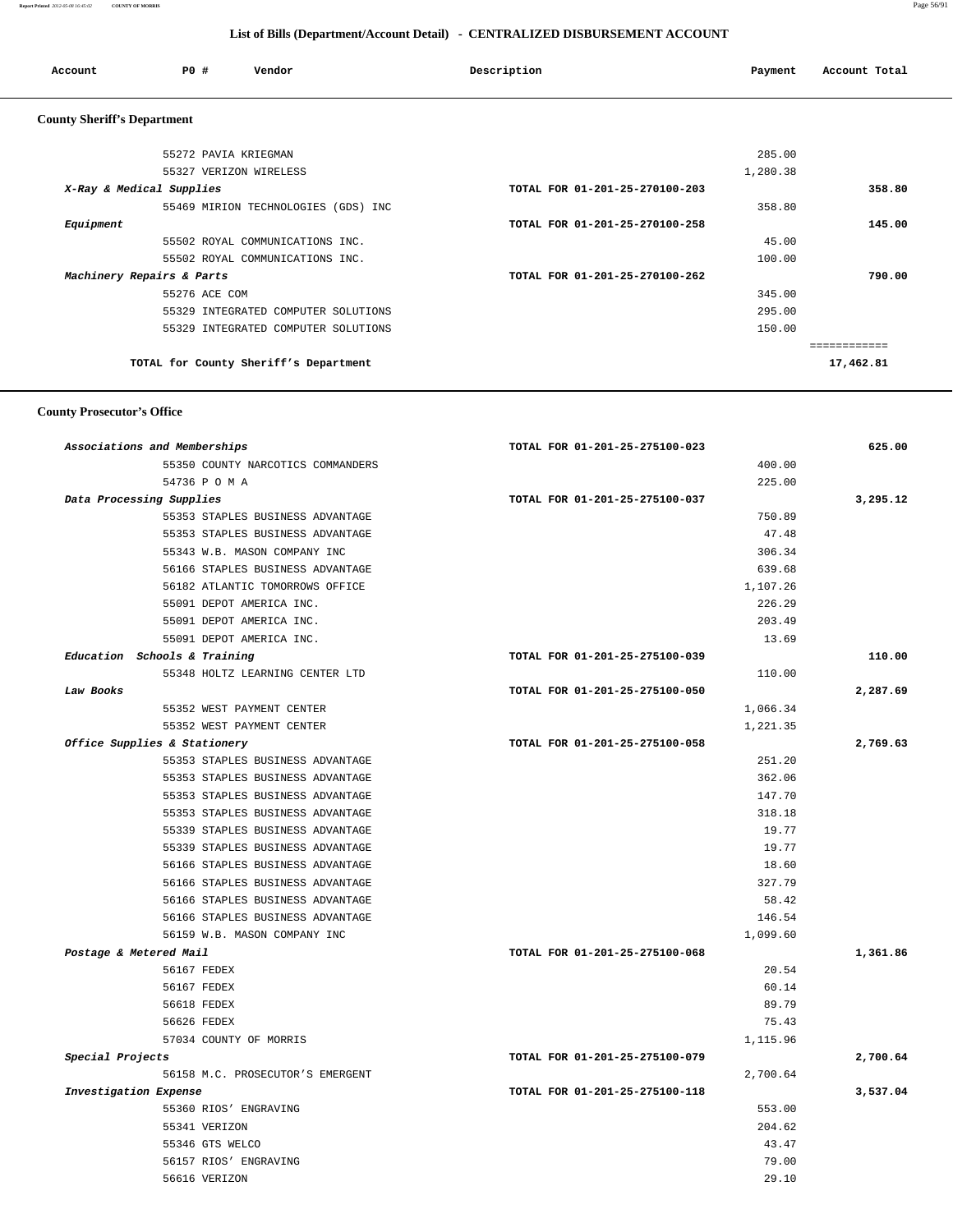**Report Printed** *2012-05-08 16:45:02* **COUNTY OF MORRIS** Page 57/91

|                                   | List of Bills (Department/Account Detail) - CENTRALIZED DISBURSEMENT ACCOUNT |                                     |                                |          |               |
|-----------------------------------|------------------------------------------------------------------------------|-------------------------------------|--------------------------------|----------|---------------|
| Account                           | PO#                                                                          | Vendor                              | Description                    | Payment  | Account Total |
| <b>County Prosecutor's Office</b> |                                                                              |                                     |                                |          |               |
|                                   |                                                                              | 56665 THE 200 CLUB OF MORRIS COUNTY |                                | 680.00   |               |
|                                   |                                                                              | 56162 MORRISTOWN NEIGHBORHOOD HOUSE |                                | 20.00    |               |
|                                   |                                                                              | 56172 COFFEE LOVERS COFFEE SERVICE  |                                | 82.61    |               |
|                                   | 56169 SPRINT                                                                 |                                     |                                | 119.97   |               |
|                                   | 56169 SPRINT                                                                 |                                     |                                | 122.94   |               |
|                                   | 56168 SPRINT NEXTEL                                                          |                                     |                                | 119.97   |               |
|                                   |                                                                              | 54365 SOUTHEAST PROJECT COMMUNITY   |                                | 200.00   |               |
|                                   | 56668 JEFFREY PAUL                                                           |                                     |                                | 376.07   |               |
|                                   |                                                                              | 56165 WILLIAM SCHIEVELLA            |                                | 906.29   |               |
|                                   | Witness Fees And Mileage                                                     |                                     | TOTAL FOR 01-201-25-275100-121 |          | 1,470.00      |
|                                   |                                                                              | 56161 DANIEL P GREENFIELD MD MPH MS |                                | 1,470.00 |               |
|                                   | Uniform And Accessories                                                      |                                     | TOTAL FOR 01-201-25-275100-202 |          | 321.79        |
|                                   |                                                                              | 56183 ATLANTIC TACTICAL OF NJ, INC. |                                | 49.99    |               |
|                                   |                                                                              | 54764 ATLANTIC TACTICAL OF NJ, INC. |                                | 271.80   |               |
| Equipment                         |                                                                              |                                     | TOTAL FOR 01-201-25-275100-258 |          | 46.00         |
|                                   |                                                                              | 54354 W.B. MASON COMPANY INC        |                                | 26.00    |               |
|                                   |                                                                              | 54354 W.B. MASON COMPANY INC        |                                | 20.00    |               |
| (2011) Transcripts                |                                                                              |                                     | TOTAL FOR 01-203-25-275100-081 |          | 1,110.47      |

 55344 JEAN E. FEENEY 511.19 56164 A.R.T. AGENCY, INC 599.28  **(2011) Investigation Expense TOTAL FOR 01-203-25-275100-118 239.94** 56169 SPRINT 119.97 56169 SPRINT 119.97  **(2011) Witness Fees And Mileage TOTAL FOR 01-203-25-275100-121 1,826.25** 56161 DANIEL P GREENFIELD MD MPH MS 1,776.25 56161 DANIEL P GREENFIELD MD MPH MS 50.00

============

**TOTAL for County Prosecutor's Office 21,701.43**

|                        | Education Schools & Training         | TOTAL FOR 01-201-25-280100-039 | 448.00    |
|------------------------|--------------------------------------|--------------------------------|-----------|
|                        | 55081 PESI HEALTHCARE                | 179.00                         |           |
|                        | 55081 PESI HEALTHCARE                | 179.00                         |           |
|                        | 55915 M.C. POLICE CHIEFS ASSOC. INC. | 90.00                          |           |
|                        | Equipment Service Agreements         | TOTAL FOR 01-201-25-280100-044 | 364.11    |
|                        | 55206 THE PORTASOFT COMPANY INC      | 364.11                         |           |
|                        | Office Supplies & Stationery         | TOTAL FOR 01-201-25-280100-058 | 591.82    |
|                        | 55205 STAPLES BUSINESS ADVANTAGE     | 284.85                         |           |
|                        | 55205 STAPLES BUSINESS ADVANTAGE     | 306.97                         |           |
| Postage & Metered Mail |                                      | TOTAL FOR 01-201-25-280100-068 | 52.60     |
|                        | 57034 COUNTY OF MORRIS               | 52.60                          |           |
| Other Outside Services |                                      | TOTAL FOR 01-201-25-280100-084 | 11,833.33 |
|                        | 54506 ACME AMERICAN REPAIRS INC.     | 8,400.00                       |           |
|                        | 55207 ELEVATOR MAINTENANCE CORP      | 683.33                         |           |
|                        | 56019 ACME AMERICAN REPAIRS INC.     | 2,750.00                       |           |
| Security Equipment     |                                      | TOTAL FOR 01-201-25-280100-128 | 1,187.20  |
|                        | 54596 ROYAL SYSTEMS                  | 776.48                         |           |
|                        | 55746 ATLANTIC TACTICAL OF NJ, INC.  | 195.20                         |           |
|                        | 54815 ATLANTIC TACTICAL OF NJ, INC.  | 215.52                         |           |
| <b>SLAP</b>            |                                      | TOTAL FOR 01-201-25-280100-130 | 1,450.57  |
|                        | 55080 NORTH JERSEY LANDSCAPE SUPPLY  | 99.84                          |           |
|                        | 55080 NORTH JERSEY LANDSCAPE SUPPLY  | 375.20                         |           |
|                        | 55080 NORTH JERSEY LANDSCAPE SUPPLY  | 112.14                         |           |
|                        | 55080 NORTH JERSEY LANDSCAPE SUPPLY  | 93.72                          |           |
|                        | 55080 NORTH JERSEY LANDSCAPE SUPPLY  | 93.72                          |           |
|                        | 55080 NORTH JERSEY LANDSCAPE SUPPLY  | 94.89                          |           |
|                        | 55080 NORTH JERSEY LANDSCAPE SUPPLY  | 93.72                          |           |
|                        | 55080 NORTH JERSEY LANDSCAPE SUPPLY  | 112.14                         |           |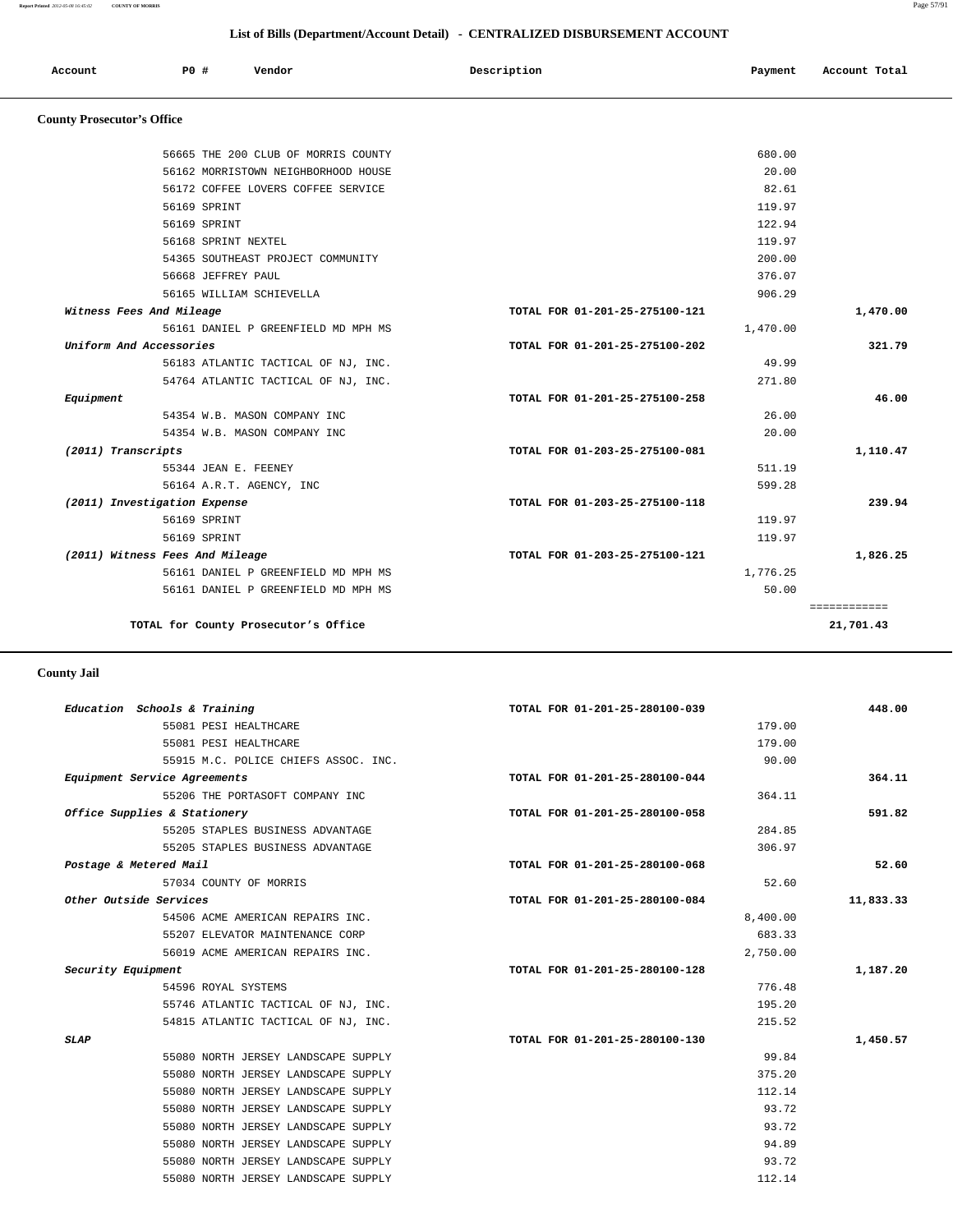**Report Printed** *2012-05-08 16:45:02* **COUNTY OF MORRIS** Page 58/91

# **List of Bills (Department/Account Detail) - CENTRALIZED DISBURSEMENT ACCOUNT**

| Account            | PO#<br>Vendor                                                                | Description                    | Payment                | Account Total |
|--------------------|------------------------------------------------------------------------------|--------------------------------|------------------------|---------------|
| <b>County Jail</b> |                                                                              |                                |                        |               |
| Water              | 55080 NORTH JERSEY LANDSCAPE SUPPLY                                          | TOTAL FOR 01-201-25-280100-147 | 375.20                 | 284.00        |
|                    | 55090 QUENCH USA                                                             |                                | 284.00                 |               |
|                    | Office Machines - Rental                                                     | TOTAL FOR 01-201-25-280100-164 |                        | 2,223.27      |
|                    | 54816 KYOCERA MITA AMERICA, INC.                                             |                                | 656.85                 |               |
|                    | 56304 RICOH AMERICAS CORPORATION                                             |                                | 1,566.42               |               |
| Food               |                                                                              | TOTAL FOR 01-201-25-280100-185 |                        | 66,803.24     |
|                    | 55717 ARAMARK CORRECTIONAL SERVICES                                          |                                | 16,890.62              |               |
|                    | 55717 ARAMARK CORRECTIONAL SERVICES<br>55942 ARAMARK CORRECTIONAL SERVICES   |                                | 16,675.16<br>16,575.98 |               |
|                    | 56278 ARAMARK CORRECTIONAL SERVICES                                          |                                | 16,661.48              |               |
| Medical            |                                                                              | TOTAL FOR 01-201-25-280100-189 |                        | 5,593.13      |
|                    | 54322 NATIONAL COMMISSION ON                                                 |                                | 1,848.00               |               |
|                    | 54634 MC GASTRO ASSOC. P.A.                                                  |                                | 600.00                 |               |
|                    | 54820 THE NEUROSCIENCE CENTER OF                                             |                                | 422.00                 |               |
|                    | 54644 HEALTH CARE LOGISTICS INC.                                             |                                | 76.39                  |               |
|                    | 54821 CARDIOLOGY CONSULTANTS OF                                              |                                | 180.00                 |               |
|                    | 54817 MOORE MEDICAL LLC                                                      |                                | 709.63                 |               |
|                    | 54817 MOORE MEDICAL LLC                                                      |                                | 49.93                  |               |
|                    | 54639 PRACTICE ASSOCIATES INC                                                |                                | 126.75                 |               |
|                    | 55945 BIO- REFERENCE LABORATORIES                                            |                                | 1,625.97               |               |
|                    | 55945 BIO- REFERENCE LABORATORIES                                            |                                | $-45.54$               |               |
| Oxygen             |                                                                              | TOTAL FOR 01-201-25-280100-193 |                        | 79.20         |
|                    | 55750 FIRE FIGHTERS EQUIPMENT CO INC                                         |                                | 79.20                  |               |
|                    | Uniform And Accessories                                                      | TOTAL FOR 01-201-25-280100-202 |                        | 6,795.75      |
|                    | 55079 UNIVERSAL UNIFORM SALES CO INC                                         |                                | 154.72                 |               |
|                    | 55079 UNIVERSAL UNIFORM SALES CO INC<br>55079 UNIVERSAL UNIFORM SALES CO INC |                                | 520.79<br>286.44       |               |
|                    | 55079 UNIVERSAL UNIFORM SALES CO INC                                         |                                | 662.51                 |               |
|                    | 55079 UNIVERSAL UNIFORM SALES CO INC                                         |                                | 212.58                 |               |
|                    | 55079 UNIVERSAL UNIFORM SALES CO INC                                         |                                | 141.72                 |               |
|                    | 54507 UNIVERSAL UNIFORM SALES CO INC                                         |                                | 141.72                 |               |
|                    | 54507 UNIVERSAL UNIFORM SALES CO INC                                         |                                | 2.00                   |               |
|                    | 54507 UNIVERSAL UNIFORM SALES CO INC                                         |                                | 317.70                 |               |
|                    | 54507 UNIVERSAL UNIFORM SALES CO INC                                         |                                | 299.10                 |               |
|                    | 54507 UNIVERSAL UNIFORM SALES CO INC                                         |                                | 399.43                 |               |
|                    | 54507 UNIVERSAL UNIFORM SALES CO INC                                         |                                | 255.95                 |               |
|                    | 54507 UNIVERSAL UNIFORM SALES CO INC                                         |                                | 654.99                 |               |
|                    | 54507 UNIVERSAL UNIFORM SALES CO INC                                         |                                | 141.72                 |               |
|                    | 54507 UNIVERSAL UNIFORM SALES CO INC                                         |                                | 224.95                 |               |
|                    | 54507 UNIVERSAL UNIFORM SALES CO INC                                         |                                | 119.91                 |               |
|                    | 54507 UNIVERSAL UNIFORM SALES CO INC                                         |                                | 377.25                 |               |
|                    | 54507 UNIVERSAL UNIFORM SALES CO INC                                         |                                | 78.15                  |               |
|                    | 54507 UNIVERSAL UNIFORM SALES CO INC<br>54507 UNIVERSAL UNIFORM SALES CO INC |                                | 462.15<br>78.15        |               |
|                    | 54507 UNIVERSAL UNIFORM SALES CO INC                                         |                                | 217.66                 |               |
|                    | 54507 UNIVERSAL UNIFORM SALES CO INC                                         |                                | 27.10                  |               |
|                    | 54507 UNIVERSAL UNIFORM SALES CO INC                                         |                                | 78.15                  |               |
|                    | 54507 UNIVERSAL UNIFORM SALES CO INC                                         |                                | 242.68                 |               |
|                    | 54507 UNIVERSAL UNIFORM SALES CO INC                                         |                                | 295.30                 |               |
|                    | 54507 UNIVERSAL UNIFORM SALES CO INC                                         |                                | 215.58                 |               |
|                    | 54507 UNIVERSAL UNIFORM SALES CO INC                                         |                                | 187.35                 |               |
| Tools - Others     |                                                                              | TOTAL FOR 01-201-25-280100-246 |                        | 97.15         |
|                    | 55742 GRAINGER                                                               |                                | 97.15                  |               |
|                    | Bldg Maintenance Supplies                                                    | TOTAL FOR 01-201-25-280100-249 |                        | 2,446.82      |
|                    | 55092 GRAINGER                                                               |                                | 794.40                 |               |
|                    | 55743 TURTLE & HUGHES, INC                                                   |                                | 316.80                 |               |
|                    | 55743 TURTLE & HUGHES, INC                                                   |                                | 1,294.58               |               |
|                    | 55941 MORRISTOWN LUMBER &                                                    |                                | 19.57                  |               |
|                    | 55941 MORRISTOWN LUMBER &                                                    |                                | 21.47                  |               |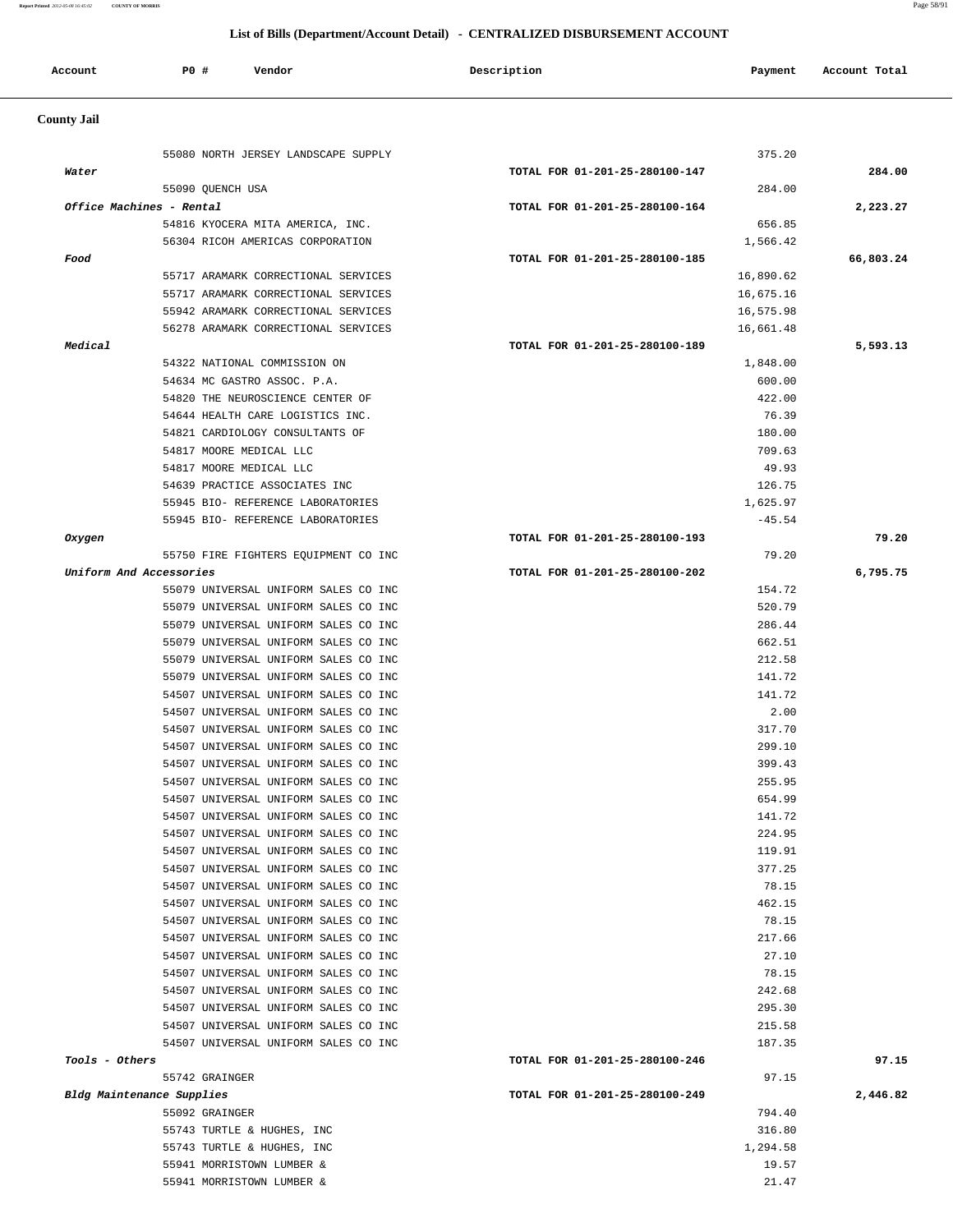**Report Printed** *2012-05-08 16:45:02* **COUNTY OF MORRIS** Page 59/91

### **List of Bills (Department/Account Detail) - CENTRALIZED DISBURSEMENT ACCOUNT**

| Account | PO# | Vendor | Description | Payment | Total<br>Account<br>. |
|---------|-----|--------|-------------|---------|-----------------------|
|         |     |        |             |         |                       |

# **County Jail**

| Janitorial Supplies                  | TOTAL FOR 01-201-25-280100-252 | 4,666.05     |
|--------------------------------------|--------------------------------|--------------|
| 55161 ATLANTIC SAFETY PRODUCTS       | 171.90                         |              |
| 55748 ATLANTIC SAFETY PRODUCTS       | 2,406.60                       |              |
| 56243 JERSEY PAPER PLUS INC          | 1,894.95                       |              |
| 56243 JERSEY PAPER PLUS INC          | 192.60                         |              |
| (2011) Security Equipment            | TOTAL FOR 01-203-25-280100-128 | 1,100.34     |
| 55294 ANIXTER INC                    | 1,100.34                       |              |
| (2011) Medical                       | TOTAL FOR 01-203-25-280100-189 | 3,036.15     |
| 54622 EMERGENCY MEDICAL ASSOC        | 499.00                         |              |
| 54622 EMERGENCY MEDICAL ASSOC        | 135.00                         |              |
| 54623 PRACTICE ASSOCIATES INC        | 1,957.15                       |              |
| 54623 PRACTICE ASSOCIATES INC        | 130.00                         |              |
| 55089 MIDLANTIC NEONATOLOGY          | 315.00                         |              |
| (2011) Machinery Repairs & Parts     | TOTAL FOR 01-203-25-280100-262 | 7,167.80     |
| 55085 ACME AMERICAN REPAIRS INC.     | 151.06                         |              |
| 55085 ACME AMERICAN REPAIRS INC.     | 839.00                         |              |
| 55085 ACME AMERICAN REPAIRS INC.     | 839.00                         |              |
| 55085 ACME AMERICAN REPAIRS INC.     | 861.70                         |              |
| 55085 ACME AMERICAN REPAIRS INC.     | 1,169.52                       |              |
| 55085 ACME AMERICAN REPAIRS INC.     | 1,169.52                       |              |
| 55085 ACME AMERICAN REPAIRS INC.     | 2,138.00                       |              |
| (2011) Safety Items                  | TOTAL FOR 01-203-25-280100-266 | 298.05       |
| 55749 FIRE FIGHTERS EQUIPMENT CO INC | 298.05                         |              |
|                                      |                                | ============ |
| TOTAL for County Jail                |                                | 116,518.58   |

# **County Youth Detention Facilit**

|                        | Office Supplies & Stationery             | TOTAL FOR 01-201-25-281100-058 |        | 431.00   |
|------------------------|------------------------------------------|--------------------------------|--------|----------|
|                        | 56298 STAPLES BUSINESS ADVANTAGE         |                                | 431.00 |          |
| Postage & Metered Mail |                                          | TOTAL FOR 01-201-25-281100-068 |        | 87.15    |
|                        | 57034 COUNTY OF MORRIS                   |                                | 87.15  |          |
| Food                   |                                          | TOTAL FOR 01-201-25-281100-185 |        | 46.77    |
|                        | 56363 DEER PARK                          |                                | 46.77  |          |
| Medical                |                                          | TOTAL FOR 01-201-25-281100-189 |        | 898.69   |
|                        | 55305 WHITES HEALTHCARE                  |                                | 898.69 |          |
| Equipment              |                                          | TOTAL FOR 01-201-25-281100-258 |        | 89.99    |
|                        | 52515 HEWLETT-PACKARD COMPANY            |                                | 89.99  |          |
|                        | Machinery Repairs & Parts                | TOTAL FOR 01-201-25-281100-262 |        | 329.21   |
|                        | 55691 A C & R INC                        |                                | 329.21 |          |
|                        | (2011) Office Supplies & Stationery      | TOTAL FOR 01-203-25-281100-058 |        | 148.09   |
|                        | 55996 W.B. MASON COMPANY INC             |                                | 148.09 |          |
|                        |                                          |                                |        |          |
|                        | TOTAL for County Youth Detention Facilit |                                |        | 2,030.90 |
|                        |                                          |                                |        |          |

### **Road Repairs**

| 3,486.00 | TOTAL FOR 01-201-26-290100-036 | Contracted Services          |
|----------|--------------------------------|------------------------------|
|          | 3,486.00                       | 55247 SPACE FARMS INC        |
| 54.78    | TOTAL FOR 01-201-26-290100-058 | Office Supplies & Stationery |
|          | 27.90                          | 55326 W.B. MASON COMPANY INC |
|          | 26.88                          | 55326 W.B. MASON COMPANY INC |
| 2.25     | TOTAL FOR 01-201-26-290100-068 | Postage & Metered Mail       |
|          | 2.25                           | 57034 COUNTY OF MORRIS       |
| 1,493.83 | TOTAL FOR 01-201-26-290100-146 | Telephone                    |
|          | 10.50                          | 56347 AT&T                   |
|          | 449.40                         | 50857 COMCAST CABLE          |
|          | 619.04                         | 56345 VERIZON                |
|          |                                |                              |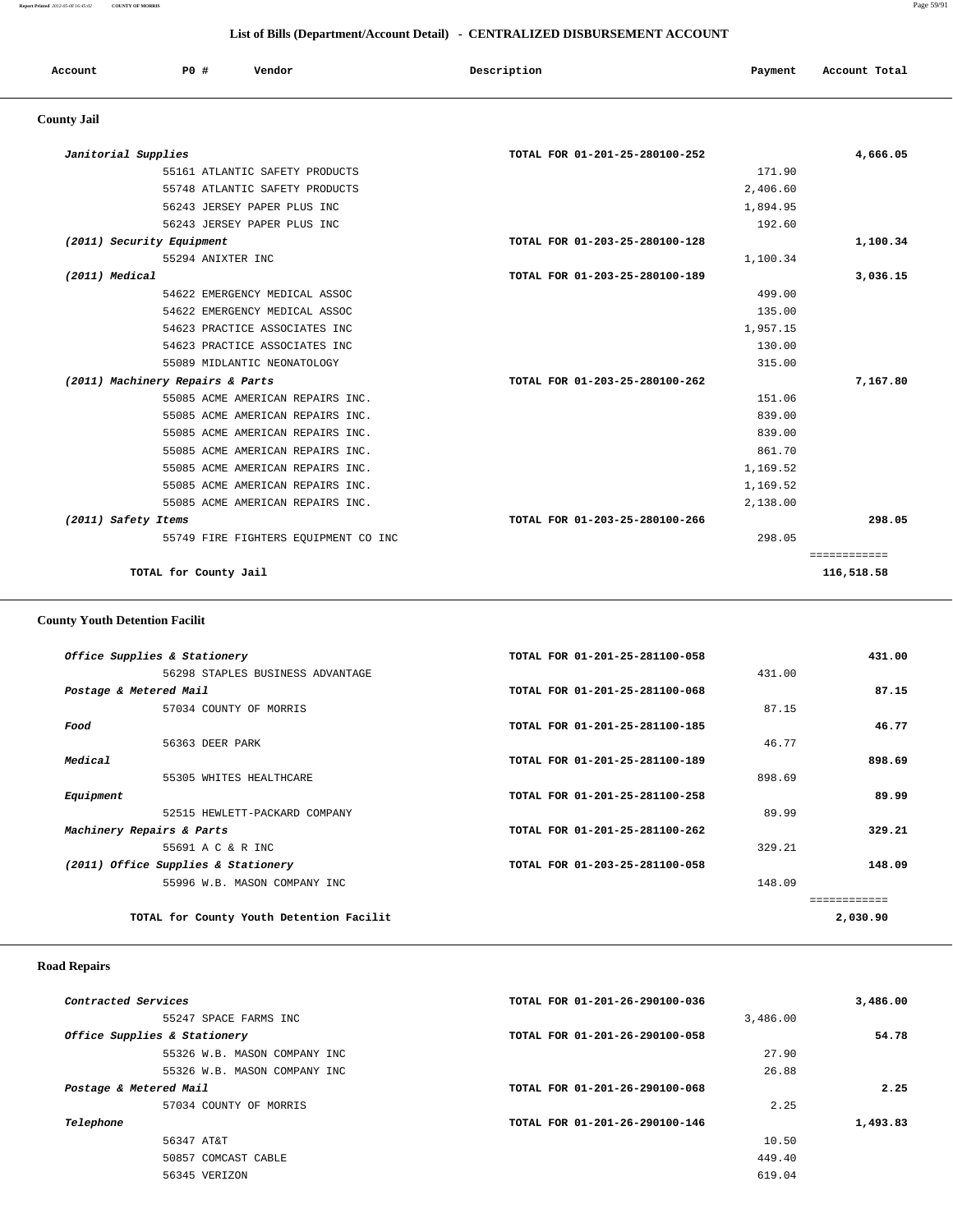**Report Printed** *2012-05-08 16:45:02* **COUNTY OF MORRIS** Page 60/91

### **List of Bills (Department/Account Detail) - CENTRALIZED DISBURSEMENT ACCOUNT**

| Account                     | <b>PO #</b> | Vendor                                                       | Description                    | Payment          | Account Total |
|-----------------------------|-------------|--------------------------------------------------------------|--------------------------------|------------------|---------------|
| <b>Road Repairs</b>         |             |                                                              |                                |                  |               |
|                             |             | 55465 CENTURYLINK                                            |                                | 148.86           |               |
|                             |             | 55491 VERIZON                                                |                                | 239.15           |               |
|                             |             | 55492 VERIZON                                                |                                | 26.88            |               |
| Meals                       |             |                                                              | TOTAL FOR 01-201-26-290100-188 |                  | 851.00        |
|                             |             | 55505 BUDD LAKE DINER                                        |                                | 20.00            |               |
|                             |             | 55505 BUDD LAKE DINER                                        |                                | 3.00             |               |
|                             |             | 55924 HUNAN WOK                                              |                                | 60.00            |               |
|                             |             | 55924 HUNAN WOK                                              |                                | 9.00             |               |
|                             |             | 55507 KINGS KID DELI                                         |                                | 120.00           |               |
|                             |             | 55507 KINGS KID DELI                                         |                                | 18.00            |               |
|                             |             | 55513 LONG VALLEY PIZZA                                      |                                | 130.00           |               |
|                             |             | 55513 LONG VALLEY PIZZA                                      |                                | 19.50            |               |
|                             |             | 55518 RED BARN RESTAURANT                                    |                                | 60.00            |               |
|                             |             | 55518 RED BARN RESTAURANT                                    |                                | 9.00             |               |
|                             |             | 55923 BROOKSIDE DINER & RESTAURANT                           |                                | 200.00           |               |
|                             |             | 55923 BROOKSIDE DINER & RESTAURANT                           |                                | 30.00            |               |
|                             |             | 55535 TOWNSQUARE DINER RESTAURANT                            |                                | 150.00           |               |
|                             |             | 55535 TOWNSQUARE DINER RESTAURANT                            |                                | 22.50            |               |
| Bituminous Concrete         |             |                                                              | TOTAL FOR 01-201-26-290100-222 |                  | 4,288.51      |
|                             |             | 54763 TILCON                                                 |                                | 1,520.04         |               |
|                             |             | 55462 TILCON                                                 |                                | 1,209.71         |               |
|                             |             | 55462 TILCON                                                 |                                | 527.40           |               |
|                             |             | 55462 TILCON                                                 |                                | 1,031.36         |               |
| Contracted Snow/Ice Removal |             |                                                              | TOTAL FOR 01-201-26-290100-228 |                  | 3,483.00      |
|                             |             | 50940 BOB PETRICH TRUCKING, INC.                             |                                | 3,483.00         |               |
| Signage                     |             |                                                              | TOTAL FOR 01-201-26-290100-238 |                  | 4,377.39      |
|                             |             | 54917 SHEAFFER SUPPLY INC.                                   |                                | 36.72            |               |
|                             |             | 55470 GARDEN STATE HIGHWAY                                   |                                | 225.00           |               |
|                             |             | 55470 GARDEN STATE HIGHWAY                                   |                                | 1,026.65         |               |
|                             |             | 55468 SHEAFFER SUPPLY INC.                                   |                                | 30.02            |               |
|                             |             | 56555 GARDEN STATE HIGHWAY                                   |                                | 3,059.00         |               |
| Stone                       |             |                                                              | TOTAL FOR 01-201-26-290100-244 |                  | 7,314.78      |
|                             |             | 55501 TILCON                                                 |                                | 4,380.88         |               |
|                             |             | 55463 TILCON                                                 |                                | 2,933.90         |               |
| Construction Materials      |             |                                                              | TOTAL FOR 01-201-26-290100-260 |                  | 2,004.36      |
|                             |             | 54923 SUSSEX COUNTY MUA                                      |                                | 317.40           |               |
|                             |             | 55489 GRINNELL RECYCLING INC.                                |                                | 451.30<br>209.52 |               |
|                             |             | 55489 GRINNELL RECYCLING INC.<br>55245 MENDHAM GARDEN CENTER |                                | 76.00            |               |
|                             |             | 55494 NORTHEASTERN HARDWARE CO INC                           |                                | 145.85           |               |
|                             |             | 55490 SUSSEX COUNTY MUA                                      |                                | 248.10           |               |
|                             |             | 55930 SUSSEX COUNTY MUA                                      |                                | 541.20           |               |
|                             |             | 55931 MICHAEL D'AGOSTINO                                     |                                | 14.99            |               |
| $(2011)$ Meals              |             |                                                              | TOTAL FOR 01-203-26-290100-188 |                  | 23.00         |
|                             |             | 55923 BROOKSIDE DINER & RESTAURANT                           |                                | 20.00            |               |
|                             |             | 55923 BROOKSIDE DINER & RESTAURANT                           |                                | 3.00             |               |
|                             |             | (2011) Contracted Snow/Ice Removal                           | TOTAL FOR 01-203-26-290100-228 |                  | 1,984.00      |
|                             |             | 49527 BOB PETRICH TRUCKING, INC.                             |                                | 1,984.00         |               |
| $(2011)$ Signage            |             |                                                              | TOTAL FOR 01-203-26-290100-238 |                  | 30,221.62     |
|                             |             | 56555 GARDEN STATE HIGHWAY                                   |                                | 30,221.62        |               |
|                             |             |                                                              |                                |                  |               |
| (2011) Safety Items         |             |                                                              | TOTAL FOR 01-203-26-290100-266 |                  | 40.05         |

### **Bridges and Culverts**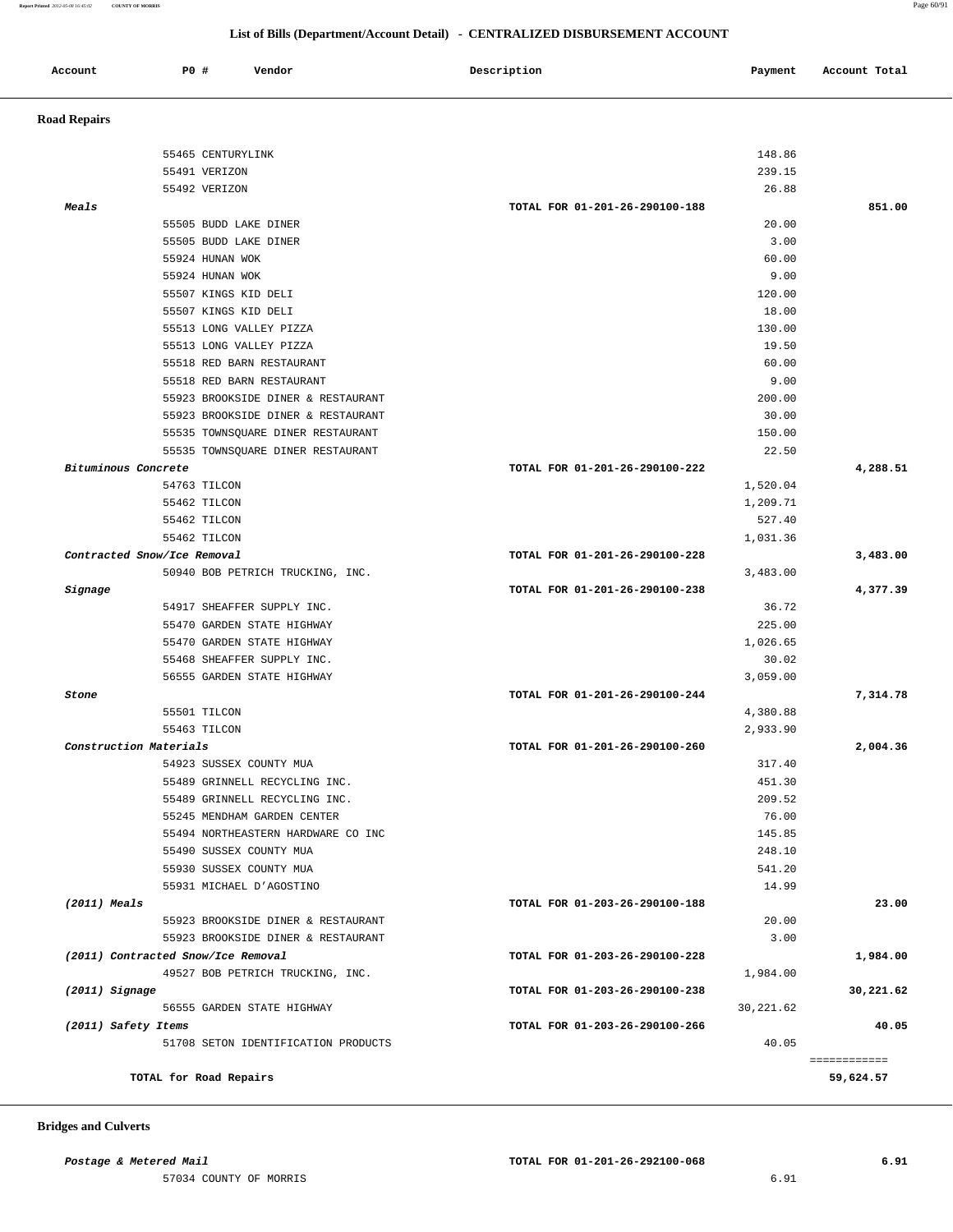| Account    | PO# | Vendor | Description | Payment | Account Total |
|------------|-----|--------|-------------|---------|---------------|
| .<br>- - - |     |        |             |         |               |

### **Bridges and Culverts**

| Telephone                          | TOTAL FOR 01-201-26-292100-146 | 326.82       |
|------------------------------------|--------------------------------|--------------|
| 55791 VERIZON                      | 326.82                         |              |
| Sand/Cement Mix                    | TOTAL FOR 01-201-26-292100-237 | 370.00       |
| 55466 R.P. SMITH & SON, INC.       | 370.00                         |              |
| Small Tools                        | TOTAL FOR 01-201-26-292100-239 | 18.45        |
| 55482 SHEAFFER SUPPLY, INC.        | 12.46                          |              |
| 55482 SHEAFFER SUPPLY, INC.        | 5.99                           |              |
| Welding-Oxygen-Acetylene Etc       | TOTAL FOR 01-201-26-292100-248 | 35.40        |
| 55461 COUNTY WELDING SUPPLY CO     | 2.95                           |              |
| 55461 COUNTY WELDING SUPPLY CO     | 2.95                           |              |
| 55461 COUNTY WELDING SUPPLY CO     | 11.80                          |              |
| 55461 COUNTY WELDING SUPPLY CO     | 2.95                           |              |
| 55461 COUNTY WELDING SUPPLY CO     | 14.75                          |              |
| Equipment Rental                   | TOTAL FOR 01-201-26-292100-259 | 148.57       |
| 54677 CABLEVISION                  | 70.28                          |              |
| 54537 CABLEVISION                  | 78.29                          |              |
| Safety Items                       | TOTAL FOR 01-201-26-292100-266 | 55.96        |
| 55464 KENVIL POWER EQUIPMENT, INC. | 55.96                          |              |
|                                    |                                | ------------ |
| TOTAL for Bridges and Culverts     |                                | 962.11       |

#### **Shade Tree Commission**

| Uniform & Clothing Allowance    | TOTAL FOR 01-201-26-300100-207 | 180.00 |
|---------------------------------|--------------------------------|--------|
| 56606 MICHAEL DIETZ             | 90.00                          |        |
| 55935 STEPHEN KUKAN             | 90.00                          |        |
|                                 |                                |        |
| TOTAL for Shade Tree Commission |                                | 180.00 |

### **Buildings & Grounds**

| Building Rental              |                                 | TOTAL FOR 01-201-26-310100-029 |          | 32,419.72 |
|------------------------------|---------------------------------|--------------------------------|----------|-----------|
|                              | 56593 DOWEL SYLVAN LLC          |                                | 5,895.00 |           |
|                              | 56593 DOWEL SYLVAN LLC          |                                | 6,538.50 |           |
|                              | 56593 DOWEL SYLVAN LLC          |                                | 5,502.00 |           |
|                              | 56593 DOWEL SYLVAN LLC          |                                | 7,396.50 |           |
|                              | 56592 WILLIAM F. BARNISH        |                                | 7,087.72 |           |
| Equipment Service Agreements |                                 | TOTAL FOR 01-201-26-310100-044 |          | 11,824.00 |
|                              | 55762 ELEVATOR MAINTENANCE CORP |                                | 625.88   |           |
|                              | 55762 ELEVATOR MAINTENANCE CORP |                                | 469.42   |           |
|                              | 55762 ELEVATOR MAINTENANCE CORP |                                | 312.94   |           |
|                              | 55762 ELEVATOR MAINTENANCE CORP |                                | 312.94   |           |
|                              | 55762 ELEVATOR MAINTENANCE CORP |                                | 156.47   |           |
|                              | 55762 ELEVATOR MAINTENANCE CORP |                                | 156.47   |           |
|                              | 55762 ELEVATOR MAINTENANCE CORP |                                | 156.47   |           |
|                              | 55762 ELEVATOR MAINTENANCE CORP |                                | 156.47   |           |
|                              | 55762 ELEVATOR MAINTENANCE CORP |                                | 156.47   |           |
|                              | 55762 ELEVATOR MAINTENANCE CORP |                                | 156.47   |           |
|                              | 55765 ELEVATOR MAINTENANCE CORP |                                | 625.88   |           |
|                              | 55765 ELEVATOR MAINTENANCE CORP |                                | 469.42   |           |
|                              | 55765 ELEVATOR MAINTENANCE CORP |                                | 312.94   |           |
|                              | 55765 ELEVATOR MAINTENANCE CORP |                                | 312.94   |           |
|                              | 55765 ELEVATOR MAINTENANCE CORP |                                | 156.47   |           |
|                              | 55765 ELEVATOR MAINTENANCE CORP |                                | 156.47   |           |
|                              | 55765 ELEVATOR MAINTENANCE CORP |                                | 156.47   |           |
|                              | 55765 ELEVATOR MAINTENANCE CORP |                                | 156.47   |           |
|                              | 55765 ELEVATOR MAINTENANCE CORP |                                | 156.47   |           |
|                              | 55765 ELEVATOR MAINTENANCE CORP |                                | 156.47   |           |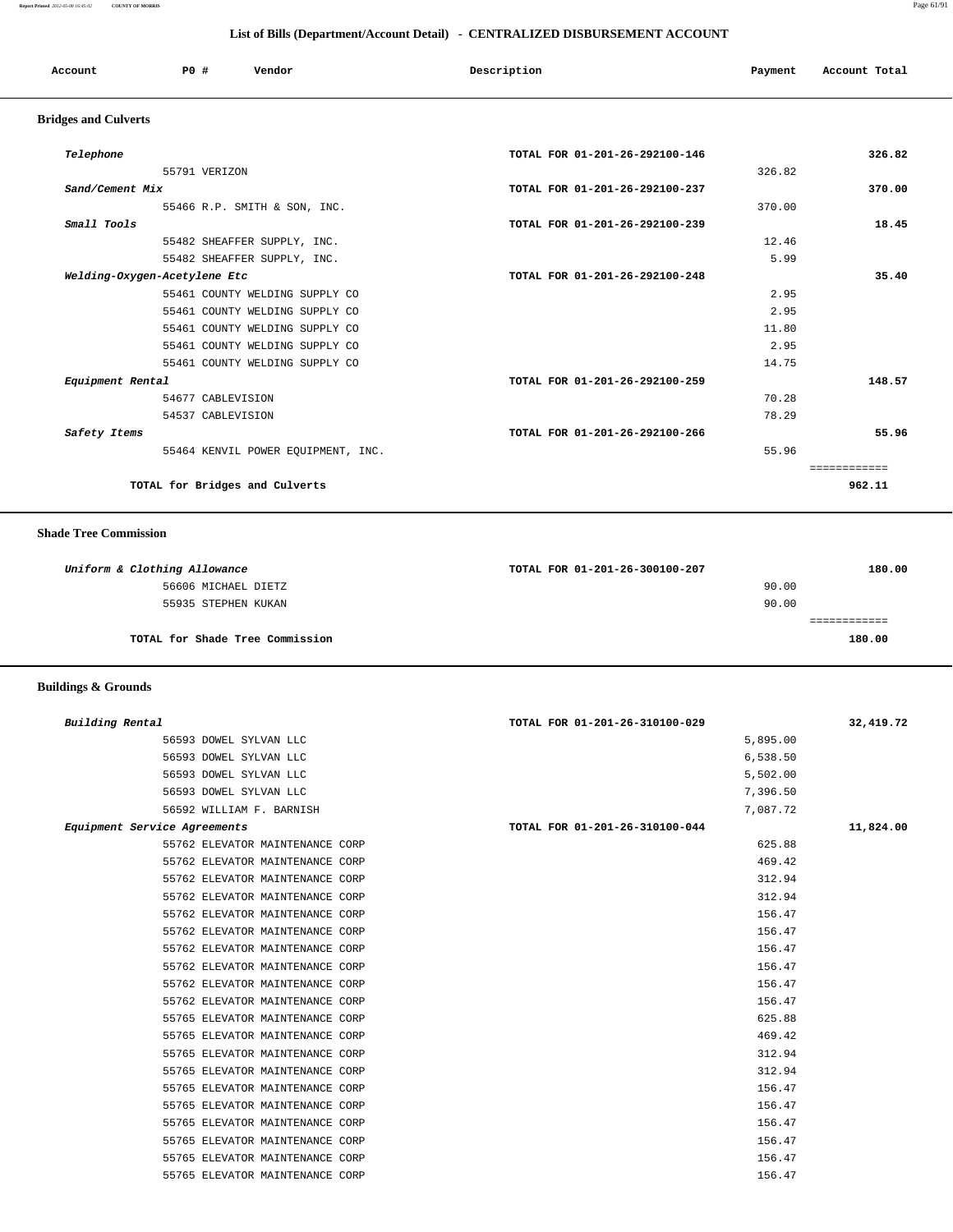| Account | P0 # | Vendor<br>. | Description | Payment | Account Total |
|---------|------|-------------|-------------|---------|---------------|
|         |      |             |             |         |               |

 **Buildings & Grounds** 

| 54963 TRANE                          | 270.00                         |           |
|--------------------------------------|--------------------------------|-----------|
| 54919 TRANE                          | 3,277.00                       |           |
| 54919 TRANE                          | 2,957.00                       |           |
| Parking Lot Rental                   | TOTAL FOR 01-201-26-310100-062 | 5,130.00  |
| 56597 MORRISTOWN PARKING AUTHORITY   | 5,130.00                       |           |
| Other Outside Services               | TOTAL FOR 01-201-26-310100-084 | 2,688.00  |
| 56495 VOLKER ARCHITECT INC           | 918.00                         |           |
| 56300 CONSOLIDATED ENVIRONMENTAL INC | 1,770.00                       |           |
| Other Administrative Supplies        | TOTAL FOR 01-201-26-310100-095 | 248.89    |
| 56784 DEER PARK                      | 202.91                         |           |
| 56782 DEER PARK                      | 45.98                          |           |
| Other Operating&Repair Supply        | TOTAL FOR 01-201-26-310100-098 | 601.70    |
| 56084 MORRIS COUNTY ENGRAVING LLC    | 164.90                         |           |
| 56084 MORRIS COUNTY ENGRAVING LLC    | 86.80                          |           |
| 56084 MORRIS COUNTY ENGRAVING LLC    | 350.00                         |           |
| Uniform & Clothing Allowance         | TOTAL FOR 01-201-26-310100-207 |           |
| 56607 KEITH LARSEN                   | 90.00                          |           |
| Paint                                | TOTAL FOR 01-201-26-310100-234 | 146.36    |
| 55475 SHERWIN-WILLIAMS               | 86.38                          |           |
| 55475 SHERWIN-WILLIAMS               | 59.98                          |           |
| Pipes - Others                       | TOTAL FOR 01-201-26-310100-235 | 11,300.02 |
| 55965 GENERAL PLUMBING SUPPLY INC.   | 517.30                         |           |
| 55965 GENERAL PLUMBING SUPPLY INC.   | 32.94                          |           |
| 55973 KLEIZA ENTERPRISES INC         | 150.00                         |           |
| 55479 SHEAFFER SUPPLY, INC.          | 57.53                          |           |
| 55638 UNIVERSAL SUPPLY GROUP INC.    | 35.31                          |           |
| 56319 SEXAUER INC.                   | 1,312.18                       |           |
| 56319 SEXAUER INC.                   | 396.37                         |           |
| 56319 SEXAUER INC.                   | 923.41                         |           |
| 56319 SEXAUER INC.                   | 841.08                         |           |
| 56318 SEXAUER INC.                   | 301.19                         |           |
| 56318 SEXAUER INC.                   | 178.20                         |           |
| 56318 SEXAUER INC.                   | 297.88                         |           |
| 56318 SEXAUER INC.                   | 2,769.68                       |           |
| 56318 SEXAUER INC.                   | 1,302.02                       |           |
| 56318 SEXAUER INC.                   | 663.60                         |           |
| 56318 SEXAUER INC.                   | 712.20                         |           |
| 56551 SEXAUER INC.                   | 65.56                          |           |
| 56551 SEXAUER INC.                   | 133.48                         |           |
| 56551 SEXAUER INC.                   | 309.43                         |           |
| 56551 SEXAUER INC.                   | 300.66                         |           |
| Bldg Maintenance Supplies            | TOTAL FOR 01-201-26-310100-249 | 3,957.99  |
| 56070 MOE DISTRIBUTORS INC.          | 104.80                         |           |
| 56070 MOE DISTRIBUTORS INC.          | 40.18                          |           |
| 56070 MOE DISTRIBUTORS INC.          | 113.74                         |           |
| 56070 MOE DISTRIBUTORS INC.          | 71.78                          |           |
| 56070 MOE DISTRIBUTORS INC.          | 63.00                          |           |
| 56067 MORRISTOWN LUMBER &            | 17.38                          |           |
| 56067 MORRISTOWN LUMBER &            | 49.98                          |           |
| 56067 MORRISTOWN LUMBER &            | 163.70                         |           |
| 56067 MORRISTOWN LUMBER &            | 184.00                         |           |
| 55687 BAYWAY LUMBER                  | 1,050.77                       |           |
| 55687 BAYWAY LUMBER                  | 251.86                         |           |
| 55687 BAYWAY LUMBER                  | 674.90                         |           |
| 55687 BAYWAY LUMBER                  | 872.00                         |           |
| 55687 BAYWAY LUMBER                  | 299.90                         |           |
| Janitorial Supplies                  | TOTAL FOR 01-201-26-310100-252 | 6,475.60  |
| 55966 JERSEY PAPER PLUS INC          | 449.40                         |           |
| 55966 JERSEY PAPER PLUS INC          | 5,251.00                       |           |
| 55966 JERSEY PAPER PLUS INC          | 321.60                         |           |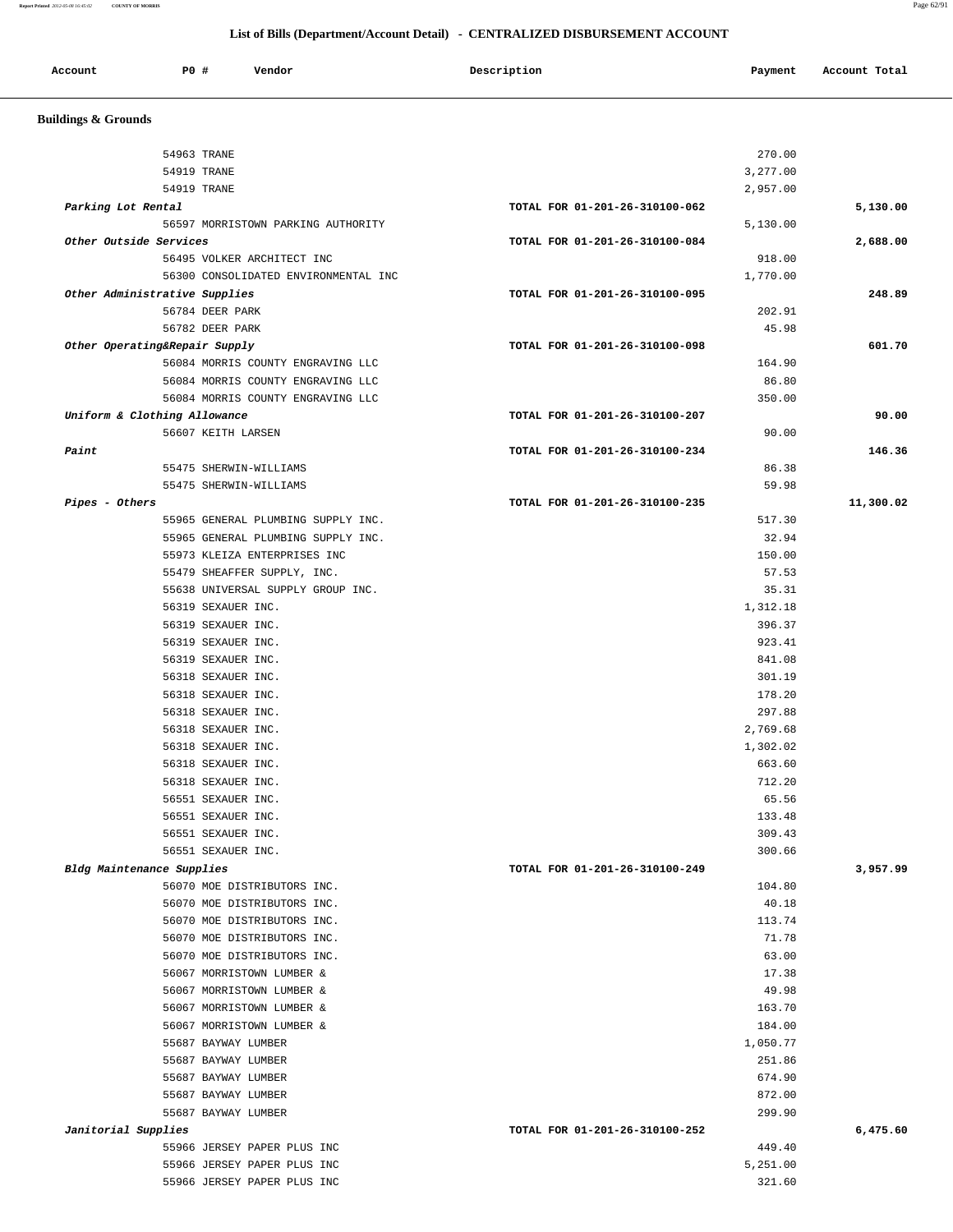| Account<br>. | <b>PO #</b> | Vendor | Description | Payment | Account Total<br>.<br>. |
|--------------|-------------|--------|-------------|---------|-------------------------|
|              |             |        |             |         |                         |

# **Buildings & Grounds**

| 55966 JERSEY PAPER PLUS INC<br>55960 JERSEY PAPER PLUS INC | 126.60<br>327.00                        |                            |
|------------------------------------------------------------|-----------------------------------------|----------------------------|
|                                                            |                                         | 8,420.73                   |
| Machinery Repairs & Parts<br>55964 GRAINGER                | TOTAL FOR 01-201-26-310100-262<br>30.80 |                            |
| 55964 GRAINGER                                             | 7.14                                    |                            |
| 55964 GRAINGER                                             | 289.99                                  |                            |
| 55688 DESESA ENGINEERING CO., INC.                         | 880.00                                  |                            |
| 56038 VANORE ELECTRIC, INC.                                | 1,324.80                                |                            |
| 56038 VANORE ELECTRIC, INC.                                | 4,121.60                                |                            |
| 56038 VANORE ELECTRIC, INC.                                | 1,766.40                                |                            |
| Heat & $A/C$                                               | TOTAL FOR 01-201-26-310100-264          | 15,909.85                  |
| 55968 BINSKY & SNYDER SERVICES LLC                         | 6,327.06                                |                            |
| 55968 BINSKY & SNYDER SERVICES LLC                         | 2,446.63                                |                            |
| 55968 BINSKY & SNYDER SERVICES LLC                         | 457.61                                  |                            |
| 55968 BINSKY & SNYDER SERVICES LLC                         | 2,152.05                                |                            |
| 55964 GRAINGER                                             | 29.96                                   |                            |
| 55964 GRAINGER                                             | 89.88                                   |                            |
| 55964 GRAINGER                                             | 168.06                                  |                            |
| 55969 BINSKY & SNYDER SERVICES LLC                         | 116.65                                  |                            |
| 54963 TRANE                                                | 83.65                                   |                            |
| 54963 TRANE                                                | $-8.00$                                 |                            |
| 55638 UNIVERSAL SUPPLY GROUP INC.                          | 701.32                                  |                            |
| 55631 MSC INDUSTRIAL SUPPLY CO.                            | 336.45                                  |                            |
| 55631 MSC INDUSTRIAL SUPPLY CO.                            | 384.56                                  |                            |
| 55631 MSC INDUSTRIAL SUPPLY CO.                            | 67.29                                   |                            |
| 55631 MSC INDUSTRIAL SUPPLY CO.                            | 201.87                                  |                            |
| 55631 MSC INDUSTRIAL SUPPLY CO.                            | 134.58                                  |                            |
| 55631 MSC INDUSTRIAL SUPPLY CO.                            | 67.29                                   |                            |
| 56301 CONSOLIDATED ENVIRONMENTAL INC                       | 1,730.00                                |                            |
| 56789 JOHNSTONE SUPPLY                                     | 252.10                                  |                            |
| 56789 JOHNSTONE SUPPLY                                     | 59.50                                   |                            |
| 56789 JOHNSTONE SUPPLY                                     | 111.34                                  |                            |
| Electrical                                                 | TOTAL FOR 01-201-26-310100-265          | 3,075.10                   |
| 55964 GRAINGER                                             | 285.31                                  |                            |
| 56039 VANORE ELECTRIC, INC.                                | 1,042.19                                |                            |
| 56039 VANORE ELECTRIC, INC.                                | 683.03                                  |                            |
| 56039 VANORE ELECTRIC, INC.                                | 202.59                                  |                            |
| 56803 RITCHIES MUSIC CENTER                                | 861.98                                  |                            |
| Incremental Bond Costs                                     | TOTAL FOR 01-201-26-310100-267          | 1,713.95                   |
| 56594 MORRISTOWN PARKING AUTHORITY                         | 1,713.95                                |                            |
| (2011) Ground Maintenance Supplies                         | TOTAL FOR 01-203-26-310100-251          | 2,913.00                   |
| 56321 STEFO'S POOL SERVICES                                | 1,058.00                                |                            |
| 56321 STEFO'S POOL SERVICES                                | 745.00                                  |                            |
| 56321 STEFO'S POOL SERVICES                                | 1,110.00                                |                            |
| TOTAL for Buildings & Grounds                              |                                         | ============<br>106,914.91 |
|                                                            |                                         |                            |

#### **Motor Services Center**

| Office Supplies & Stationery     | TOTAL FOR 01-201-26-315100-058 | 91.07    |
|----------------------------------|--------------------------------|----------|
| 55412 STAPLES BUSINESS ADVANTAGE | 91.07                          |          |
| Other Operating&Repair Supply    | TOTAL FOR 01-201-26-315100-098 | 3,782.19 |
| 56322 ROBERT BECKMANN            | 180.00                         |          |
| 56322 ROBERT BECKMANN            | 18.17                          |          |
| 55400 LESLIE WATERWORKS INC      | 135.00                         |          |
| 55789 DEER PARK                  | 156.74                         |          |
| 55370 SGS TESTCOM INC            | 189.41                         |          |
| 55796 MSC INDUSTRIAL SUPPLY CO.  | 147.00                         |          |
| 55796 MSC INDUSTRIAL SUPPLY CO.  | 646.84                         |          |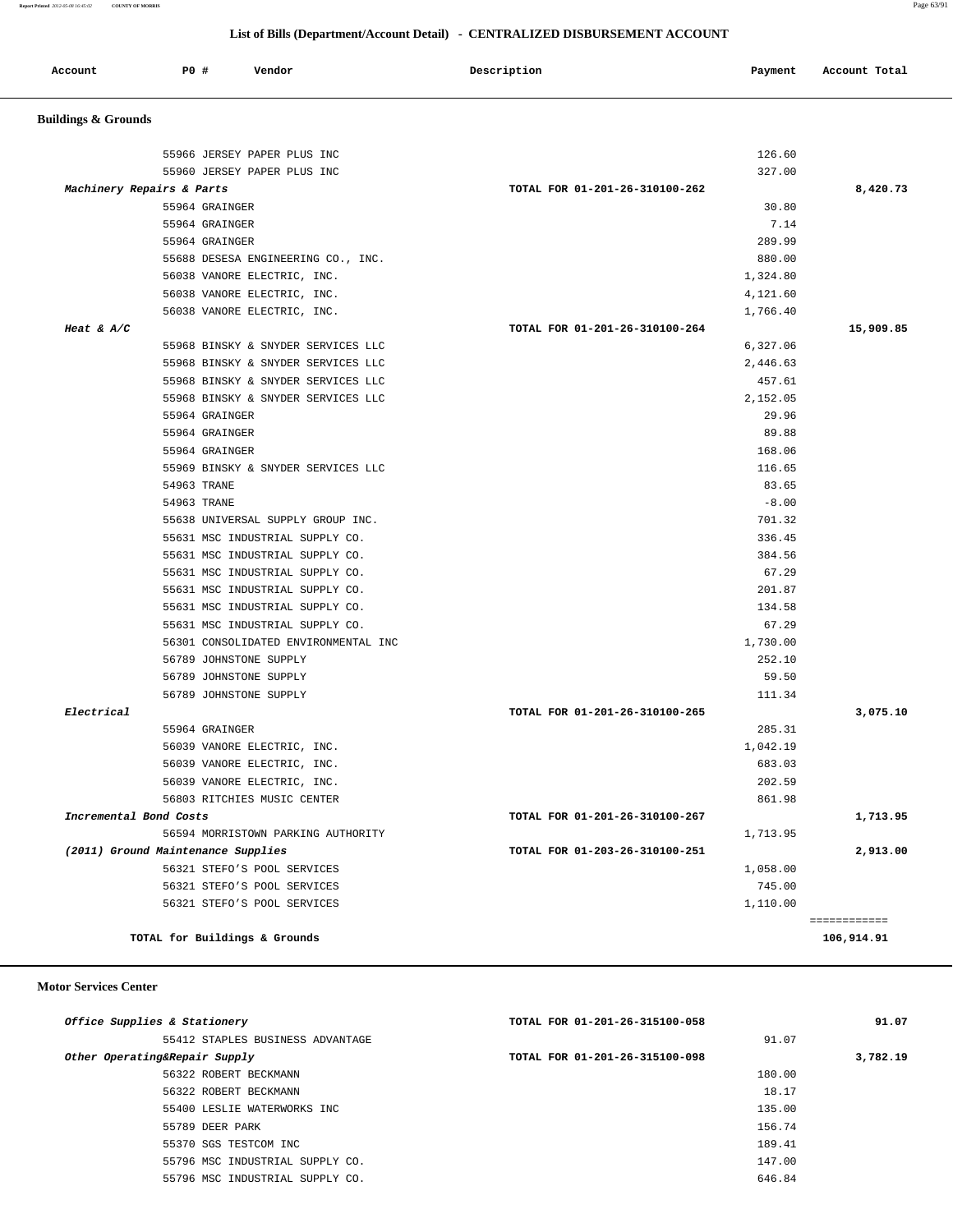**Report Printed** *2012-05-08 16:45:02* **COUNTY OF MORRIS** Page 64/91

#### **List of Bills (Department/Account Detail) - CENTRALIZED DISBURSEMENT ACCOUNT**

|                              |             |                                                                            | List of Bills (Department/Account Detail) - CENTRALIZED DISBURSEMENT ACCOUNT |                  |               |
|------------------------------|-------------|----------------------------------------------------------------------------|------------------------------------------------------------------------------|------------------|---------------|
| Account                      | <b>PO #</b> | Vendor                                                                     | Description                                                                  | Payment          | Account Total |
| <b>Motor Services Center</b> |             |                                                                            |                                                                              |                  |               |
|                              |             | 55796 MSC INDUSTRIAL SUPPLY CO.                                            |                                                                              | 134.03           |               |
|                              |             | 55796 MSC INDUSTRIAL SUPPLY CO.                                            |                                                                              | 75.49            |               |
|                              |             | 55404 RICCIARDI BROS                                                       |                                                                              | 46.54            |               |
|                              |             | 55787 CLEAN AIR COMPANY INC.                                               |                                                                              | 184.50           |               |
|                              |             | 55401 KYOCERA MITA AMERICA, INC.                                           |                                                                              | 764.25           |               |
|                              |             | 56323 ROBERT COOK                                                          |                                                                              | 120.00           |               |
|                              |             | 56323 ROBERT COOK                                                          |                                                                              | 25.00            |               |
|                              |             | 56323 ROBERT COOK                                                          |                                                                              | 14.00            |               |
|                              |             | 56213 MORRISTOWN LUMBER &                                                  |                                                                              | 3.85             |               |
|                              |             | 56213 MORRISTOWN LUMBER &<br>56186 MSC INDUSTRIAL SUPPLY CO.               |                                                                              | 24.37<br>285.59  |               |
|                              |             | 56186 MSC INDUSTRIAL SUPPLY CO.                                            |                                                                              | 74.24            |               |
|                              |             | 56186 MSC INDUSTRIAL SUPPLY CO.                                            |                                                                              | 347.22           |               |
|                              |             | 55786 CABLEVISION                                                          |                                                                              | 49.95            |               |
|                              |             | 56209 J & D SALES & SERVICE LLC                                            |                                                                              | 160.00           |               |
| Communications Equipment     |             |                                                                            | TOTAL FOR 01-201-26-315100-161                                               |                  | 75.00         |
|                              |             | 56220 ROYAL COMMUNICATIONS INC.                                            |                                                                              | 75.00            |               |
| Uniform & Clothing Allowance |             |                                                                            | TOTAL FOR 01-201-26-315100-207                                               |                  | 476.49        |
|                              |             | 56191 AMERICAN WEAR INC.                                                   |                                                                              | 264.74           |               |
|                              |             | 56191 AMERICAN WEAR INC.                                                   |                                                                              | 211.75           |               |
| Tires                        |             |                                                                            | TOTAL FOR 01-201-26-315100-245                                               |                  | 1,456.28      |
|                              |             | 55808 STS TIRE & AUTO CENTERS                                              |                                                                              | 713.34           |               |
|                              |             | 55793 INTER CITY TIRE                                                      |                                                                              | 665.96           |               |
|                              |             | 56227 STS TIRE & AUTO CENTERS                                              | TOTAL FOR 01-201-26-315100-248                                               | 76.98            | 353.91        |
| Welding-Oxygen-Acetylene Etc |             | 55417 GTS WELCO                                                            |                                                                              | 257.75           |               |
|                              |             | 55810 GTS WELCO                                                            |                                                                              | 96.16            |               |
| Janitorial Supplies          |             |                                                                            | TOTAL FOR 01-201-26-315100-252                                               |                  | 187.75        |
|                              |             | 56223 TOMAR INDUSTRIES INC                                                 |                                                                              | 187.75           |               |
| Spare Parts for Equipment    |             |                                                                            | TOTAL FOR 01-201-26-315100-261                                               |                  | 9,635.97      |
|                              |             | 55402 MID-ATLANTIC TRUCK CENTRE INC                                        |                                                                              | 257.18           |               |
|                              |             | 55402 MID-ATLANTIC TRUCK CENTRE INC                                        |                                                                              | 29.13            |               |
|                              |             | 55402 MID-ATLANTIC TRUCK CENTRE INC                                        |                                                                              | 53.11            |               |
|                              |             | 55402 MID-ATLANTIC TRUCK CENTRE INC                                        |                                                                              | 147.78           |               |
|                              |             | 55402 MID-ATLANTIC TRUCK CENTRE INC                                        |                                                                              | 80.28            |               |
|                              |             | 55371 OLD DOMINION BRUSH COMPANY                                           |                                                                              | 90.00            |               |
|                              |             | 55795 MID-ATLANTIC TRUCK CENTRE INC<br>55795 MID-ATLANTIC TRUCK CENTRE INC |                                                                              | 520.44           |               |
|                              |             | 55783 AIR BRAKE & EQUIPMENT                                                |                                                                              | 321.81<br>225.00 |               |
|                              |             | 55398 JENSON & MITCHELL INC                                                |                                                                              | 728.64           |               |
|                              |             | 55398 JENSON & MITCHELL INC                                                |                                                                              | 510.06           |               |
|                              |             | 55396 GENERAL PLUMBING SUPPLY INC.                                         |                                                                              | 1,245.87         |               |
|                              |             | 55396 GENERAL PLUMBING SUPPLY INC.                                         |                                                                              | 18.01            |               |
|                              |             | 55396 GENERAL PLUMBING SUPPLY INC.                                         |                                                                              | 150.34           |               |
|                              |             | 55396 GENERAL PLUMBING SUPPLY INC.                                         |                                                                              | $-562.80$        |               |
|                              |             | 55802 PERFORMANCE TRAILERS INC.                                            |                                                                              | 250.00           |               |
|                              |             | 56212 MID-ATLANTIC TRUCK CENTRE INC                                        |                                                                              | 25.81            |               |
|                              |             | 56212 MID-ATLANTIC TRUCK CENTRE INC                                        |                                                                              | 100.05           |               |
|                              |             | 56212 MID-ATLANTIC TRUCK CENTRE INC                                        |                                                                              | 585.20           |               |
|                              |             | 56217 QUALITY AUTO GLASS, INC                                              |                                                                              | 183.60           |               |
|                              |             | 56208 HOOVER TRUCK CENTERS INC                                             |                                                                              | 681.86           |               |
|                              |             | 56208 HOOVER TRUCK CENTERS INC                                             |                                                                              | 36.64            |               |
|                              |             | 56208 HOOVER TRUCK CENTERS INC                                             |                                                                              | 37.50<br>3.74    |               |
|                              |             | 56208 HOOVER TRUCK CENTERS INC<br>56208 HOOVER TRUCK CENTERS INC           |                                                                              | 61.85            |               |
|                              |             | 56208 HOOVER TRUCK CENTERS INC                                             |                                                                              | $-770.00$        |               |
|                              |             | 56211 KENVIL POWER EQUIPMENT, INC.                                         |                                                                              | 66.94            |               |
|                              |             | 56192 BEYER BROS CORP                                                      |                                                                              | 1,744.35         |               |

 56190 ALL COUNTY RENTAL CENTER 46.20 56190 ALL COUNTY RENTAL CENTER 63.62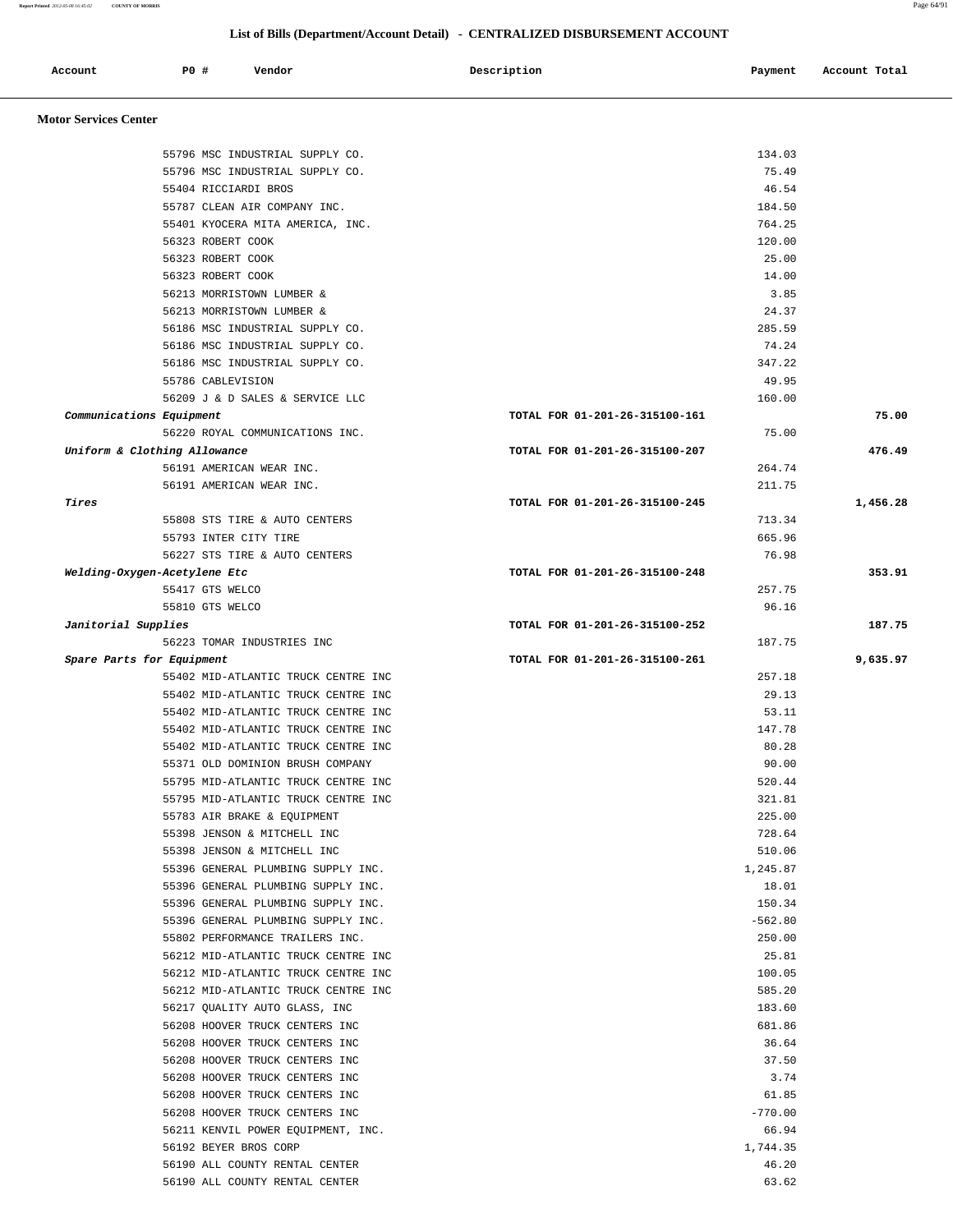| Report Printed 2012-05-08 16:45:02 | <b>COUNTY OF MORRIS</b> |                                  |                                                                              | Page 65/91    |
|------------------------------------|-------------------------|----------------------------------|------------------------------------------------------------------------------|---------------|
|                                    |                         |                                  | List of Bills (Department/Account Detail) - CENTRALIZED DISBURSEMENT ACCOUNT |               |
| Account                            |                         | P0 #<br>Vendor                   | Description<br>Payment                                                       | Account Total |
| <b>Motor Services Center</b>       |                         |                                  |                                                                              |               |
|                                    |                         | 56210 JET-VAC INC                | 205.25                                                                       |               |
|                                    |                         | 55794 JET-VAC INC                | 22.44                                                                        |               |
|                                    |                         | 55794 JET-VAC INC                | 2,147.41                                                                     |               |
|                                    |                         | 56196 GRAINGER                   | 9.99                                                                         |               |
|                                    |                         | 56196 GRAINGER                   | 8.67                                                                         |               |
|                                    |                         | 56207 GUARANTEED REBUILDERS INC  | 175.00                                                                       |               |
|                                    |                         | 56207 GUARANTEED REBUILDERS INC  | 135.00                                                                       |               |
|                                    | Vehicle Repairs         |                                  | TOTAL FOR 01-201-26-315100-291                                               | 8,110.00      |
|                                    |                         | 55397 FLEMINGTON BUICK CHEVROLET | 37.43                                                                        |               |
|                                    |                         | 55397 FLEMINGTON BUICK CHEVROLET | 225.00                                                                       |               |
|                                    |                         | 55397 FLEMINGTON BUICK CHEVROLET | 65.08                                                                        |               |
|                                    |                         | 55397 FLEMINGTON BUICK CHEVROLET | 28.84                                                                        |               |
|                                    |                         | 55397 FLEMINGTON BUICK CHEVROLET | 82.13                                                                        |               |
|                                    |                         | 55397 FLEMINGTON BUICK CHEVROLET | 54.42                                                                        |               |
|                                    |                         | 55397 FLEMINGTON BUICK CHEVROLET | $-23.00$                                                                     |               |
|                                    |                         | 55397 FLEMINGTON BUICK CHEVROLET | $-8.75$                                                                      |               |
|                                    |                         | 55395 CY DRAKE LOCKSMITHS, INC.  | 56.00                                                                        |               |
|                                    |                         | 55805 SMITH CHRYSLER JEEP DODGE  | 29.99                                                                        |               |
|                                    |                         | 55805 SMITH CHRYSLER JEEP DODGE  | 101.40                                                                       |               |
|                                    |                         | 55806 SMITH MOTOR CO., INC.      | 39.33                                                                        |               |
|                                    |                         | 55806 SMITH MOTOR CO., INC.      | 127.85                                                                       |               |
|                                    |                         | 55806 SMITH MOTOR CO., INC.      | $-35.00$                                                                     |               |
|                                    |                         | 55806 SMITH MOTOR CO., INC.      | $-20.00$                                                                     |               |
|                                    |                         | 55408 SAFELITE                   | 78.93                                                                        |               |
|                                    |                         | 55790 FACTORY DIRECT BUS & TRUCK | 141.53                                                                       |               |
|                                    |                         | 55792 FLEMINGTON BUICK CHEVROLET | 24.85                                                                        |               |
|                                    |                         | 55792 FLEMINGTON BUICK CHEVROLET | 363.40                                                                       |               |
|                                    |                         | 55792 FLEMINGTON BUICK CHEVROLET | 19.59                                                                        |               |
|                                    |                         | 55792 FLEMINGTON BUICK CHEVROLET | 20.19                                                                        |               |
|                                    |                         |                                  |                                                                              |               |

 55792 FLEMINGTON BUICK CHEVROLET 7.76 55792 FLEMINGTON BUICK CHEVROLET 14.87 55788 D&B AUTO SUPPLY 453.16 55788 D&B AUTO SUPPLY 406.94 55788 D&B AUTO SUPPLY 545.65 55788 D&B AUTO SUPPLY -9.00 55809 SUMMIT TRANSMISSION BRAKE 1,051.20 55403 RAW INC 150.00 56194 FLEMINGTON BUICK CHEVROLET 37.20 55803 PLAINSMAN AUTO SUPPLY 215.95 55803 PLAINSMAN AUTO SUPPLY 25.79 56216 PLAINSMAN AUTO SUPPLY 772.81 56216 PLAINSMAN AUTO SUPPLY 269.54 56216 PLAINSMAN AUTO SUPPLY 244.18 56216 PLAINSMAN AUTO SUPPLY 95.28 56222 SMITH CHRYSLER JEEP DODGE 61.42 56221 SMITH MOTOR CO., INC. 40.02 56221 SMITH MOTOR CO., INC. 166.52 56195 BEYER CHRYSLER JEEP 6.19 56195 BEYER CHRYSLER JEEP 48.31 56195 BEYER CHRYSLER JEEP 3.19 56218 ROUTE 23 AUTO MALL LLC 43.08 55798 NIELSEN DODGE -C-J - R 74.00 55798 NIELSEN DODGE -C-J - R 103.16 55798 NIELSEN DODGE -C-J - R 28.00 55798 NIELSEN DODGE -C-J - R 28.20 55798 NIELSEN DODGE -C-J - R 36.60 55798 NIELSEN DODGE -C-J - R -75.00 56193 D&B AUTO SUPPLY 1,181.93 56193 D&B AUTO SUPPLY 334.62 56193 D&B AUTO SUPPLY 451.37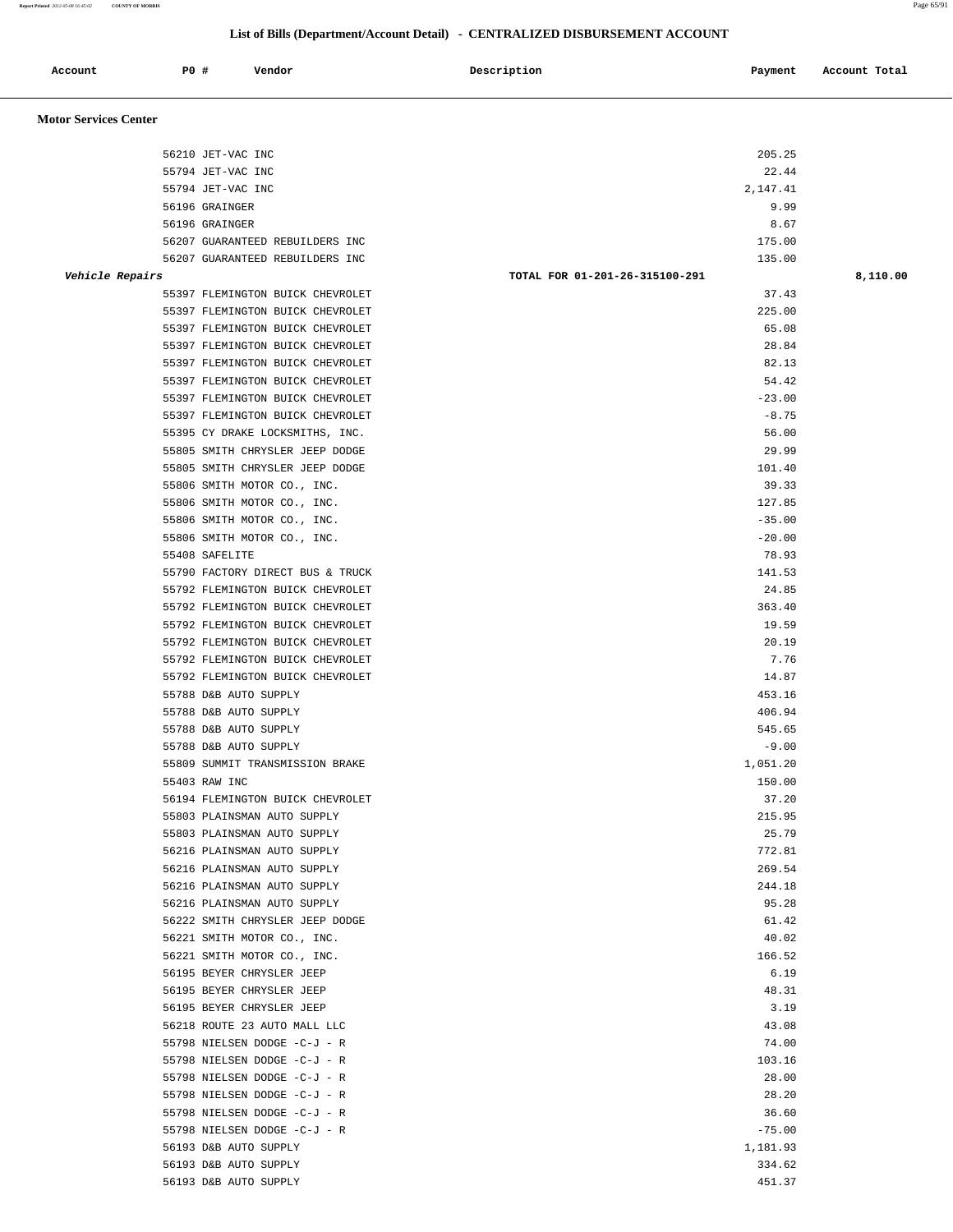| Account                      | <b>PO #</b>           | Vendor                          | Description | Payment   | Account Total |
|------------------------------|-----------------------|---------------------------------|-------------|-----------|---------------|
| <b>Motor Services Center</b> |                       |                                 |             |           |               |
|                              | 56193 D&B AUTO SUPPLY |                                 |             | 492.27    |               |
|                              | 56193 D&B AUTO SUPPLY |                                 |             | $-56.00$  |               |
|                              | 56193 D&B AUTO SUPPLY |                                 |             | $-110.00$ |               |
|                              | 56193 D&B AUTO SUPPLY |                                 |             | $-406.94$ |               |
|                              | 56193 D&B AUTO SUPPLY |                                 |             | $-19.35$  |               |
|                              | 56193 D&B AUTO SUPPLY |                                 |             | $-12.13$  |               |
|                              |                       |                                 |             |           | ============  |
|                              |                       | TOTAL for Motor Services Center |             |           | 24,168.66     |

# **Mosquito Extermination Commiss**

| Expenditures                             | TOTAL FOR 01-201-26-320105-090 | 200,000.00 |
|------------------------------------------|--------------------------------|------------|
| 56750 MORRIS COUNTY MOSOUITO             | 200,000.00                     |            |
|                                          |                                |            |
| TOTAL for Mosquito Extermination Commiss |                                | 200,000.00 |
|                                          |                                |            |

### **Health Management**

| Environmental Compliance |                                 | TOTAL FOR 01-201-27-330100-210 | 1,159.12 |
|--------------------------|---------------------------------|--------------------------------|----------|
|                          | 52057 RUTGERS UNIVERSITY        | 90.00                          |          |
|                          | 52057 RUTGERS UNIVERSITY        | 65.00                          |          |
|                          | 56233 SPRINT-NEXTEL             | 217.20                         |          |
|                          | 55307 ATLANTIC TOMORROWS OFFICE | 186.76                         |          |
|                          | 56514 SPRINT-NEXTEL             | 176.16                         |          |
|                          | 55958 D&B AUTO SUPPLY           | 264.00                         |          |
|                          | 55958 D&B AUTO SUPPLY           | 72.42                          |          |
|                          | 55958 D&B AUTO SUPPLY           | 42.49                          |          |
|                          | 55971 CRAIG GOSS                | 38.49                          |          |
|                          | 57034 COUNTY OF MORRIS          | 6.60                           |          |
| Equipment                |                                 | TOTAL FOR 01-201-27-330100-258 | 28.71    |
|                          | 56463 DEER PARK                 | 28.71                          |          |
|                          |                                 |                                |          |
|                          | TOTAL for Health Management     |                                | 1,187.83 |

#### **Human Services**

| 148.82 | TOTAL FOR 01-201-27-331100-058 | Office Supplies & Stationery     |
|--------|--------------------------------|----------------------------------|
|        | 13.64                          | 55384 STAPLES BUSINESS ADVANTAGE |
|        | 72.84                          | 55384 STAPLES BUSINESS ADVANTAGE |
|        | 57.94                          | 55384 STAPLES BUSINESS ADVANTAGE |
|        | 4.40                           | 55384 STAPLES BUSINESS ADVANTAGE |
| 29.95  | TOTAL FOR 01-201-27-331100-068 | Postage & Metered Mail           |
|        | 29.95                          | 57034 COUNTY OF MORRIS           |
| 402.02 | TOTAL FOR 01-201-27-331100-088 | Meeting Exp Advisory Board Etc   |
|        | 48.50                          | 55818 SODEXO INC & AFFILIATES    |
|        | 151.70                         | 56556 SODEXO INC & AFFILIATES    |
|        | 56.00                          | 56556 SODEXO INC & AFFILIATES    |
|        | 145.82                         | 56556 SODEXO INC & AFFILIATES    |
| 418.62 | TOTAL FOR 01-201-27-331100-164 | Office Machines - Rental         |
|        | 230.00                         | 55385 ATLANTIC TOMORROWS OFFICE  |
|        | 188.62                         | 55385 ATLANTIC TOMORROWS OFFICE  |
|        |                                |                                  |
| 999.41 |                                | TOTAL for Human Services         |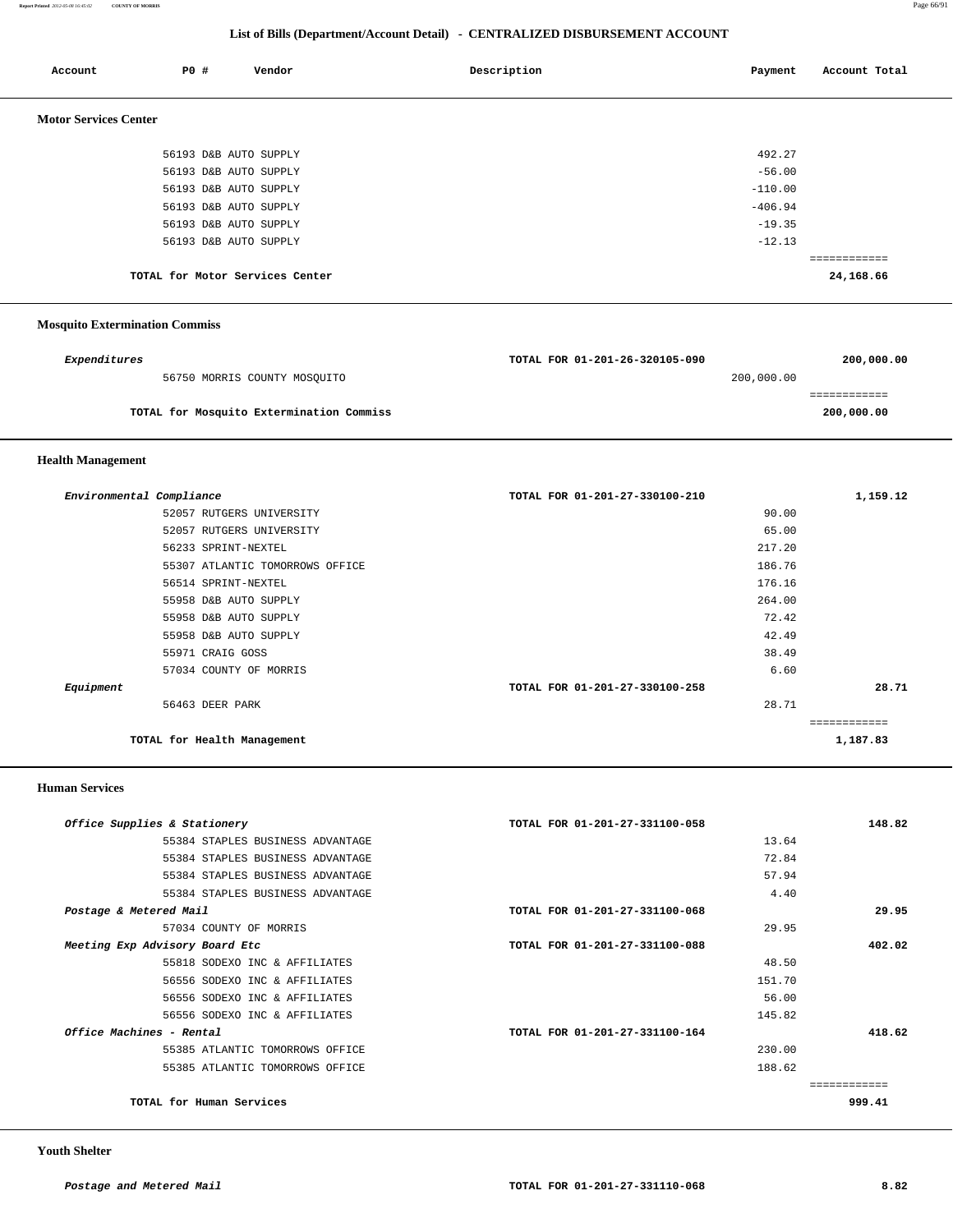#### **Report Printed** *2012-05-08 16:45:02* **COUNTY OF MORRIS** Page 67/91

### **List of Bills (Department/Account Detail) - CENTRALIZED DISBURSEMENT ACCOUNT**

| Account              | PO#                     | Vendor                 | Description | Payment | Account Total |
|----------------------|-------------------------|------------------------|-------------|---------|---------------|
| <b>Youth Shelter</b> |                         |                        |             |         |               |
|                      |                         | 57034 COUNTY OF MORRIS |             | 8.82    |               |
|                      | TOTAL for Youth Shelter |                        |             |         | 8.82          |

 **Office on Aging** 

| Insurance                           | TOTAL FOR 01-201-27-333100-048 | 48.00        |
|-------------------------------------|--------------------------------|--------------|
| 55920 KRISTINE A. BEIRNE            | 12.00                          |              |
| 56652 KRISTINE A. BEIRNE            | 12.00                          |              |
| 56699 VERA BLOSSOM                  | 12.00                          |              |
| 56654 VICTORINE FUNG                | 12.00                          |              |
| Office Supplies & Stationery        | TOTAL FOR 01-201-27-333100-058 | 661.46       |
| 55778 STAPLES BUSINESS ADVANTAGE    | 158.92                         |              |
| 56121 W.B. MASON COMPANY INC        | 274.90                         |              |
| 56121 W.B. MASON COMPANY INC        | 227.64                         |              |
| Other General Expenses              | TOTAL FOR 01-201-27-333100-059 | 157.20       |
| 56335 SODEXO INC & AFFILIATES       | 157.20                         |              |
| Postage & Metered Mail              | TOTAL FOR 01-201-27-333100-068 | 234.84       |
| 57034 COUNTY OF MORRIS              | 234.84                         |              |
| Travel Expense                      | TOTAL FOR 01-201-27-333100-082 | 212.10       |
| 55920 KRISTINE A. BEIRNE            | 65.10                          |              |
| 56652 KRISTINE A. BEIRNE            | 73.85                          |              |
| 56651 MARIA ROSARIO                 | 15.70                          |              |
| 56699 VERA BLOSSOM                  | 26.95                          |              |
| 56654 VICTORINE FUNG                | 28.00                          |              |
| 56654 VICTORINE FUNG                | 2.50                           |              |
| Other Outside Services              | TOTAL FOR 01-201-27-333100-084 | 1,175.00     |
| 55383 CORTEX EDI, INC.              | 300.00                         |              |
| 55383 CORTEX EDI, INC.              | 75.00                          |              |
| 55382 DR.HERMAN HUBER               | 400.00                         |              |
| 56124 GET WELL HOUSE CALLS P.C.     | 400.00                         |              |
| Interpretor Fees                    | TOTAL FOR 01-201-27-333100-117 | 175.00       |
| 56331 LORI E. ADAMS                 | 175.00                         |              |
| Office Machines - Rental            | TOTAL FOR 01-201-27-333100-164 | 1,393.41     |
| 56329 RICOH AMERICAS CORPORATION    | 667.41                         |              |
| 56329 RICOH AMERICAS CORPORATION    | 726.00                         |              |
| (2011) Office Supplies & Stationery | TOTAL FOR 01-203-27-333100-058 | 319.90       |
| 56121 W.B. MASON COMPANY INC        | 319.90                         |              |
|                                     |                                | ============ |
| TOTAL for Office on Aging           |                                | 4,376.91     |

### **NJEASE Phase II**

| <i>NJEASE Phase II Expenditures</i> | TOTAL FOR 01-201-27-333105-090 | 1,805.00 |
|-------------------------------------|--------------------------------|----------|
| 56694 NEWBRIDGE SERVICES INC        | 1,805.00                       |          |
|                                     |                                |          |
| TOTAL for NJEASE Phase II           |                                | 1,805.00 |
|                                     |                                |          |

 **Grant in Aid** 

| Grant in Aid GIA: ALFRE INC        | TOTAL FOR 01-201-27-342000-453 | 550.00    |
|------------------------------------|--------------------------------|-----------|
| 56578 ALFRE INC.                   |                                | 550.00    |
| Grant in Aid GIA: ERIC JOHNSON     | TOTAL FOR 01-201-27-342000-454 | 7,113.65  |
| 56188 NEW JERSEY AIDS SERVICES     | 6,513.65                       |           |
| 56188 NEW JERSEY AIDS SERVICES     |                                | 600.00    |
| Grant in Aid GIA: HISPANIC AFFAIRS | TOTAL FOR 01-201-27-342000-459 | 13,261.00 |
| 55770 EL PRIMER PASO               | 1,440.00                       |           |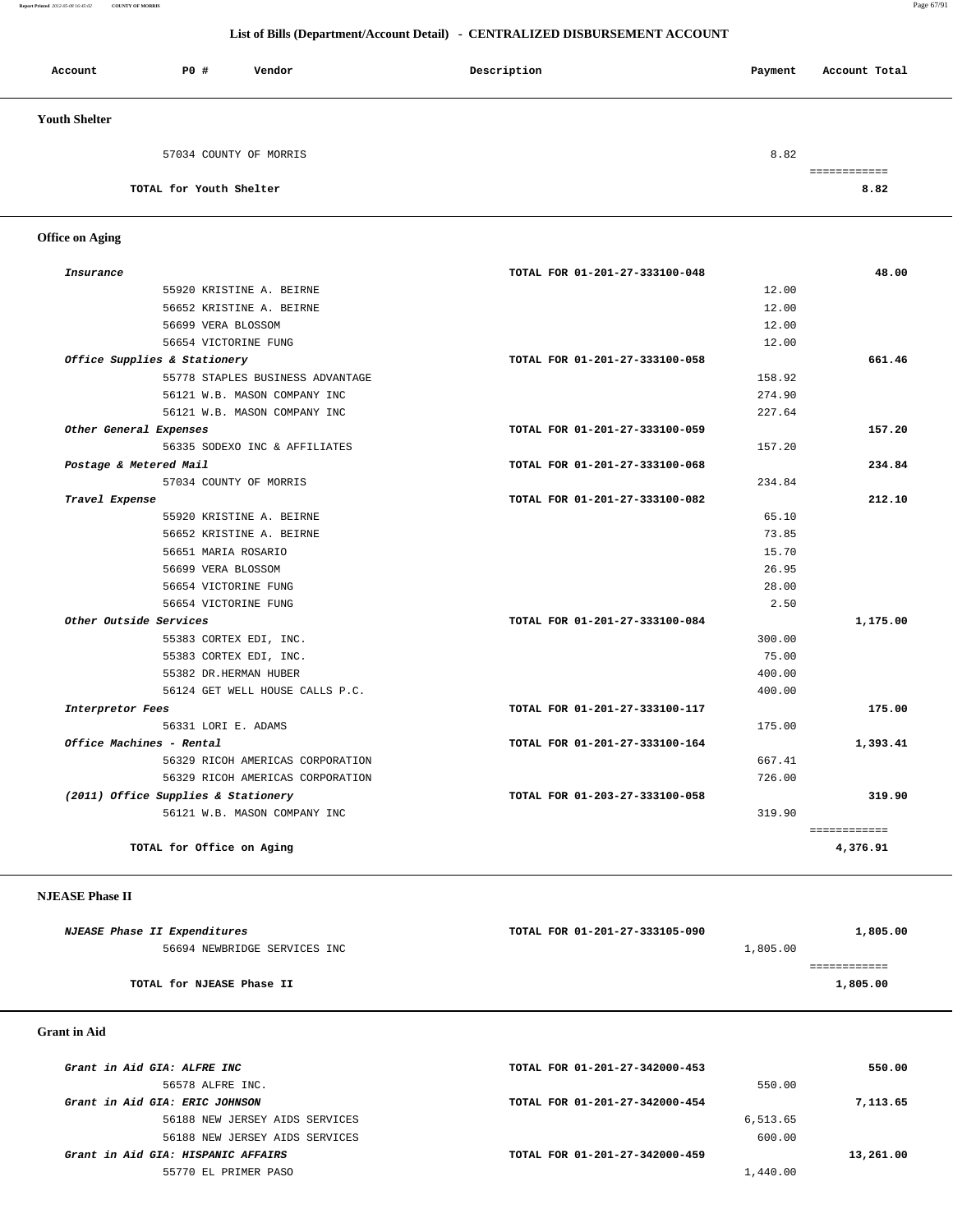**Report Printed** *2012-05-08 16:45:02* **COUNTY OF MORRIS** Page 68/91

# **List of Bills (Department/Account Detail) - CENTRALIZED DISBURSEMENT ACCOUNT**

| Account              | P0 #                              | Vendor                                                                    | Description                    | Payment              | Account Total |
|----------------------|-----------------------------------|---------------------------------------------------------------------------|--------------------------------|----------------------|---------------|
| <b>Grant</b> in Aid  |                                   |                                                                           |                                |                      |               |
|                      |                                   |                                                                           |                                |                      |               |
|                      |                                   | 55770 EL PRIMER PASO                                                      |                                | 2,772.00             |               |
|                      |                                   | 55770 EL PRIMER PASO                                                      |                                | 1,950.00             |               |
|                      |                                   | 55770 EL PRIMER PASO                                                      |                                | 1,200.00             |               |
|                      |                                   | 55768 HOUSING PARTNERSHIP OF M. C.                                        |                                | 1,153.00             |               |
|                      |                                   | 55768 HOUSING PARTNERSHIP OF M. C.                                        |                                | 2,712.00             |               |
|                      |                                   | 55768 HOUSING PARTNERSHIP OF M. C.<br>Grant in Aid GIA: HOUSING SOLUTIONS |                                | 2,034.00             |               |
|                      |                                   | 55954 HOMELESS SOLUTIONS, INC.                                            | TOTAL FOR 01-201-27-342000-460 |                      | 30,695.00     |
|                      |                                   |                                                                           |                                | 21,083.00            |               |
|                      |                                   | 55954 HOMELESS SOLUTIONS, INC.<br>55954 HOMELESS SOLUTIONS, INC.          |                                | 7,685.00<br>1,927.00 |               |
|                      | Grant in Aid GIA: BATTERED WOMEN  |                                                                           | TOTAL FOR 01-201-27-342000-461 |                      | 23,415.00     |
|                      |                                   | 56588 JERSEY BATTERED WOMEN'S                                             |                                | 3,278.00             |               |
|                      |                                   | 56588 JERSEY BATTERED WOMEN'S                                             |                                | 20,137.00            |               |
|                      | Grant in Aid GIA: FAMILY SERVICES |                                                                           | TOTAL FOR 01-201-27-342000-462 |                      | 9,065.00      |
|                      |                                   | 55949 FAMILY SERVICE OF MORRIS COUNTY                                     |                                | 9,065.00             |               |
|                      |                                   | Grant in Aid GIA: EMPLOYMENT HORIZONS                                     | TOTAL FOR 01-201-27-342000-463 |                      | 19,707.00     |
|                      |                                   | 55919 EMPLOYMENT HORIZONS, INC.                                           |                                | 19,707.00            |               |
|                      |                                   | Grant in Aid GIA: MORR MEMOR. HOSPITAL                                    | TOTAL FOR 01-201-27-342000-464 |                      | 20,230.00     |
|                      |                                   | 56579 ATLANTIC HEALTH SERVICES/MMH                                        |                                | 20,230.00            |               |
|                      |                                   | Grant in Aid GIA: ROXBURY DAY CARE SCHOL                                  | TOTAL FOR 01-201-27-342000-467 |                      | 8,378.00      |
|                      |                                   | 55955 ROXBURY DAY CARE CENTER, INC.                                       |                                | 2,130.00             |               |
|                      |                                   | 55955 ROXBURY DAY CARE CENTER, INC.                                       |                                | 2,840.00             |               |
|                      |                                   | 55955 ROXBURY DAY CARE CENTER, INC.                                       |                                | 3,408.00             |               |
|                      |                                   | Grant in Aid GIA: MC MENTAL HEALTH ASSOC                                  | TOTAL FOR 01-201-27-342000-470 |                      | 26,122.00     |
|                      |                                   | 56085 MENTAL HEALTH ASSOCIATION OF                                        |                                | 15,746.00            |               |
|                      |                                   | 56087 MENTAL HEALTH ASSOCIATION OF                                        |                                | 4,706.00             |               |
|                      |                                   | 56086 MENTAL HEALTH ASSOCIATION OF                                        |                                | 3,657.00             |               |
|                      |                                   | 56185 MENTAL HEALTH ASSOCIATION OF                                        |                                | 2,013.00             |               |
|                      | Grant in Aid GIA:DAWN INC         |                                                                           | TOTAL FOR 01-201-27-342000-473 |                      | 8,446.00      |
|                      |                                   | 56115 DAWN CENTER FOR INDEPENDENT                                         |                                | 8,446.00             |               |
|                      |                                   | Grant in Aid GIA: INTERFAITH COUNCIL                                      | TOTAL FOR 01-201-27-342000-475 |                      | 1,950.00      |
|                      |                                   | 56587 FAMILY PROMISE OF                                                   |                                | 1,950.00             |               |
|                      | Grant in Aid GIA:NORWESCAP        |                                                                           | TOTAL FOR 01-201-27-342000-477 |                      | 3,879.00      |
|                      |                                   | 56612 NORWESCAP INC                                                       |                                | 2,366.20             |               |
|                      |                                   | 56612 NORWESCAP INC                                                       |                                | 1,512.80             |               |
|                      |                                   | Grant in Aid GIA: PARSIPPANY CHILD DC                                     | TOTAL FOR 01-201-27-342000-478 |                      | 2,827.19      |
|                      |                                   | 56187 PARSIPPANY CHILD DAY CARE CTR.                                      |                                | 2,827.19             |               |
|                      |                                   | Grant in Aid GIA: PG CHAMBERS SCHOOLS                                     | TOTAL FOR 01-201-27-342000-479 |                      | 8,762.00      |
|                      |                                   | 55918 P.G. CHAMBERS SCHOOL                                                |                                | 8,762.00             |               |
|                      |                                   | Grant in Aid GIA: HOPEHOUSEOPERTNFIXIT                                    | TOTAL FOR 01-201-27-342000-480 |                      | 8,259.00      |
|                      |                                   | 56206 HOPE HOUSE<br>56206 HOPE HOUSE                                      |                                | 942.00<br>1,295.00   |               |
|                      |                                   | 56206 HOPE HOUSE                                                          |                                | 117.00               |               |
|                      |                                   | 56206 HOPE HOUSE                                                          |                                | 1,178.00             |               |
|                      |                                   | 56206 HOPE HOUSE                                                          |                                | 1,884.00             |               |
|                      |                                   | 56576 HOPE HOUSE                                                          |                                | 2,843.00             |               |
|                      | Grant in Aid GIA: VNAANJ          |                                                                           | TOTAL FOR 01-201-27-342000-481 |                      | 12,522.00     |
|                      |                                   | 56434 VISITING NURSE ASSOC. OF                                            |                                | 12,522.00            |               |
|                      | Grant in Aid: Freedom House       |                                                                           | TOTAL FOR 01-201-27-342000-482 |                      | 15,528.00     |
|                      |                                   | 55374 FREEDOM HOUSE INC.                                                  |                                | 5,246.00             |               |
|                      |                                   | 56583 FREEDOM HOUSE INC.                                                  |                                | 10,282.00            |               |
|                      |                                   | Grant in Aid Aid Ment Hlth Cnt-New Bridg                                  | TOTAL FOR 01-201-27-342000-483 |                      | 1,548.00      |
|                      |                                   | 56114 NEWBRIDGE SERVICES INC                                              |                                | 1,548.00             |               |
|                      |                                   | Grant in Aid Aid Ment Hlth Cnt-St Clares                                  | TOTAL FOR 01-201-27-342000-484 |                      | 6,630.00      |
|                      |                                   | 56567 ST. CLARE'S HOSPITAL                                                |                                | 6,630.00             |               |
|                      |                                   | Grant in Aid: United Way of Northern NJ                                   | TOTAL FOR 01-201-27-342000-485 |                      | 2,500.00      |
|                      |                                   | 55953 UNITED WAY OF NORTHERN                                              |                                | 2,500.00             |               |
| Grant in Aid: Daytop |                                   |                                                                           | TOTAL FOR 01-201-27-342000-490 |                      | 1,690.00      |
|                      |                                   | 55948 DAYTOP VILLAGE OF NJ, INC.                                          |                                | 1,690.00             |               |
|                      | Grant in Aid: New Hope            |                                                                           | TOTAL FOR 01-201-27-342000-491 |                      | 4,185.00      |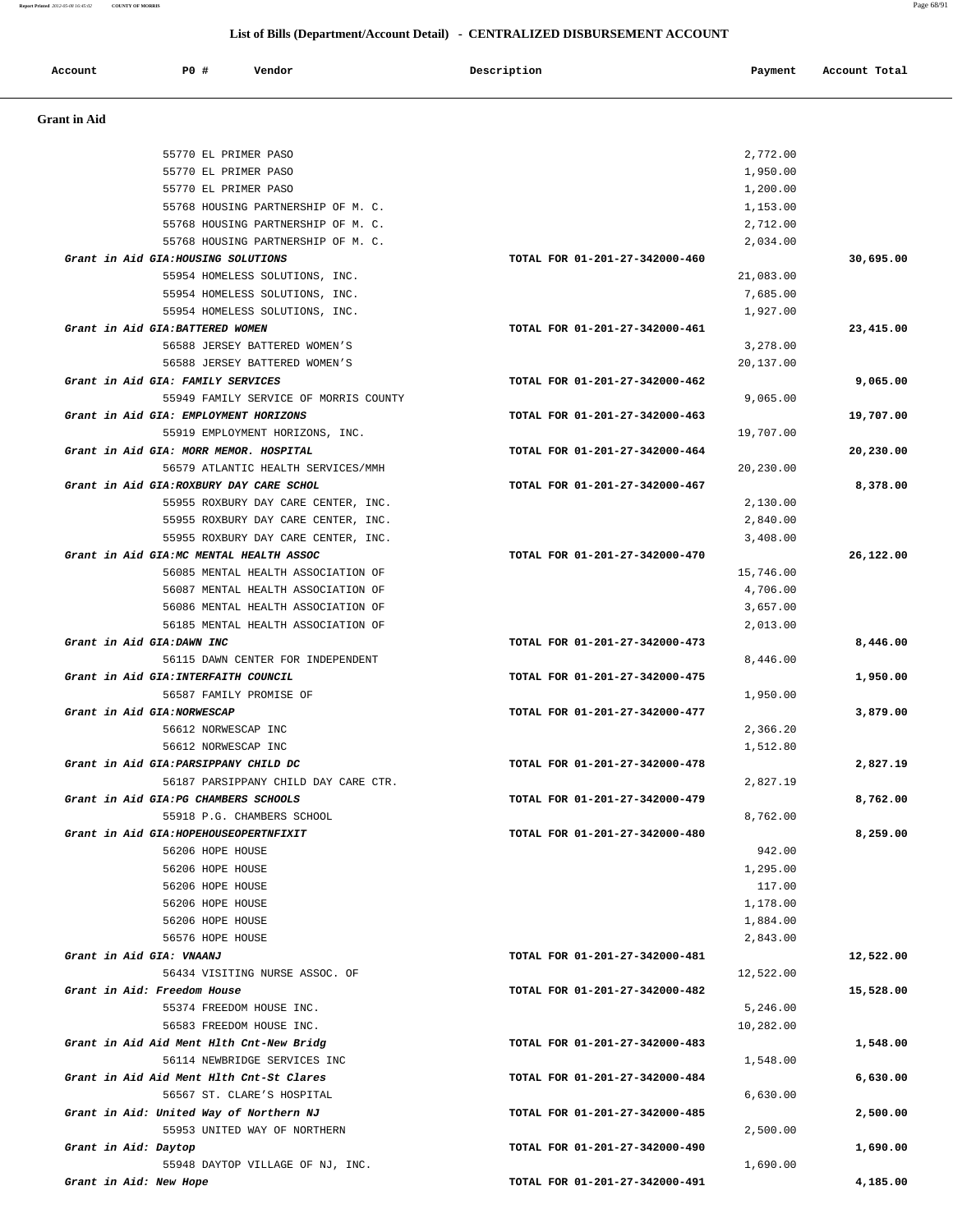**Report Printed** *2012-05-08 16:45:02* **COUNTY OF MORRIS** Page 69/91

### **List of Bills (Department/Account Detail) - CENTRALIZED DISBURSEMENT ACCOUNT**

| Account             | PO#                                  | Vendor                            | Description                    | Payment  | Account Total |
|---------------------|--------------------------------------|-----------------------------------|--------------------------------|----------|---------------|
| <b>Grant</b> in Aid |                                      |                                   |                                |          |               |
|                     |                                      | 56570 NEW HOPE FOUNDATION INC.    |                                | 4,185.00 |               |
|                     | Grant in Aid: Interfaith Food Pantry |                                   | TOTAL FOR 01-201-27-342000-493 |          | 5,880.00      |
|                     |                                      | 55917 INTERFAITH FOOD PANTRY INC. |                                | 5,880.00 |               |
|                     |                                      |                                   |                                |          | eessessesses  |
|                     | TOTAL for Grant in Aid               |                                   |                                |          | 243,142.84    |
|                     |                                      |                                   |                                |          |               |
|                     |                                      |                                   |                                |          |               |

### **Seniors, Disabled & Veterans**

| Travel Expense                         | TOTAL FOR 01-201-27-343100-082 | 70.70 |
|----------------------------------------|--------------------------------|-------|
| 56333 JURGENSEN CHARLES                | 70.70                          |       |
|                                        |                                |       |
| TOTAL for Seniors, Disabled & Veterans |                                | 70.70 |
|                                        |                                |       |

### **County Board of Social Service**

|                             | Office Supplies & Stationery         | TOTAL FOR 01-201-27-345100-058 |            | 497.82     |
|-----------------------------|--------------------------------------|--------------------------------|------------|------------|
|                             | 55050 PITNEY BOWES CREDIT CORP       |                                | 486.33     |            |
|                             | 55050 PITNEY BOWES CREDIT CORP       |                                | 11.49      |            |
| Other General Expenses      |                                      | TOTAL FOR 01-201-27-345100-059 |            | 219.77     |
|                             | 56386 DEER PARK                      |                                | 219.77     |            |
| Telephone                   |                                      | TOTAL FOR 01-201-27-345100-146 |            | 4,787.18   |
|                             | 56347 AT&T                           |                                | 148.82     |            |
|                             | 56345 VERIZON                        |                                | 1,288.27   |            |
|                             | 56384 VERIZON                        |                                | 1,541.41   |            |
|                             | 56383 VERIZON                        |                                | 1,808.68   |            |
| Office Machines - Rental    |                                      | TOTAL FOR 01-201-27-345100-164 |            | 2,067.00   |
|                             | 54725 PITNEY BOWES CREDIT CORP       |                                | 870.00     |            |
|                             | 54725 PITNEY BOWES CREDIT CORP       |                                | 1,197.00   |            |
| Office Machine- Repair      |                                      | TOTAL FOR 01-201-27-345100-166 |            | 3,014.51   |
|                             | 55983 ATLANTIC TOMORROWS OFFICE      |                                | 2,664.51   |            |
|                             | 55723 JOHNSTON COMMUNICATIONS        |                                | 350.00     |            |
| Special Services            |                                      | TOTAL FOR 01-201-27-345100-325 |            | 12,799.61  |
|                             | 56197 JOHNSON & JOHNSON, ESQS        |                                | 5,568.00   |            |
|                             | 56197 JOHNSON & JOHNSON, ESQS        |                                | 917.40     |            |
|                             | 56197 JOHNSON & JOHNSON, ESQS        |                                | 144.00     |            |
|                             | 56197 JOHNSON & JOHNSON, ESQS        |                                | 17.00      |            |
|                             | 55741 EXPRESS SERVICES, INC.         |                                | 541.89     |            |
|                             | 55731 UNITRONIX DATA SYSTEMS INC     |                                | 4,908.87   |            |
|                             | 55720 EXPRESS SERVICES, INC.         |                                | 702.45     |            |
| Hospital Insurance Premiums |                                      | TOTAL FOR 01-201-27-345100-329 |            | 161,550.68 |
|                             | 55992 HORIZON BLUE CROSS BLUE SHIELD |                                | 161,550.68 |            |
| Mileage                     |                                      | TOTAL FOR 01-201-27-345100-332 |            | 214.20     |
|                             | 55993 BEATRIZ OSPINA                 |                                | 32.90      |            |
|                             | 56198 MAIRA ROGERS                   |                                | 50.40      |            |
|                             | 56385 DENES HEIDINGER                |                                | 67.20      |            |
|                             | 56378 LINDA CSENGETO                 |                                | 63.70      |            |
| Other Allowances            |                                      | TOTAL FOR 01-201-27-345100-333 |            | 526.75     |
|                             | 55994 SANGITA SHAH                   |                                | 36.00      |            |
|                             | 55993 BEATRIZ OSPINA                 |                                | 36.00      |            |
|                             | 55984 DALA EKENEZAR                  |                                | 36.00      |            |
|                             | 56010 PRISCILLA COLVIN               |                                | 36.00      |            |
|                             | 56005 SUBHAG KUMAR                   |                                | 36.00      |            |
|                             | 56205 JESSICA REYMUNDO               |                                | 36.00      |            |
|                             | 56198 MAIRA ROGERS                   |                                | 36.00      |            |
|                             | 56387 DAVID VEYSMAN                  |                                | 36.00      |            |
|                             | 56385 DENES HEIDINGER                |                                | 45.00      |            |
|                             | 56381 HUONG LU                       |                                | 36.00      |            |
|                             | 56379 KAITLYN HELLYER                |                                | 36.00      |            |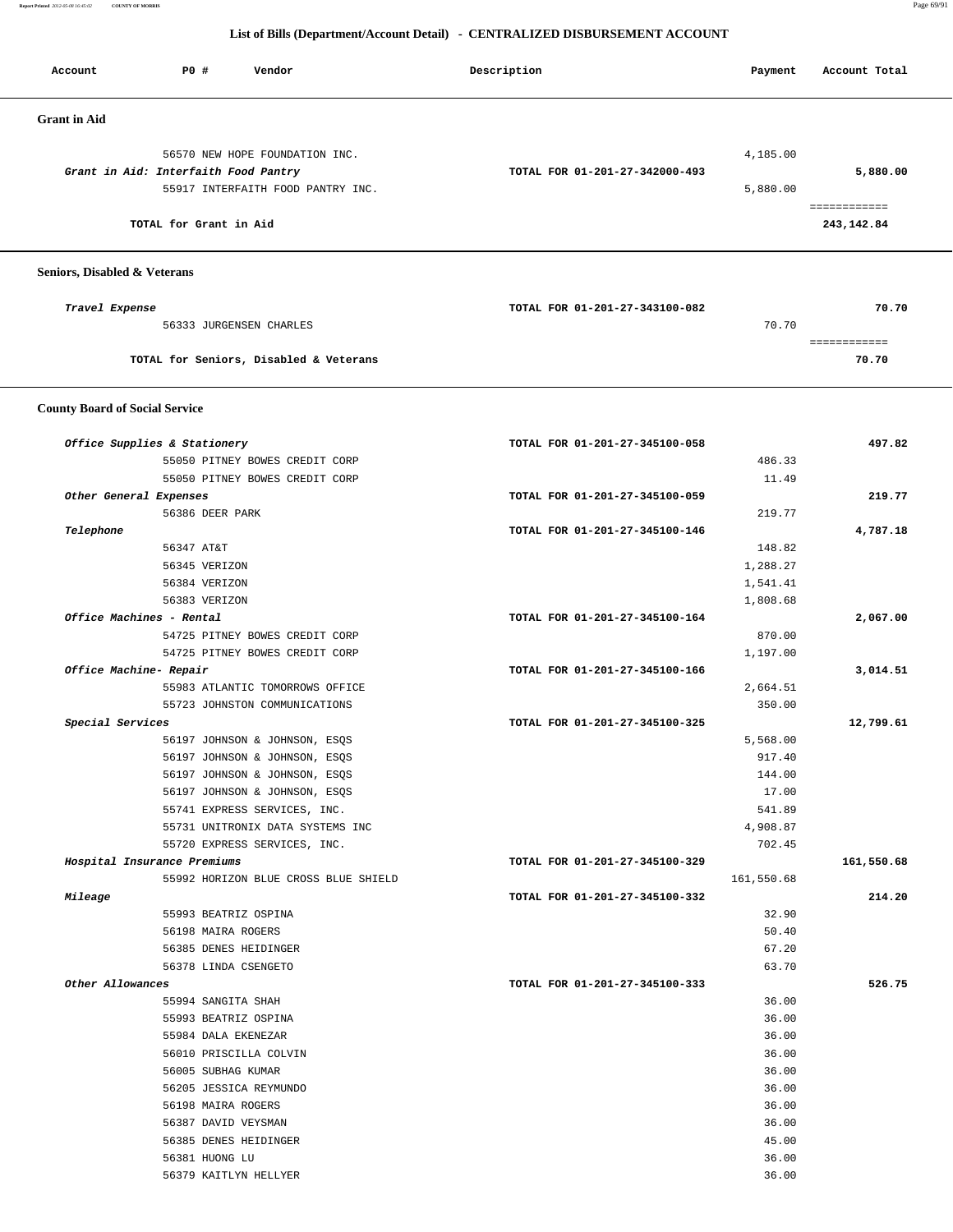| Account                               | <b>PO #</b>          | Vendor | Description | Payment | Account Total |
|---------------------------------------|----------------------|--------|-------------|---------|---------------|
| <b>County Board of Social Service</b> |                      |        |             |         |               |
|                                       | 56378 LINDA CSENGETO |        |             | 36.00   |               |

| 56378 LINDA CSENGETO                | 13.75                          |              |
|-------------------------------------|--------------------------------|--------------|
| 56380 SIBGATH KHAN                  | 36.00                          |              |
| 56677 ANSUYA JANSANI                | 36.00                          |              |
| Health Related Services             | TOTAL FOR 01-201-27-345100-338 | 1,101.33     |
| 55985 MOLNAR PHARMACY               | 63.94                          |              |
| 55985 MOLNAR PHARMACY               | 34.95                          |              |
| 55985 MOLNAR PHARMACY               | 25.00                          |              |
| 56199 GOODALE SURGICAL SUPPLY       | 103.59                         |              |
| 56200 MOLNAR PHARMACY               | 158.48                         |              |
| 56200 MOLNAR PHARMACY               | 196.00                         |              |
| 56681 MOLNAR PHARMACY               | 30.00                          |              |
| 56681 MOLNAR PHARMACY               | 66.69                          |              |
| 56673 MOLNAR PHARMACY               | 23.44                          |              |
| 56673 MOLNAR PHARMACY               | 321.69                         |              |
| 56673 MOLNAR PHARMACY               | 23.06                          |              |
| 56672 GOODALE SURGICAL SUPPLY       | 54.49                          |              |
| Transportation Services             | TOTAL FOR 01-201-27-345100-340 | 41.41        |
| 55986 NJ TAXI & BLACK CAR SERVICES  | 41.41                          |              |
| Emergency Assistance                | TOTAL FOR 01-201-27-345100-365 | 1,275.00     |
| 55987 PARSIPPANY INN                | 50.00                          |              |
| 55987 PARSIPPANY INN                | 350.00                         |              |
| 56201 PARSIPPANY INN                | 350.00                         |              |
| 56201 PARSIPPANY INN                | 75.00                          |              |
| 56674 PARSIPPANY INN                | 50.00                          |              |
| 56674 PARSIPPANY INN                | 50.00                          |              |
| 56674 PARSIPPANY INN                | 350.00                         |              |
| (2011) Office Supplies & Stationery | TOTAL FOR 01-203-27-345100-058 | 2,245.37     |
| 49819 W.B. MASON COMPANY INC        | 2,245.37                       |              |
| (2011) Paternity Expenses           | TOTAL FOR 01-203-27-345100-351 | 476.25       |
| 51213 LABORATORY CORPORATION OF     | 476.25                         |              |
|                                     |                                | ============ |
|                                     |                                |              |

#### **MV:Administration**

| Outside Salaries & Wages |                               | TOTAL FOR 01-201-27-350100-016 | 46,104.85 |
|--------------------------|-------------------------------|--------------------------------|-----------|
|                          | 56417 BARON HR HEALTHCARE LLC | 8,895.28                       |           |
|                          | 56401 STAFFING REMEDIES       | 1,579.92                       |           |
|                          | 56401 STAFFING REMEDIES       | 1,926.38                       |           |
|                          | 56401 STAFFING REMEDIES       | 1,577.68                       |           |
|                          | 56717 BARKEL FLEMMING         | 1,792.00                       |           |
|                          | 56718 CHARLES NADARAJAH       | 1,680.00                       |           |
|                          | 56719 CHRISNADINE FRANCOIS    | 2,497.04                       |           |
|                          | 56720 DANILO LAPID            | 1,679.30                       |           |
|                          | 56721 EDITHA MARQUEZ          | 1,678.25                       |           |
|                          | 56722 EVELYN TOLENTINO        | 1,120.00                       |           |
|                          | 56723 GEORGINA GRAY-HORSLEY   | 448.00                         |           |
|                          | 56724 HARRIET VALLECER RN     | 1,120.00                       |           |
|                          | 56725 ILLIENE CHARLES, RN     | 840.00                         |           |
|                          | 56726 JEDDIE A GARCIA         | 1,120.00                       |           |
|                          | 56727 JESSY CHERIAN           | 276.50                         |           |
|                          | 56728 JESSY JACOB             | 1,048.60                       |           |
|                          | 56729 JOYCE REED              | 2,388.40                       |           |
|                          | 56730 LISA RUCK               | 224.00                         |           |
|                          | 56732 LOREEN RAFISURA         | 834.75                         |           |
|                          | 56733 LOUISE R. MACCHIA       | 2,773.75                       |           |
|                          | 56735 MADUKWE IMO IBOKO, RN   | 2,214.45                       |           |
|                          | 56736 MA. LIZA IMPERIAL       | 2,520.00                       |           |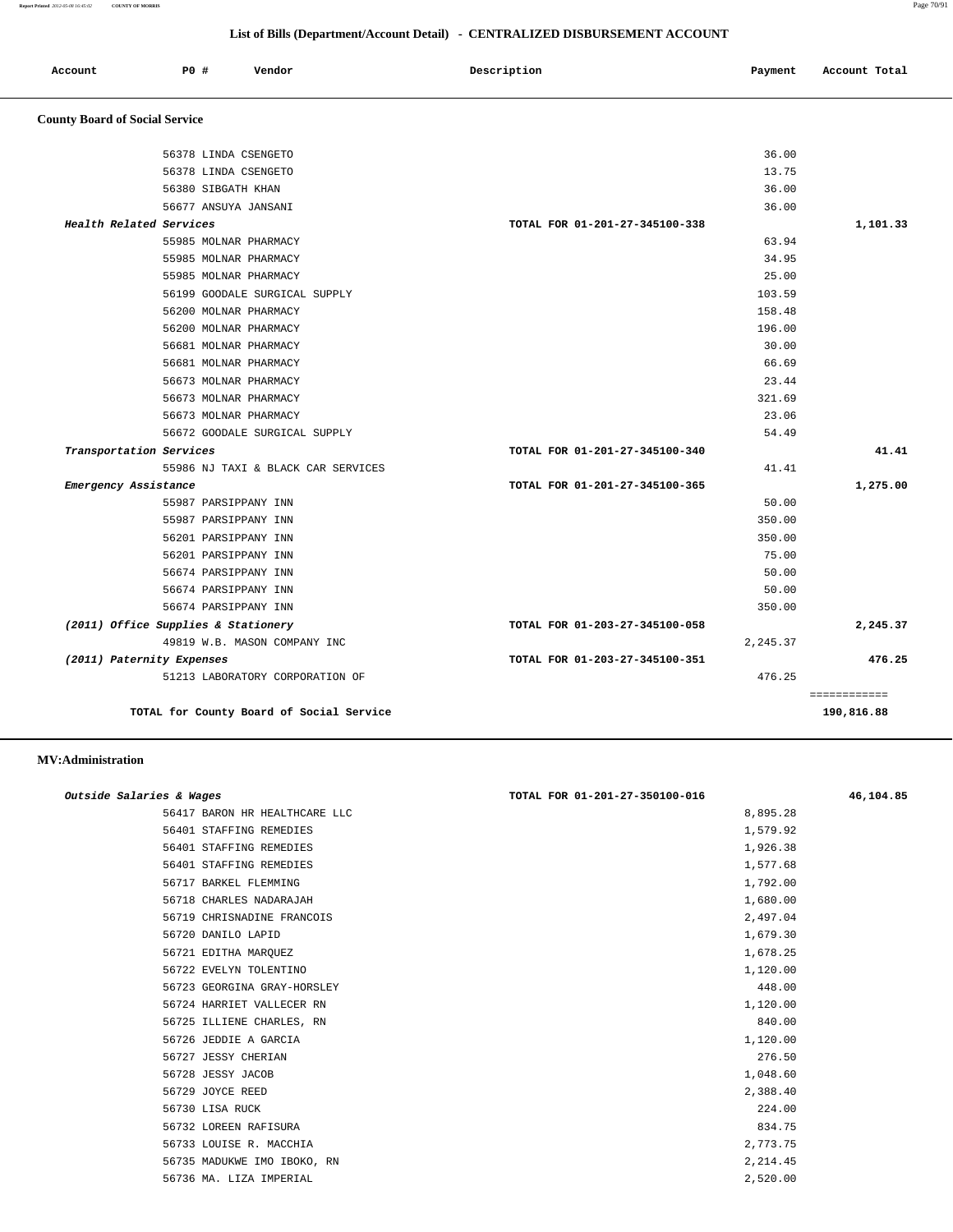**Report Printed** *2012-05-08 16:45:02* **COUNTY OF MORRIS** Page 71/91

# **List of Bills (Department/Account Detail) - CENTRALIZED DISBURSEMENT ACCOUNT**

| Account                  | P0 #                               | Vendor                              | Description                    | Payment  | Account Total |
|--------------------------|------------------------------------|-------------------------------------|--------------------------------|----------|---------------|
| <b>MV:Administration</b> |                                    |                                     |                                |          |               |
|                          | 56737 MARIA CAMPOS                 |                                     |                                | 840.00   |               |
|                          | 56739 MARTHA YAGHI                 |                                     |                                | 1,116.15 |               |
|                          |                                    | 56740 MARY JANE M. ARCINAS          |                                | 554.40   |               |
|                          |                                    | 56741 MELOJANE CELESTINO            |                                | 1,120.00 |               |
|                          | 56743 ROSE DUMAPIT                 |                                     |                                | 1,680.00 |               |
|                          | 56744 VIVIAN BLANDURA              |                                     |                                | 560.00   |               |
|                          | Electronic Data Processing         |                                     | TOTAL FOR 01-201-27-350100-040 |          | 1,136.32      |
|                          | 56433 OPTIMUS EMR INC.             |                                     |                                | 1,136.32 |               |
| General Stores           |                                    |                                     | TOTAL FOR 01-201-27-350100-046 |          | 224.48        |
|                          | 56130 DEER PARK                    |                                     |                                | 6.27     |               |
|                          |                                    | 56394 ROCKLAND BAKERY INC           |                                | 146.40   |               |
|                          |                                    | 56394 ROCKLAND BAKERY INC           |                                | 71.81    |               |
|                          | Office Supplies & Stationery       |                                     | TOTAL FOR 01-201-27-350100-058 |          | 4,768.07      |
|                          |                                    | 56402 STAPLES BUSINESS ADVANTAGE    |                                | 35.21    |               |
|                          |                                    | 56403 STAPLES BUSINESS ADVANTAGE    |                                | 1,117.67 |               |
|                          |                                    | 56403 STAPLES BUSINESS ADVANTAGE    |                                | 120.06   |               |
|                          |                                    | 56403 STAPLES BUSINESS ADVANTAGE    |                                | 187.82   |               |
|                          |                                    | 56403 STAPLES BUSINESS ADVANTAGE    |                                | 189.02   |               |
|                          |                                    | 56404 STAPLES BUSINESS ADVANTAGE    |                                | 186.84   |               |
|                          |                                    | 56404 STAPLES BUSINESS ADVANTAGE    |                                | 49.49    |               |
|                          |                                    | 56404 STAPLES BUSINESS ADVANTAGE    |                                | 35.60    |               |
|                          |                                    | 56404 STAPLES BUSINESS ADVANTAGE    |                                | 138.38   |               |
|                          |                                    | 56404 STAPLES BUSINESS ADVANTAGE    |                                | 46.32    |               |
|                          |                                    | 56404 STAPLES BUSINESS ADVANTAGE    |                                | 42.72    |               |
|                          |                                    | 56404 STAPLES BUSINESS ADVANTAGE    |                                | 1,687.01 |               |
|                          |                                    | 56404 STAPLES BUSINESS ADVANTAGE    |                                | 148.02   |               |
|                          |                                    | 56404 STAPLES BUSINESS ADVANTAGE    |                                | 739.92   |               |
|                          |                                    | 56405 W.B. MASON COMPANY INC        |                                | 43.99    |               |
| Postage & Metered Mail   |                                    |                                     | TOTAL FOR 01-201-27-350100-068 |          | 227.75        |
|                          | 57034 COUNTY OF MORRIS             |                                     |                                | 227.75   |               |
| Telephone                |                                    |                                     | TOTAL FOR 01-201-27-350100-146 |          | 4,374.15      |
|                          | 56347 AT&T                         |                                     |                                | 174.74   |               |
|                          | 56345 VERIZON                      |                                     |                                | 4,199.41 |               |
| Office Machines - Rental |                                    |                                     | TOTAL FOR 01-201-27-350100-164 |          | 2,690.94      |
|                          |                                    | 56432 KYOCERA MITA AMERICA, INC.    |                                | 2,690.94 |               |
| Safety Items             |                                    |                                     | TOTAL FOR 01-201-27-350100-266 |          | 112.50        |
|                          |                                    | 56431 KURT'S LOCKSMITH SERVICE, LLC |                                | 112.50   |               |
|                          | (2011) Publication & Subscriptions |                                     | TOTAL FOR 01-203-27-350100-070 |          | 292.81        |
|                          | 54440 INGENIX                      |                                     |                                | 292.81   | ============  |

# **MV:Building Services**

| Contracted Services            | TOTAL FOR 01-201-27-350110-036 | 6,813.45 |
|--------------------------------|--------------------------------|----------|
| 56397 SODEXO, INC & AFFILIATES | 6,813.45                       |          |
| Electricity                    | TOTAL FOR 01-201-27-350110-137 | 3,314.43 |
| 56414 AES-NJ COGEN CO INC      | 3, 314.43                      |          |
| Water                          | TOTAL FOR 01-201-27-350110-147 | 3,832.28 |
| 56396 SOUTHEAST MORRIS COUNTY  | 3,832.28                       |          |
| Plant Operation                | TOTAL FOR 01-201-27-350110-204 | 569.95   |
| 56424 FOLEY MACHINERY, INC.    | 569.95                         |          |
| Chemicals & Sprays             | TOTAL FOR 01-201-27-350110-225 | 347.40   |
| 54430 GREEN PRODUCTS LLC       | 203.40                         |          |
| 56430 ALL BRAND SUPPLY         | 144.00                         |          |
| Machinery Repairs & Parts      | TOTAL FOR 01-201-27-350110-262 | 5,447.80 |
| 56427 J.A. SEXAUER             | 483.03                         |          |
| 56427 J.A. SEXAUER             | 1,900.94                       |          |
| 56427 J.A. SEXAUER             | 1,573.14                       |          |
|                                |                                |          |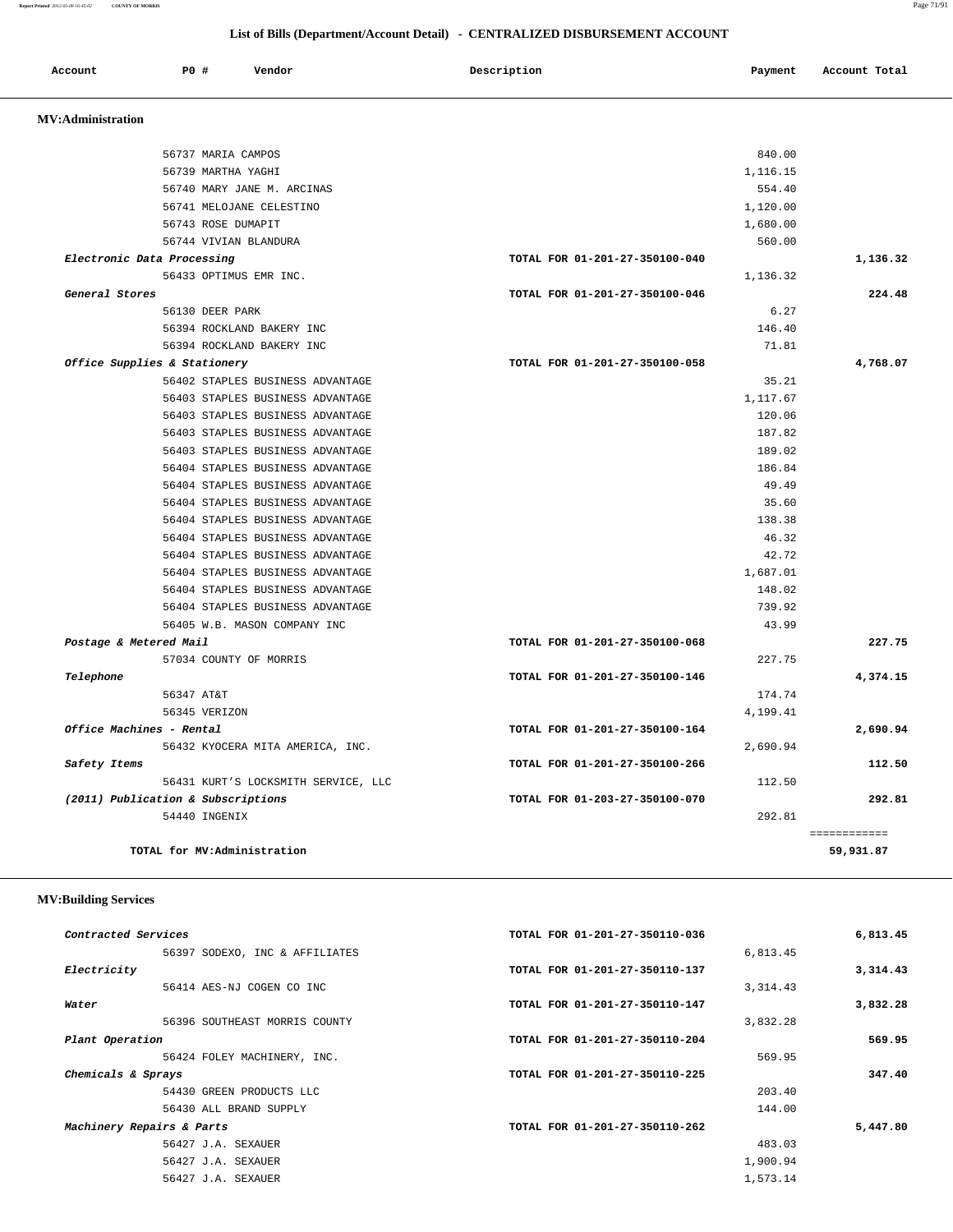**Report Printed** *2012-05-08 16:45:02* **COUNTY OF MORRIS** Page 72/91

### **List of Bills (Department/Account Detail) - CENTRALIZED DISBURSEMENT ACCOUNT**

| Account                     | P0#                             | Vendor                               | Description | Payment  | Account Total |
|-----------------------------|---------------------------------|--------------------------------------|-------------|----------|---------------|
| <b>MV:Building Services</b> |                                 |                                      |             |          |               |
|                             |                                 | 56409 MILLER & CHITTY CO INC         |             | 476.00   |               |
|                             |                                 | 56395 SCHINDLER ELEVATOR CORPORATION |             | 1,014.69 |               |
|                             |                                 |                                      |             |          |               |
|                             | TOTAL for MV: Building Services |                                      |             |          | 20,325.31     |

### **MV:Nursing**

| Contracted Services             | TOTAL FOR 01-201-27-350130-036 | 2,980.00                  |
|---------------------------------|--------------------------------|---------------------------|
| 56423 JAMES H WOLF              | 2,980.00                       |                           |
| General Stores                  | TOTAL FOR 01-201-27-350130-046 | 34,916.15                 |
| 56415 AGL WELDING SUPPLY CO INC | 250.00                         |                           |
| 56415 AGL WELDING SUPPLY CO INC | 200.00                         |                           |
| 56420 DERMA RITE INDUSTRIES LLC | 640.00                         |                           |
| 56425 JML MEDICAL INC.          | 72.71                          |                           |
| 56425 JML MEDICAL INC.          | 327.88                         |                           |
| 56425 JML MEDICAL INC.          | 24.28                          |                           |
| 56425 JML MEDICAL INC.          | 288.00                         |                           |
| 56425 JML MEDICAL INC.          | 201.80                         |                           |
| 56425 JML MEDICAL INC.          | 3,764.48                       |                           |
| 56425 JML MEDICAL INC.          | 7,142.97                       |                           |
| 56426 JML MEDICAL INC.          | 88.52                          |                           |
| 56426 JML MEDICAL INC.          | 1,400.00                       |                           |
| 56426 JML MEDICAL INC.          | 5,701.56                       |                           |
| 56426 JML MEDICAL INC.          | 3,428.14                       |                           |
| 56426 JML MEDICAL INC.          | 7.50                           |                           |
| 56428 JML MEDICAL INC.          | 944.00                         |                           |
| 56428 JML MEDICAL INC.          | 795.00                         |                           |
| 56428 JML MEDICAL INC.          | 118.00                         |                           |
| 56428 JML MEDICAL INC.          | 130.00                         |                           |
| 56428 JML MEDICAL INC.          | 6,036.51                       |                           |
| 56429 JML MEDICAL INC.          | 1,184.80                       |                           |
| 56429 JML MEDICAL INC.          | 2,170.00                       |                           |
| Nursing                         | TOTAL FOR 01-201-27-350130-191 | 120.00                    |
| 56412 LYNETTE WINTZ             | 30.00                          |                           |
| 56413 THERESA W JACKSON         | 30.00                          |                           |
| 56411 HAZEL HUNTE               | 30.00                          |                           |
| 56410 FAITH M CADET             | 30.00                          |                           |
| Transportation Services         | TOTAL FOR 01-201-27-350130-340 | 855.00                    |
| 56422 EMPIRE AMBULANCE LLC      | 165.00                         |                           |
| 56422 EMPIRE AMBULANCE LLC      | 90.00                          |                           |
| 56422 EMPIRE AMBULANCE LLC      | 90.00                          |                           |
| 56422 EMPIRE AMBULANCE LLC      | 90.00                          |                           |
| 56422 EMPIRE AMBULANCE LLC      | 165.00                         |                           |
| 56422 EMPIRE AMBULANCE LLC      | 90.00                          |                           |
| 56422 EMPIRE AMBULANCE LLC      | 165.00                         |                           |
| TOTAL for MV:Nursing            |                                | ============<br>38,871.15 |
|                                 |                                |                           |

### **MV:Recreation/Volunteer Svc**

| Patient Activities               | TOTAL FOR 01-201-27-350135-194 | 1,365.00 |
|----------------------------------|--------------------------------|----------|
| 56416 ARTISTIC AQUARIA INC       | 570.00                         |          |
| 56418 DANZE INNOVATIONS /        | 165.00                         |          |
| 56419 DENNIS GRAU                | 150.00                         |          |
| 56421 DOUGLAS TODD FRIED         | 125.00                         |          |
| 56398 SOMERSET PATRIOTS          | 255.00                         |          |
| 56399 SPECIAL K HEALTH & FITNESS | 100.00                         |          |
|                                  |                                |          |

============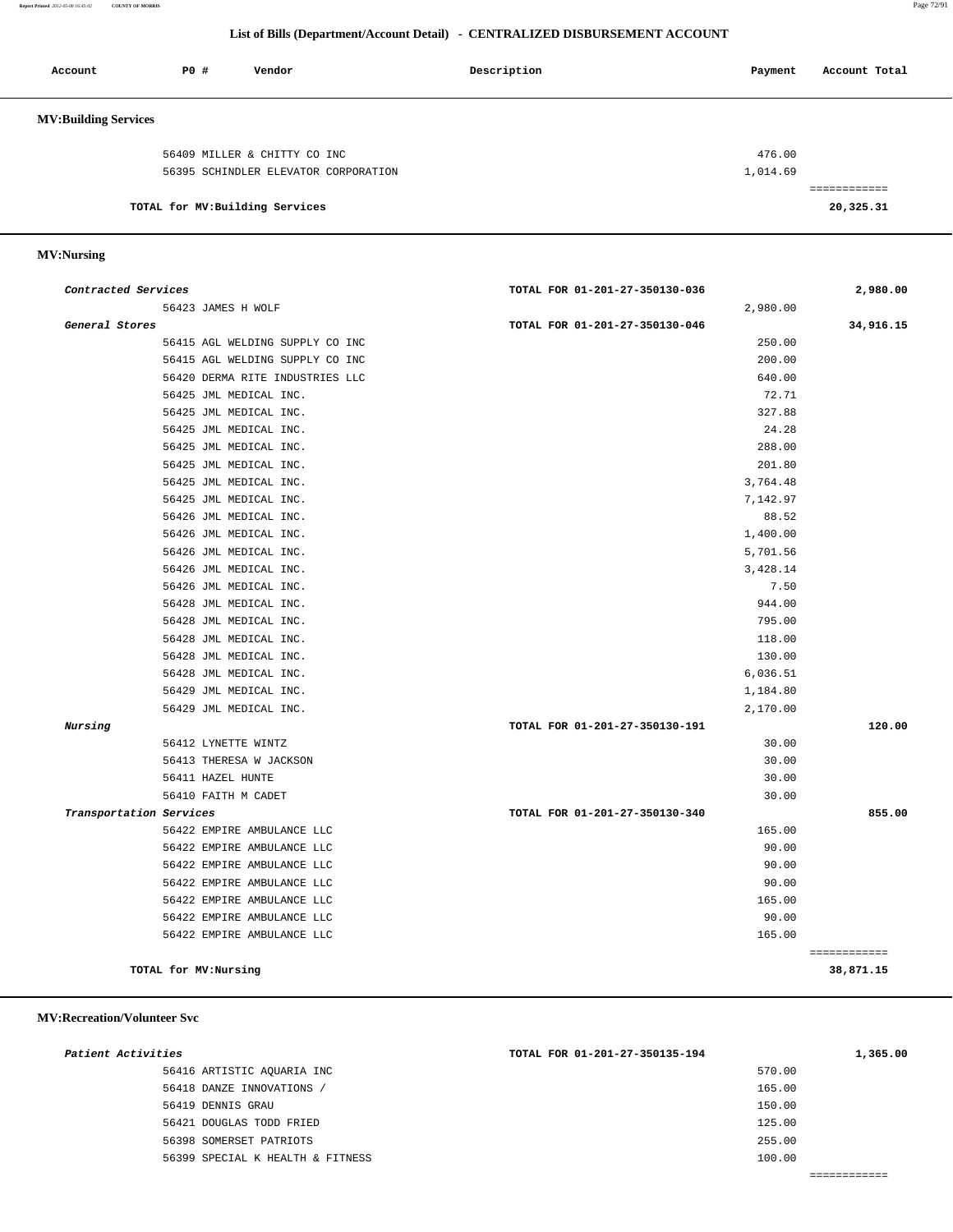**Report Printed** *2012-05-08 16:45:02* **COUNTY OF MORRIS** Page 73/91

### **List of Bills (Department/Account Detail) - CENTRALIZED DISBURSEMENT ACCOUNT**

| <b>PO #</b><br>Vendor<br>Account                                                                                                             | Description                    | Payment                               | Account Total                |
|----------------------------------------------------------------------------------------------------------------------------------------------|--------------------------------|---------------------------------------|------------------------------|
| <b>MV:Recreation/Volunteer Svc</b>                                                                                                           |                                |                                       |                              |
| TOTAL for MV: Recreation/Volunteer Svc                                                                                                       |                                |                                       | 1,365.00                     |
| <b>Assistance Dep Child:Local Shr</b>                                                                                                        |                                |                                       |                              |
| Assistance Dep Child: Local Shr Program E<br>56008 OFFICE OF TEMPORARY ASSISTANCE                                                            | TOTAL FOR 01-201-27-354100-091 | 12,000.00                             | 12,000.00                    |
| TOTAL for Assistance Dep Child: Local Shr                                                                                                    |                                |                                       | ============<br>12,000.00    |
| <b>Assistance SSI Income Recipien</b>                                                                                                        |                                |                                       |                              |
| Assistance SSI Income Recipien Expenditu<br>56007 OFFICE OF TEMPORARY ASSISTANCE                                                             | TOTAL FOR 01-201-27-355100-090 | 40,000.00                             | 40,000.00                    |
| TOTAL for Assistance SSI Income Recipien                                                                                                     |                                |                                       | ============<br>40,000.00    |
| <b>County Adjuster</b>                                                                                                                       |                                |                                       |                              |
| Associations and Memberships<br>56779 JAMES BURNS                                                                                            | TOTAL FOR 01-201-27-357100-023 | 25.00                                 | 50.00                        |
| 56777 ACQUANETTA KING<br>Postage & Metered Mail<br>57034 COUNTY OF MORRIS                                                                    | TOTAL FOR 01-201-27-357100-068 | 25.00<br>151.85                       | 151.85                       |
| Travel Expense<br>56775 CHRISTINE SAWYER<br>56775 CHRISTINE SAWYER                                                                           | TOTAL FOR 01-201-27-357100-082 | 19.25<br>19.25                        | 38.50                        |
| (2011) Other Oustide Service<br>55254 H.C. MEADOWVIEW PSYC. HOSPITAL                                                                         | TOTAL FOR 01-203-27-357100-084 | 9,863.40                              | 9,863.40                     |
| TOTAL for County Adjuster                                                                                                                    |                                |                                       | ============<br>10,103.75    |
| <b>Dental Clinic</b>                                                                                                                         |                                |                                       |                              |
| Dental Clinic Other Administrative Suppl<br>56293 WILLIAM J. BARON, DMD.<br>56294 CHARMOY DMD PA, ROBERT A.                                  | TOTAL FOR 01-201-27-365100-095 | 165.00<br>60.00                       | 225.00<br>============       |
| TOTAL for Dental Clinic                                                                                                                      |                                |                                       | 225.00                       |
| <b>Morris Cty Park Commission</b>                                                                                                            |                                |                                       |                              |
| Morris Cty Park Commission Expenditures<br>56516 MORRIS COUNTY PARK COMMISSION                                                               | TOTAL FOR 01-201-28-370100-090 | 2,279,167.00                          | 2,279,167.00                 |
| TOTAL for Morris Cty Park Commission                                                                                                         |                                |                                       | ============<br>2,279,167.00 |
| <b>County Library</b>                                                                                                                        |                                |                                       |                              |
| Books & Periodicals<br>55175 BAKER & TAYLOR BOOKS<br>55177 CENTER POINT PUBLISHING<br>55182 GAYLORD BROS., INC.<br>55182 GAYLORD BROS., INC. | TOTAL FOR 01-201-29-390100-028 | 196.95<br>24.02<br>1,030.00<br>380.50 | 19,420.76                    |

 56102 INGRAM LIBRARY SERVICES 112.38 56102 INGRAM LIBRARY SERVICES 489.91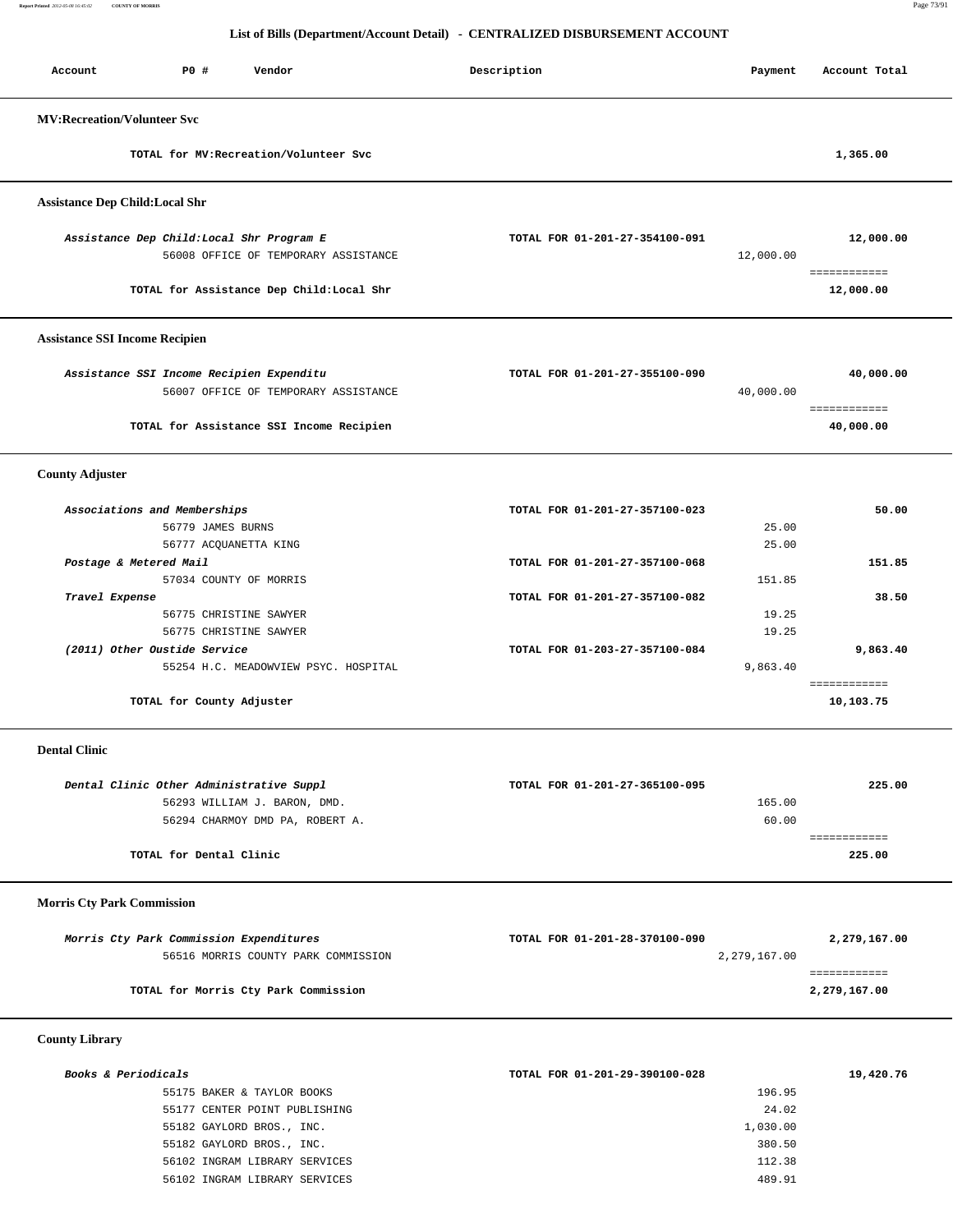| Account               | PO#<br>Vendor                 | Description | Account Total<br>Payment |
|-----------------------|-------------------------------|-------------|--------------------------|
| <b>County Library</b> |                               |             |                          |
|                       | 56102 INGRAM LIBRARY SERVICES |             | 86.19                    |
|                       | 56102 INGRAM LIBRARY SERVICES |             | 98.93                    |
|                       | 56102 INGRAM LIBRARY SERVICES |             | 17.35                    |

| 56102 INGRAM LIBRARY SERVICES | 190.07                                     |           |
|-------------------------------|--------------------------------------------|-----------|
| 56102 INGRAM LIBRARY SERVICES | 16.70                                      |           |
| 56102 INGRAM LIBRARY SERVICES | 63.23                                      |           |
| 56102 INGRAM LIBRARY SERVICES | 672.46                                     |           |
| 56102 INGRAM LIBRARY SERVICES | 220.60                                     |           |
| 56103 INGRAM LIBRARY SERVICES | 722.53                                     |           |
| 56103 INGRAM LIBRARY SERVICES | 72.06                                      |           |
| 56103 INGRAM LIBRARY SERVICES | 25.16                                      |           |
| 56103 INGRAM LIBRARY SERVICES | 387.76                                     |           |
| 56103 INGRAM LIBRARY SERVICES | 74.65                                      |           |
| 56103 INGRAM LIBRARY SERVICES | 113.72                                     |           |
| 56103 INGRAM LIBRARY SERVICES | 198.70                                     |           |
| 56103 INGRAM LIBRARY SERVICES | 43.50                                      |           |
| 56103 INGRAM LIBRARY SERVICES | 973.42                                     |           |
| 56101 INGRAM LIBRARY SERVICES | 137.67                                     |           |
| 56101 INGRAM LIBRARY SERVICES | 14.42                                      |           |
| 56101 INGRAM LIBRARY SERVICES | 55.86                                      |           |
| 56101 INGRAM LIBRARY SERVICES | 227.03                                     |           |
| 56101 INGRAM LIBRARY SERVICES | 850.28                                     |           |
| 56101 INGRAM LIBRARY SERVICES | 11.90                                      |           |
| 56101 INGRAM LIBRARY SERVICES | 166.20                                     |           |
| 56101 INGRAM LIBRARY SERVICES | 157.83                                     |           |
| 56101 INGRAM LIBRARY SERVICES | 1,223.86                                   |           |
| 56044 LYNNE OLVER             | 29.95                                      |           |
| 56044 LYNNE OLVER             | 16.95                                      |           |
| 56044 LYNNE OLVER             | 15.00                                      |           |
| 56044 LYNNE OLVER             | 30.00                                      |           |
| 56044 LYNNE OLVER             | 20.00                                      |           |
| 56044 LYNNE OLVER             | 63.00                                      |           |
| 56044 LYNNE OLVER             | 29.00                                      |           |
| 56044 LYNNE OLVER             | 12.97                                      |           |
| 56044 LYNNE OLVER             | 45.80                                      |           |
| 56044 LYNNE OLVER             | 14.98                                      |           |
| 56044 LYNNE OLVER             | 20.00                                      |           |
| 56044 LYNNE OLVER             | 30.00                                      |           |
| 56044 LYNNE OLVER             | 29.00                                      |           |
| 55184 NA PUBLISHING INC.      | 5,759.87                                   |           |
| 55186 PROQUEST LLC            | 4,160.00                                   |           |
| 55188 SUBITO MUSIC CORP       | 88.40                                      |           |
| Postage & Metered Mail        | TOTAL FOR 01-201-29-390100-068             | 1,065.04  |
| 56044 LYNNE OLVER             | 11.70                                      |           |
| 57034 COUNTY OF MORRIS        |                                            |           |
| Video & Film Materials        | 1,053.34<br>TOTAL FOR 01-201-29-390100-083 | 2,919.99  |
|                               |                                            |           |
| 56102 INGRAM LIBRARY SERVICES | 99.48                                      |           |
| 56102 INGRAM LIBRARY SERVICES | 400.50                                     |           |
| 56103 INGRAM LIBRARY SERVICES | 23.00                                      |           |
| 56103 INGRAM LIBRARY SERVICES | 32.25                                      |           |
| 55183 MIDWEST TAPE LLC        | 669.28                                     |           |
| 55183 MIDWEST TAPE LLC        | 23.18                                      |           |
| 55183 MIDWEST TAPE LLC        | 814.25                                     |           |
| 55183 MIDWEST TAPE LLC        | 21.58                                      |           |
| 55183 MIDWEST TAPE LLC        | 556.27                                     |           |
| 54116 RECORDED BOOKS LLC      | 181.20                                     |           |
| 54116 RECORDED BOOKS LLC      | 99.00                                      |           |
| Other Outside Services        | TOTAL FOR 01-201-29-390100-084             | 10,970.96 |
| 55179 EXTEL COMMUNICATIONS    | 75.00                                      |           |
| 51666 OCLC ONLINE COMPUTER    | 2,091.82                                   |           |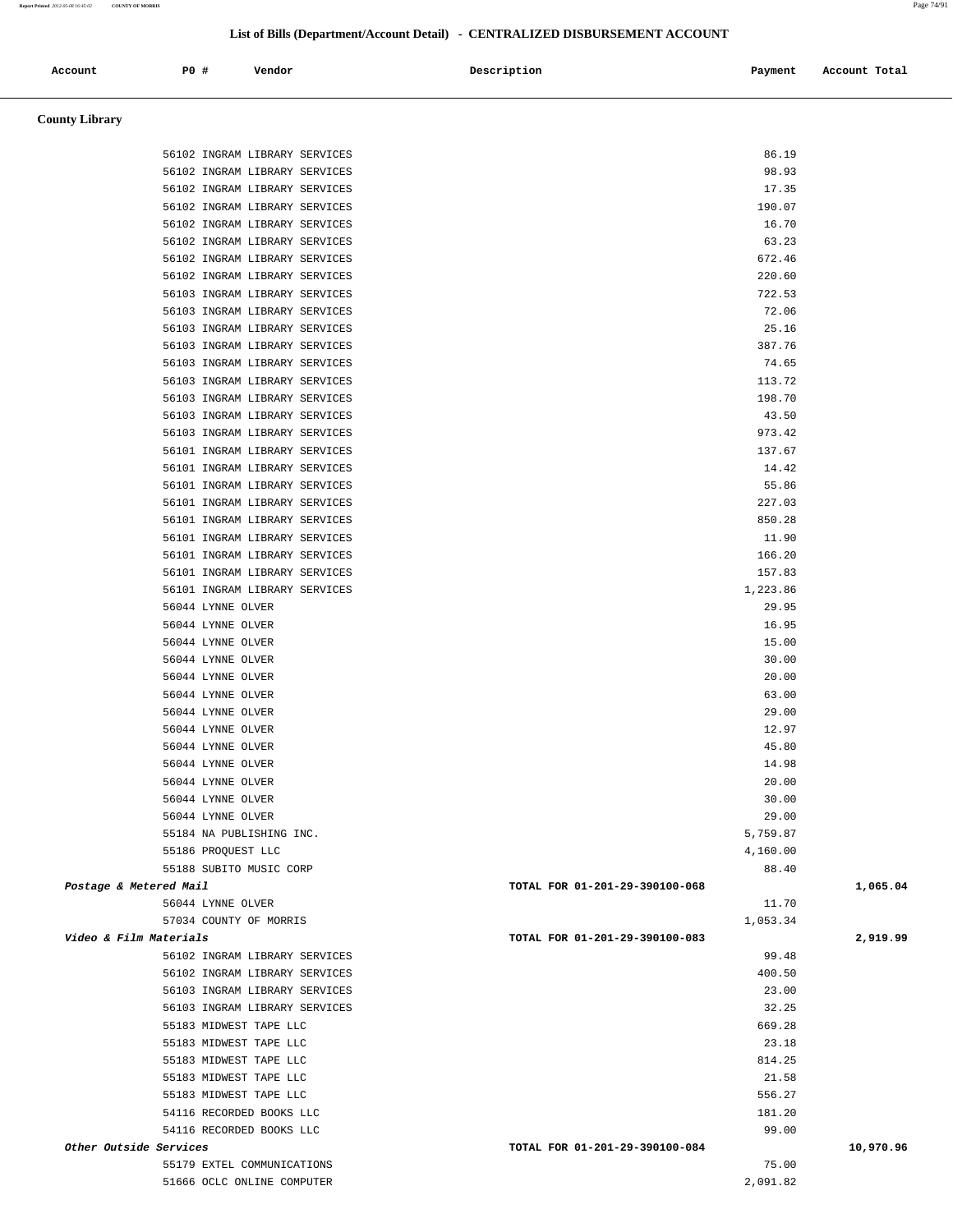**Report Printed** *2012-05-08 16:45:02* **COUNTY OF MORRIS** Page 75/91

### **List of Bills (Department/Account Detail) - CENTRALIZED DISBURSEMENT ACCOUNT**

| Account                       | P0 #                     | Vendor                       |  | Description                    | Payment  | Account Total |
|-------------------------------|--------------------------|------------------------------|--|--------------------------------|----------|---------------|
| <b>County Library</b>         |                          |                              |  |                                |          |               |
|                               |                          | 51666 OCLC ONLINE COMPUTER   |  |                                | 1,558.02 |               |
|                               |                          | 54114 OCLC ONLINE COMPUTER   |  |                                | 2,056.91 |               |
|                               |                          | 54114 OCLC ONLINE COMPUTER   |  |                                | 1,558.02 |               |
|                               |                          | 55199 OCLC ONLINE COMPUTER   |  |                                | 2,073.17 |               |
|                               |                          | 55199 OCLC ONLINE COMPUTER   |  |                                | 1,558.02 |               |
| Other Administrative Supplies |                          |                              |  | TOTAL FOR 01-201-29-390100-095 |          | 1,162.74      |
|                               |                          | 56044 LYNNE OLVER            |  |                                | 7.00     |               |
|                               |                          | 55187 SCHOOL SPECIALTY INC.  |  |                                | 56.14    |               |
|                               |                          | 55201 W.B. MASON COMPANY INC |  |                                | 1,099.60 |               |
|                               |                          |                              |  |                                |          | ============  |
|                               | TOTAL for County Library |                              |  |                                |          | 35,539.49     |

#### **County Superintendent of Schoo**

| Cellular Phones/Pagers                   | TOTAL FOR 01-201-29-392100-031 |        | 67.96  |
|------------------------------------------|--------------------------------|--------|--------|
| 56832 KATHLEEN SERAFINO                  |                                | 67.96  |        |
| Other General Expenses                   | TOTAL FOR 01-201-29-392100-059 |        | 25.92  |
| 56286 SHIRLEY STOLL                      |                                | 25.92  |        |
| Postage & Metered Mail                   | TOTAL FOR 01-201-29-392100-068 |        | 121.27 |
| 57034 COUNTY OF MORRIS                   |                                | 121.27 |        |
| Travel Expense                           | TOTAL FOR 01-201-29-392100-082 |        | 69.96  |
| 56833 KATHLEEN SERAFINO                  |                                | 69.96  |        |
| (2011) Office Supplies & Stationery      | TOTAL FOR 01-203-29-392100-058 |        | 315.69 |
| 50127 W.B. MASON COMPANY INC             |                                | 315.69 |        |
|                                          |                                |        |        |
| TOTAL for County Superintendent of Schoo |                                |        | 600.80 |

#### **Rutgers Extension Service**

| Postage & Metered Mail              | TOTAL FOR 01-201-29-396100-068 | 40.37 |
|-------------------------------------|--------------------------------|-------|
| 57034 COUNTY OF MORRIS              |                                | 40.37 |
|                                     |                                |       |
| TOTAL for Rutgers Extension Service |                                | 40.37 |

# **Rmb Out of Cty Two Yr Coll**

| Rmb Out of Cty Two Yr Coll Expenditures  | TOTAL FOR 01-201-29-397100-090 |          | 2,264.40 |
|------------------------------------------|--------------------------------|----------|----------|
| 56584 ESSEX COUNTY COLLEGE               |                                | 2,264.40 |          |
| (2011) Rmb Out of Cty Two Yr Coll Expend | TOTAL FOR 01-203-29-397100-090 |          | 81.60    |
| 56585 ESSEX COUNTY COLLEGE               |                                | 81.60    |          |
|                                          |                                |          |          |
| TOTAL for Rmb Out of Cty Two Yr Coll     |                                |          | 2,346.00 |

### **Cont M.C. School of Tech**

| Cont M.C. School of Tech Expenditures | TOTAL FOR 01-201-29-400100-090 | 183,100.67 |
|---------------------------------------|--------------------------------|------------|
| 56515 MC VOCATIONAL SCHOOL DISTRICT   | 183,100.67                     |            |
|                                       |                                |            |
| TOTAL for Cont M.C. School of Tech    |                                | 183,100.67 |
|                                       |                                |            |

# **Fire and Police Academy**

| <i>Equipment Service Agreements</i> | TOTAL FOR 01-201-29-407100-044 |           |
|-------------------------------------|--------------------------------|-----------|
| 56091 KIDDE FIRE TRAINERS, INC.     |                                | 31,663.00 |
| Office Supplies & Stationery        | TOTAL FOR 01-201-29-407100-058 |           |
| 56030 W.B. MASON COMPANY INC        |                                | 10.74     |

| <i>Equipment Service Agreements</i> | TOTAL FOR 01-201-29-407100-044 |           | 31,663.00 |
|-------------------------------------|--------------------------------|-----------|-----------|
| 56091 KIDDE FIRE TRAINERS, INC.     |                                | 31,663.00 |           |
| Office Supplies & Stationery        | TOTAL FOR 01-201-29-407100-058 |           | 72.70     |
| 56030 W.B. MASON COMPANY INC        |                                | 10.74     |           |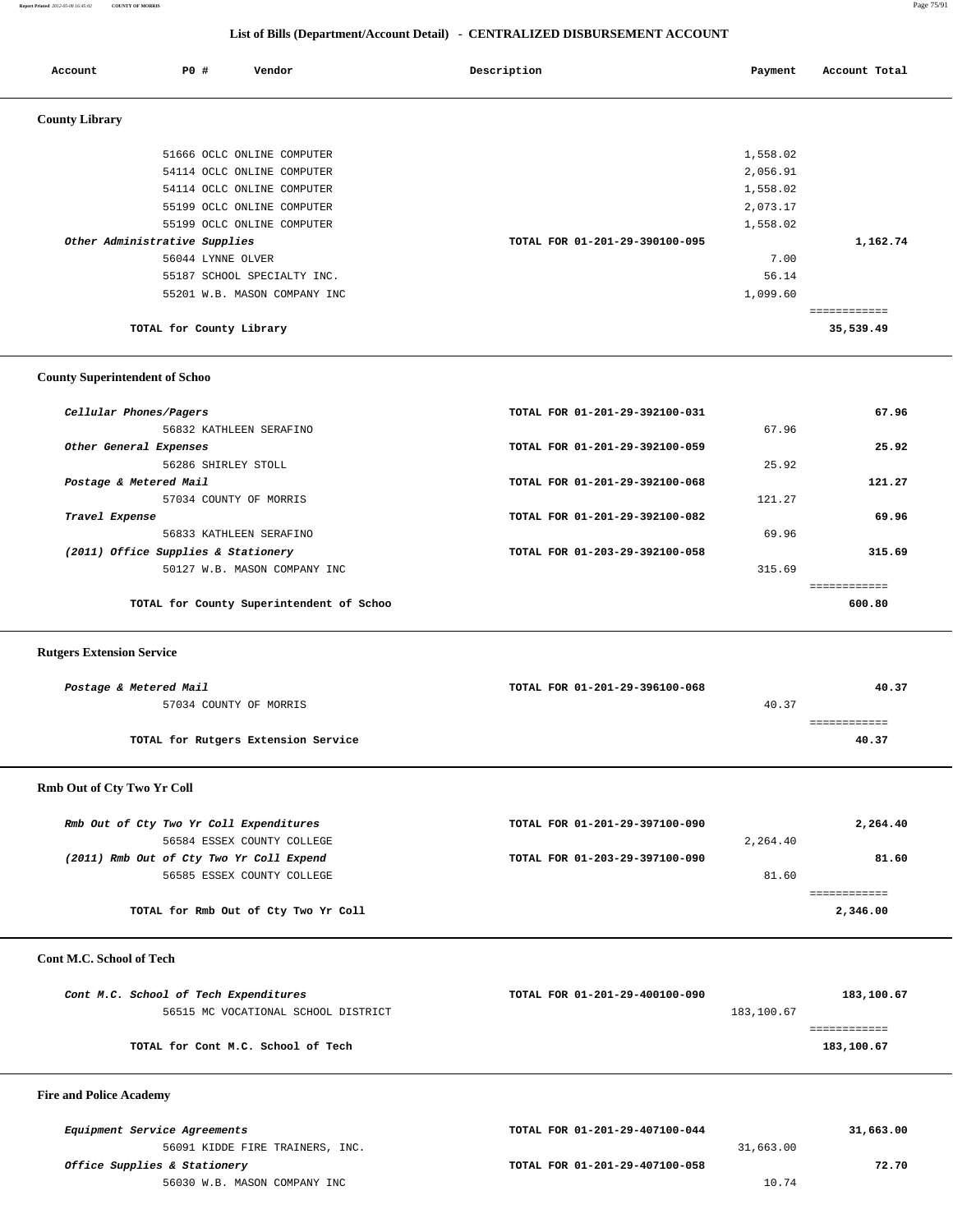**Report Printed** 2012-05-08 16:45:02 **COUNTY OF MORRIS** Page 76/91

### **List of Bills (Department/Account Detail) - CENTRALIZED DISBURSEMENT ACCOUNT**

| Account | PO# | Vendor | Description | Payment | Account Total |
|---------|-----|--------|-------------|---------|---------------|
| $-1$    |     |        |             |         |               |

### **Fire and Police Academy**

|                               | 56030 W.B. MASON COMPANY INC      |                                | 14.96  |             |
|-------------------------------|-----------------------------------|--------------------------------|--------|-------------|
|                               | 56030 W.B. MASON COMPANY INC      |                                | 12.24  |             |
|                               | 56030 W.B. MASON COMPANY INC      |                                | 17.32  |             |
|                               | 56030 W.B. MASON COMPANY INC      |                                | 17.44  |             |
| Postage & Metered Mail        |                                   | TOTAL FOR 01-201-29-407100-068 |        | 110.94      |
|                               | 57034 COUNTY OF MORRIS            |                                | 110.94 |             |
| Rubbish & Trash Removal       |                                   | TOTAL FOR 01-201-29-407100-143 |        | 228.29      |
|                               | 56027 M.C. MUNICIPAL UTILITIES    |                                | 228.29 |             |
| Vehicle Repairs               |                                   | TOTAL FOR 01-201-29-407100-291 |        | 130.00      |
|                               | 56029 AIRPOWER INTERNATIONAL INC. |                                | 42.00  |             |
|                               | 56029 AIRPOWER INTERNATIONAL INC. |                                | 3.00   |             |
|                               | 56029 AIRPOWER INTERNATIONAL INC. |                                | 85.00  |             |
| (2011) Other General Expenses |                                   | TOTAL FOR 01-203-29-407100-059 |        | 16.31       |
|                               | 56631 SCANTRON CORPORATION        |                                | 16.31  |             |
|                               |                                   |                                |        | ----------- |
|                               |                                   |                                |        |             |

 **Utilities** 

| Diesel Fuel   |                                    | TOTAL FOR 01-201-31-430100-136 | 15,097.50  |
|---------------|------------------------------------|--------------------------------|------------|
|               | 56214 NATIONAL FUEL OIL INC.       | 15,097.50                      |            |
| Electricity   |                                    | TOTAL FOR 01-201-31-430100-137 | 167,885.63 |
|               | 55933 JERSEY CENTRAL POWER & LIGHT | 39.46                          |            |
|               | 56303 JERSEY CENTRAL POWER & LIGHT | 70.53                          |            |
|               | 56309 JERSEY CENTRAL POWER & LIGHT | 399.59                         |            |
|               | 56308 JERSEY CENTRAL POWER & LIGHT | 770.97                         |            |
|               | 55936 JERSEY CENTRAL POWER & LIGHT | 20.61                          |            |
|               | 55937 JERSEY CENTRAL POWER & LIGHT | 20.61                          |            |
|               | 56307 JERSEY CENTRAL POWER & LIGHT | 15.35                          |            |
|               | 56603 JERSEY CENTRAL POWER & LIGHT | 53.21                          |            |
|               | 55772 US BANK OPERATIONS CENTER    | 1,227.67                       |            |
|               | 55772 US BANK OPERATIONS CENTER    | 484.51                         |            |
|               | 55772 US BANK OPERATIONS CENTER    | 726.81                         |            |
|               | 56609 JERSEY CENTRAL POWER & LIGHT | 2,479.51                       |            |
|               | 56762 JERSEY CENTRAL POWER & LIGHT | 4,202.57                       |            |
|               | 56763 JERSEY CENTRAL POWER & LIGHT | 51,444.32                      |            |
|               | 56819 JERSEY CENTRAL POWER & LIGHT | 105,929.91                     |            |
| Gas Purchases |                                    | TOTAL FOR 01-201-31-430100-140 | 345.09     |
|               | 56620 FLEET SERVICES               | 345.09                         |            |
| Natural Gas   |                                    | TOTAL FOR 01-201-31-430100-141 | 256.53     |
|               | 56604 ELIZABETHTOWN GAS            | 256.53                         |            |
| Sewer         |                                    | TOTAL FOR 01-201-31-430100-144 | 124.20     |
|               | 56065 MONTVILLE TWP WATER & SEWER  | 124.20                         |            |
| Telephone     |                                    | TOTAL FOR 01-201-31-430100-146 | 67,756.35  |
|               | 56347 AT&T                         | 1,418.44                       |            |
|               | 54768 CENTURYLINK                  | 416.52                         |            |
|               | 55314 PTS                          | 675.00                         |            |
|               | 56233 SPRINT-NEXTEL                | 2,489.80                       |            |
|               | 56345 VERIZON                      | 27,522.03                      |            |
|               | 56328 VERIZON                      | 64.96                          |            |
|               | 54031 VERIZON BUSINESS             | 449.00                         |            |
|               | 56514 SPRINT-NEXTEL                | 2,395.84                       |            |
|               | 55313 COPPER CONFERENCING          | 27.49                          |            |
|               | 56460 VERIZON                      | 4,893.92                       |            |
|               | 56468 VERIZON                      | 210.14                         |            |
|               | 56468 VERIZON                      | 200.95                         |            |
|               | 56459 VERIZON                      | 26.84                          |            |
|               |                                    |                                |            |
|               | 56459 VERIZON                      | 132.84                         |            |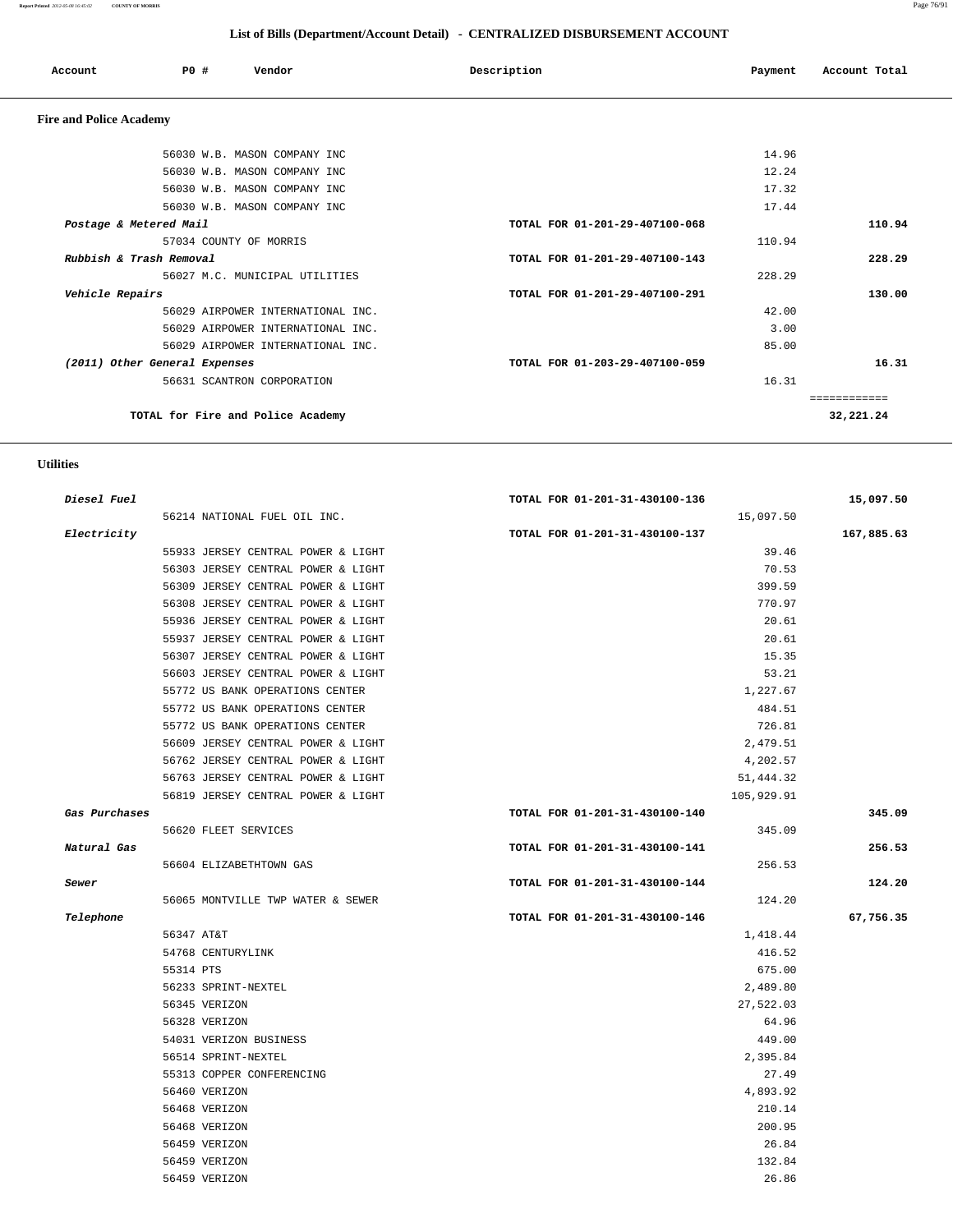**Report Printed** *2012-05-08 16:45:02* **COUNTY OF MORRIS** Page 77/91

### **List of Bills (Department/Account Detail) - CENTRALIZED DISBURSEMENT ACCOUNT**

| Account          | PO# | Vendor | Description | Payment | Account Total |
|------------------|-----|--------|-------------|---------|---------------|
| <b>Utilities</b> |     |        |             |         |               |

|                     | 56446 VERIZON                      | 65.04                          |              |
|---------------------|------------------------------------|--------------------------------|--------------|
|                     | 56446 VERIZON                      | 30.58                          |              |
|                     | 56446 VERIZON                      | 30.58                          |              |
|                     | 55912 VERIZON BUSINESS             | 5,610.64                       |              |
|                     | 55911 VERIZON                      | 4,341.27                       |              |
|                     | 55913 VERIZON                      | 12,727.19                      |              |
|                     | 55894 VERIZON                      | 1,311.98                       |              |
|                     | 55897 VERIZON                      | 30.67                          |              |
|                     | 55897 VERIZON                      | 110.44                         |              |
|                     | 55897 VERIZON                      | 105.94                         |              |
|                     | 55897 VERIZON                      | 26.95                          |              |
|                     | 55897 VERIZON                      | 26.95                          |              |
|                     | 55231 VERIZON CABS                 | 2,281.32                       |              |
|                     | 56751 VERIZON                      | 29.71                          |              |
|                     | 56752 VERIZON                      | 76.46                          |              |
| Water               |                                    | TOTAL FOR 01-201-31-430100-147 | 11,966.16    |
|                     | 56065 MONTVILLE TWP WATER & SEWER  | 37.20                          |              |
|                     | 56611 SOUTHEAST MORRIS COUNTY      | 682.59                         |              |
|                     | 56611 SOUTHEAST MORRIS COUNTY      | 664.57                         |              |
|                     | 56611 SOUTHEAST MORRIS COUNTY      | 6,071.92                       |              |
|                     | 56611 SOUTHEAST MORRIS COUNTY      | 421.81                         |              |
|                     | 56611 SOUTHEAST MORRIS COUNTY      | 4,088.07                       |              |
| (2011) Electricity  |                                    | TOTAL FOR 01-203-31-430100-137 | 1,939.62     |
|                     | 55956 MORRISTOWN PARKING AUTHORITY | 1,939.62                       |              |
|                     |                                    |                                | ============ |
| TOTAL for Utilities |                                    |                                | 265,371.08   |
|                     |                                    |                                |              |

### **Nutrition**

| Office Supplies & Stationery        | TOTAL FOR 01-201-41-716100-058 | 96.30    |
|-------------------------------------|--------------------------------|----------|
| 55778 STAPLES BUSINESS ADVANTAGE    | 28.44                          |          |
| 55778 STAPLES BUSINESS ADVANTAGE    | 67.86                          |          |
| Other General Expenses              | TOTAL FOR 01-201-41-716100-059 | 885.46   |
| 55922 ALLEN PAPER & SUPPLY CO       | 468.58                         |          |
| 55922 ALLEN PAPER & SUPPLY CO       | 316.88                         |          |
| 56655 MORRIS COUNTY PARK COMMISSION | 100.00                         |          |
| Other Operating&Repair Supply       | TOTAL FOR 01-201-41-716100-098 | 1,964.40 |
| 55932 NUTRI-SYSTEMS CORPORATION     | 216.00                         |          |
| 55932 NUTRI-SYSTEMS CORPORATION     | 480.00                         |          |
| 55932 NUTRI-SYSTEMS CORPORATION     | 34.40                          |          |
| 56126 PABCO INDUSTRIES, LLC         | 1,234.00                       |          |
| Telephone                           | TOTAL FOR 01-201-41-716100-146 | 880.89   |
| 54943 CENTURYLINK                   | 40.65                          |          |
| 56334 VERIZON                       | 840.24                         |          |
|                                     |                                |          |
| TOTAL for Nutrition                 |                                | 3,827.05 |
|                                     |                                |          |

### **Area Plan Grant**

| <i>Expenditures</i>            | TOTAL FOR 01-201-41-716110-090 | 32,507.00 |
|--------------------------------|--------------------------------|-----------|
| 56695 VISITING NURSE ASSOC. OF | 28,830.00                      |           |
| 56696 VISITING NURSE ASSOC. OF | 3,677,00                       |           |
|                                |                                |           |
| TOTAL for Area Plan Grant      |                                | 32,507.00 |